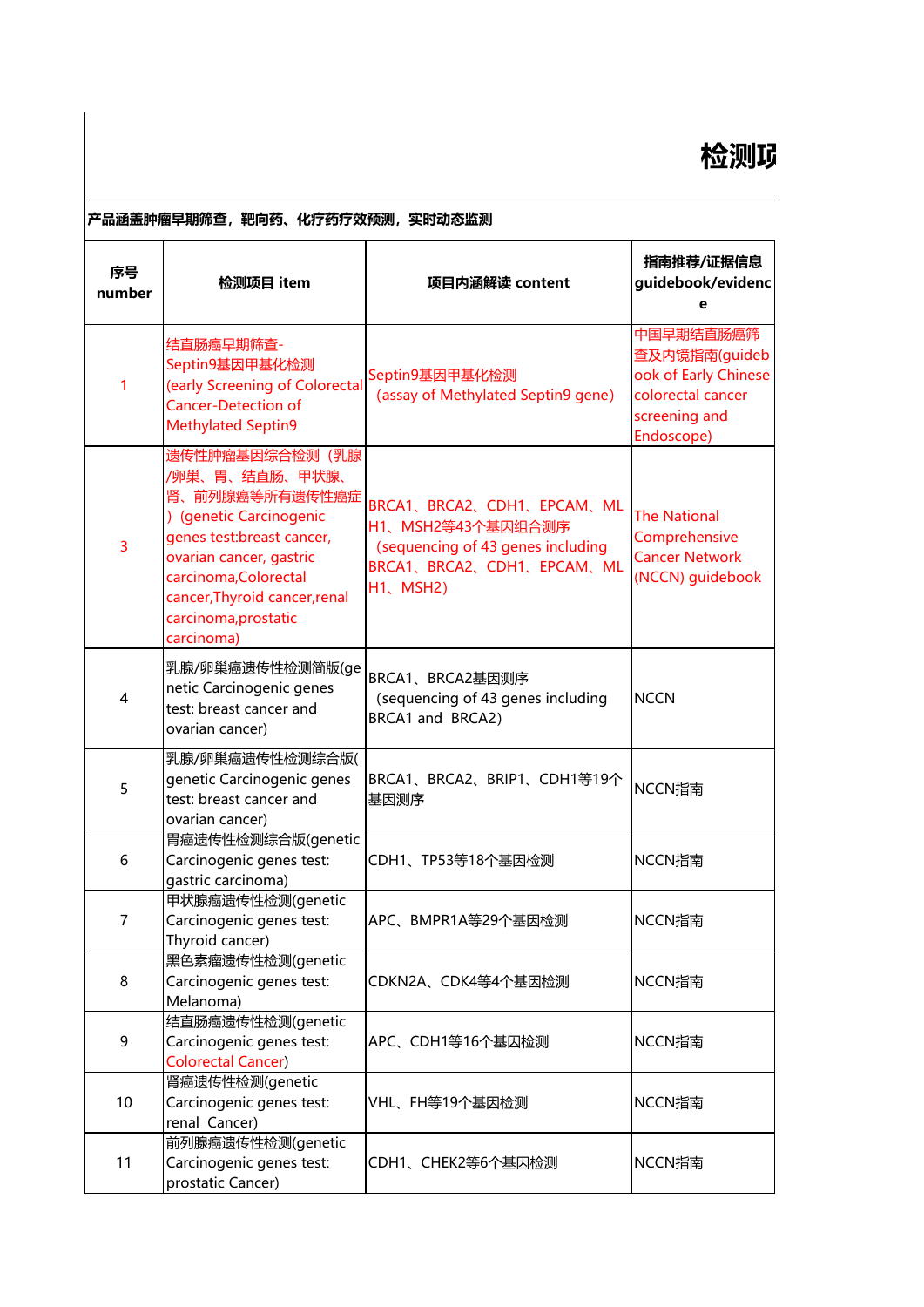| X  | 遗传性于宫内膜癌(genetic                                                                                                           | MLH1、MSH2等8个基因检测                                                                                                               | NCCN指南 |
|----|----------------------------------------------------------------------------------------------------------------------------|--------------------------------------------------------------------------------------------------------------------------------|--------|
| 20 | Carcinogenic genes test:<br>遗传性胰腺癌(genetic<br>Carcinogenic genes test:                                                     | APC、BRCA1等16个基因检测                                                                                                              | NCCN指南 |
| 12 | 视网膜母细胞瘤遗传性检测<br>(genetic Carcinogenic genes<br>test: Retinoblastoma)                                                       | RB1基因多外显子测序                                                                                                                    |        |
| 13 | 遗传性肿瘤患者家属基因验证检<br>测test of pathogenic<br>mutations in relatives of<br>patients with genetic<br>Carcinogenic genes mutation | 先证者携带有害基因突变的验证检测<br>Assessment of pathogenic mutations<br>in relatives of patients with genetic<br>Carcinogenic genes mutation |        |
| 14 | 烟草依赖者或有肺癌家族史者肺<br>癌易感检测                                                                                                    | CLPTMIL、CHRNA3、CHRNA5等基因的<br>多态与吸烟人群肺癌易感性的关系                                                                                   |        |
| 15 | 乙罕肝灾易感基因恼测(HBV-<br>susceptible gene assay)                                                                                 | HLA基因、UBE2L3基因测序                                                                                                               |        |
| 16 | 乙肝携带者肝癌易感检测(liver<br>cancer-susceptible gene with<br>hbv assay)                                                            | STAT4、KIF1B、GRIK1、DRB1基因的多<br>态性                                                                                               |        |
| 17 | 常见遗传疾病诊断与携带者排查<br>(4000种)<br>(diagnosis and screening of<br>common genetic diseases                                        | 4000种遗传相关疾病筛查, 大于4000个<br>基因检测<br>(screening more than 4000 genetic<br>diseases with more than genes)                          |        |
| 18 | 遗传性肝病基因筛查与诊断检测<br>(genetic liver-disease genes<br>sreening and diagnosis)                                                  | ATP8B1、ABCB11等39个基因检测, 涉及<br>家族性胆汁淤积、胆汁酸合成缺陷、肝细<br>胞和胆管细胞的转运障碍、肝细胞代谢性<br>疾病等遗传性肝病                                              |        |
| 21 |                                                                                                                            | ERCC1基因表达 *<br>(expression of ERCC1)                                                                                           |        |
| 22 |                                                                                                                            | BRCA1基因表达 *<br>(expression of BRCA1)                                                                                           |        |
| 23 |                                                                                                                            | XRCC1(C2634T/G1196A)基因多态性 *                                                                                                    |        |
| 24 | 铂类药物用药指导检测<br>(test for rational<br>administration of Cisplatin-                                                           | ERCC1(C354T)基因多态性                                                                                                              |        |
| 25 | based drugs)                                                                                                               | ERCC2(D312N/K751Q)基因多态性                                                                                                        |        |
| 26 |                                                                                                                            | GSTP1 (A313G) 基因多态性                                                                                                            |        |
| 27 |                                                                                                                            | GSTM1基因多态性                                                                                                                     |        |
| 28 |                                                                                                                            | MRP2 (G1249A) 基因多态性                                                                                                            |        |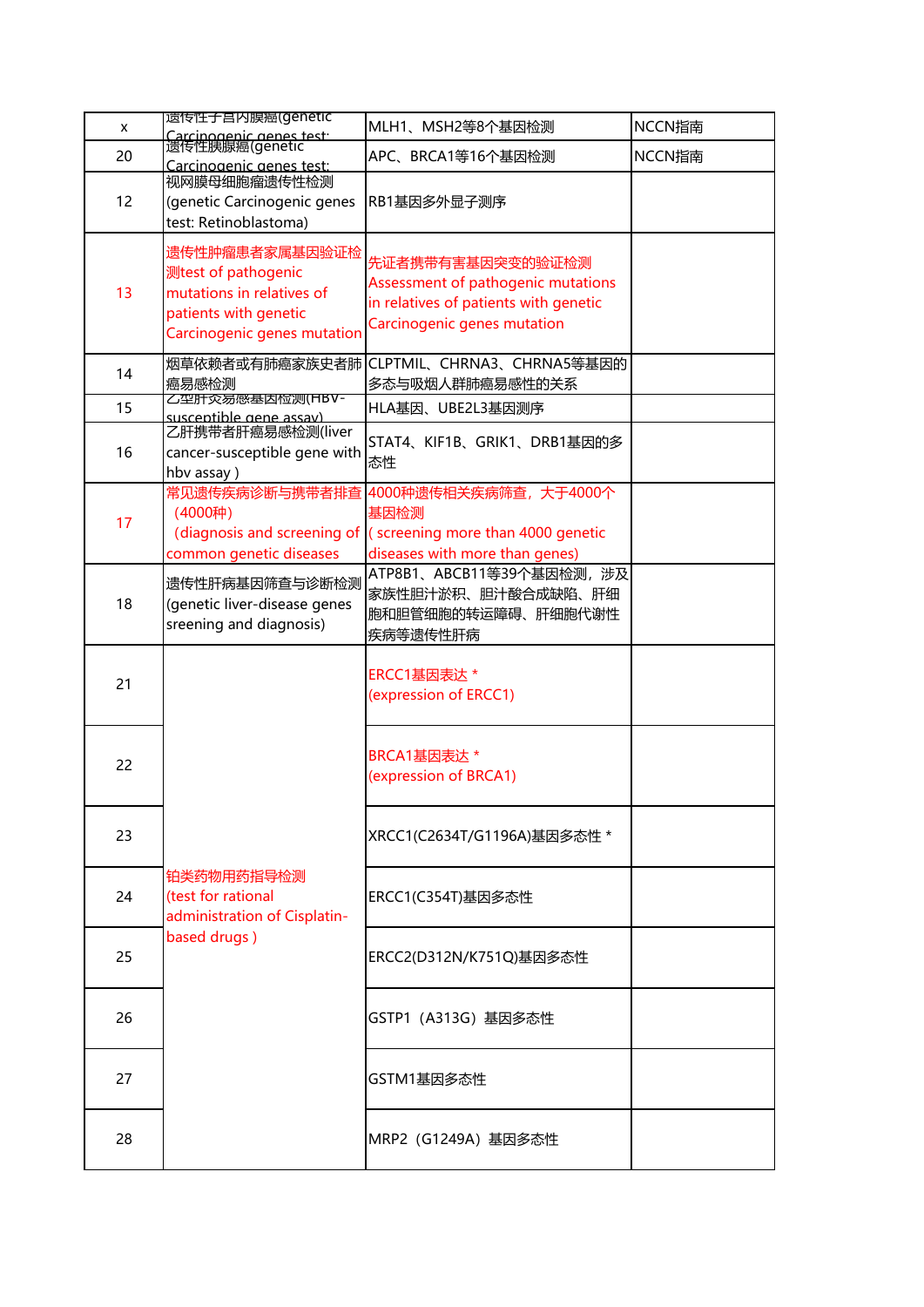| 29 |                                                                                                                        | TS基因表达*<br>(expression of TS)                                           |  |
|----|------------------------------------------------------------------------------------------------------------------------|-------------------------------------------------------------------------|--|
| 30 |                                                                                                                        | OPRT(G638C)基因多态性                                                        |  |
| 31 |                                                                                                                        | MTHFR(C677T)基因多态性<br>(Gene polymorphism of<br>MTHFR(C677T))             |  |
| 32 | 5-FU/卡培他滨用药指导检测<br>(test for rational<br>administration of 5-                                                          | DPYD(2A) 基因多态性 *<br>(Gene polymorphism of DPYD(2A))                     |  |
| 33 | FU/Capecitabine)                                                                                                       | DPYD(5A) 基因多态性                                                          |  |
| 34 |                                                                                                                        | DPYD(9A) 基因多态性                                                          |  |
| 35 |                                                                                                                        | DPYD(D949V)基因多态性 *                                                      |  |
| 36 |                                                                                                                        | GSTP1(A313G) 基因多态性                                                      |  |
| 37 |                                                                                                                        | TS基因多态性                                                                 |  |
| 38 |                                                                                                                        | TUBB3基因表达<br>(expression of TUBB3)                                      |  |
| 39 |                                                                                                                        | STMN1基因表达                                                               |  |
| 40 | 紫杉醇/多西紫杉醇/长春瑞滨用<br>药指导检测<br>(test for rational<br>administration of<br>Paclitaxel/Docetaxel/Vinorel<br>bineBitartrate) | Tau基因表达                                                                 |  |
| 41 |                                                                                                                        | CYP2C8*3 (G416A) 基因多态性 *<br>(Gene polymorphism of<br>CYP2C8*3 (G416A) ) |  |
| 42 |                                                                                                                        | GSTP1 (A313G) 基因多态性                                                     |  |
| 43 |                                                                                                                        | GSTM1基因多态性                                                              |  |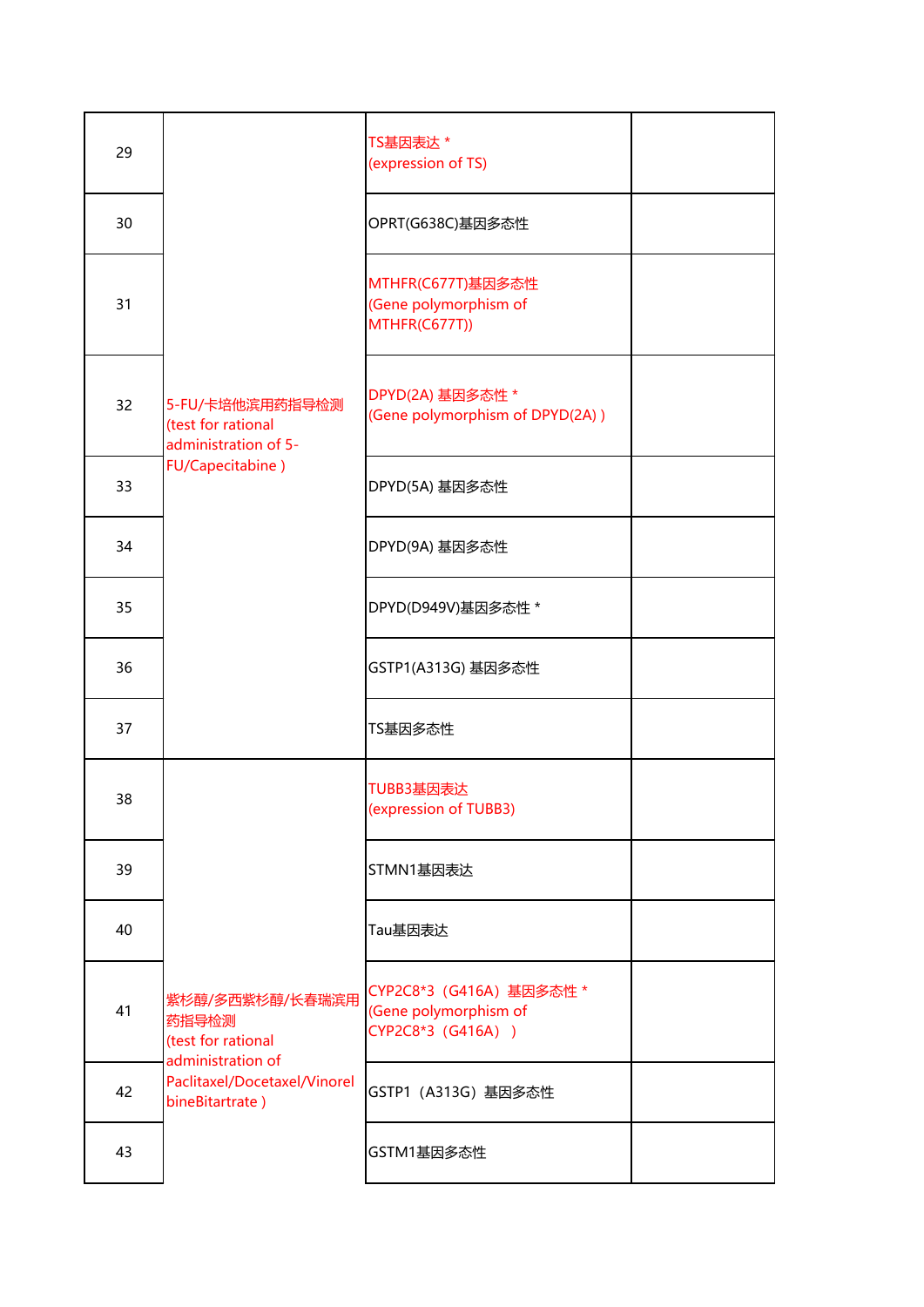| 44 |                                                                    | GSTT1基因多态性                                                    |  |
|----|--------------------------------------------------------------------|---------------------------------------------------------------|--|
| 45 |                                                                    | TEKT4基因多态性*<br>(Gene polymorphism of TEKT4)                   |  |
| 46 |                                                                    | TOP2A基因表达*<br>(expression of TOP2A)                           |  |
| 47 |                                                                    | MDR1(C3435T)基因多态性 *<br>(Gene polymorphism of<br>MDR1(C3435T)) |  |
| 48 | 阿霉素/蒽环类用药指导检测<br>(test for rational                                | GSTP1 (A313G) 基因多态性                                           |  |
| 49 | administration of<br>Adriamycin/Anthracyclines)                    | GSTM1基因多态性                                                    |  |
| 50 |                                                                    | GSTT1基因多态性                                                    |  |
| 51 |                                                                    | MPO(G463A)基因多态性                                               |  |
| 52 |                                                                    | MnSOD(C47T)基因多态性                                              |  |
| 53 |                                                                    | RRM1基因表达*<br>(expression of RRM1)                             |  |
| 54 | 吉西他滨用药指导检测<br>(test for rational<br>administration of              | RRM1(G2464A)基因多态性 *(Gene<br>polymorphism of RRM1(G2464A))     |  |
| 55 | Gemcitabine)                                                       | CDA(A79C)基因多态性 *<br>(Gene polymorphism of CDA(A79C))          |  |
| 56 | 甲氨蝶呤用药指导检测(test for<br>rational administration of<br>Methotrexate) | MTHFR基因多态性                                                    |  |
| 57 | 环磷酰胺/异环磷酰胺用药指导<br>检测(test for rational<br>administration of        | CYP2C9*3基因多态性                                                 |  |
| 58 | Cyclophosphamide/Ifosfamid<br>e)                                   | CYP2C19*2基因多态性                                                |  |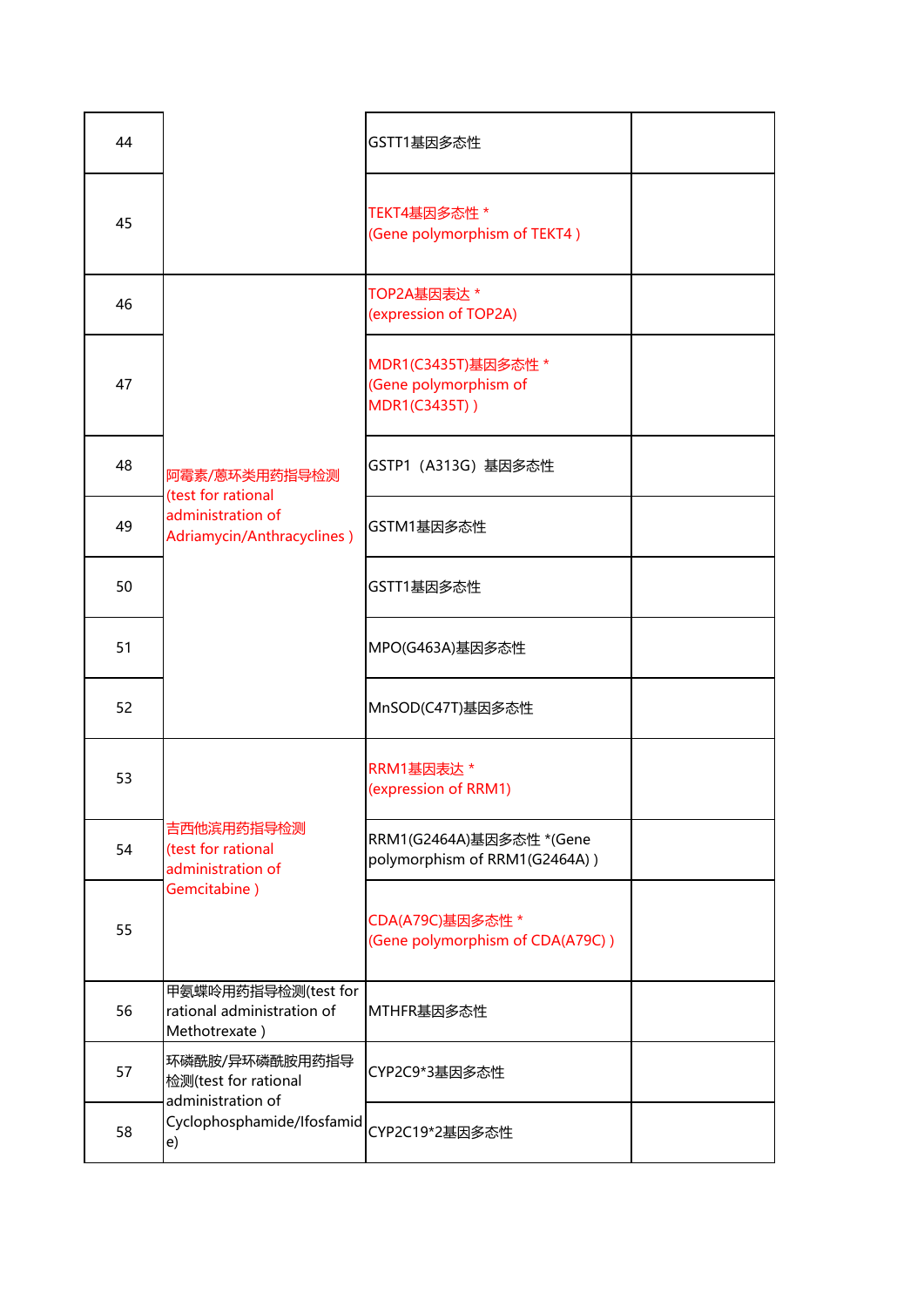|    | 丝裂霉素用药指导检测(test for                               |                                                           |  |
|----|---------------------------------------------------|-----------------------------------------------------------|--|
| 59 | rational administration of                        | NQO1基因多态性1项                                               |  |
|    | Mitomycin)                                        |                                                           |  |
|    |                                                   | TOP2A基因表达 *                                               |  |
| 60 |                                                   | (expression of TOP2A)                                     |  |
|    | 依托泊苷用药指导检测(test for                               |                                                           |  |
|    | rational administration of                        |                                                           |  |
| 61 | Etoposide)                                        | CYP3A4*4 (A13989G) 基因多态性                                  |  |
|    |                                                   |                                                           |  |
| 62 |                                                   | MDR1(C3435T)基因多态性                                         |  |
|    |                                                   |                                                           |  |
| 63 |                                                   | TOPO1 基因表达                                                |  |
|    |                                                   |                                                           |  |
|    |                                                   |                                                           |  |
|    | 伊立替康用药指导检测                                        | UGT1A1*6(G211A)基因多态性 *                                    |  |
| 64 | (test for rational                                | (Gene polymorphism of<br>UGT1A1*6(G211A))                 |  |
|    | administration of Irinotecan                      |                                                           |  |
|    | Hydrochloride)                                    |                                                           |  |
|    |                                                   | UGT1A1*28(启动子区TA盒)基因多态性                                   |  |
| 65 |                                                   | *(Gene polymorphism of the promotor<br>zone of UGT1A1*28) |  |
|    |                                                   |                                                           |  |
|    |                                                   |                                                           |  |
| 66 |                                                   | TS基因表达 *                                                  |  |
|    |                                                   | (expression of TS)                                        |  |
|    |                                                   |                                                           |  |
|    |                                                   | DPYD(2A) 基因多态性 *                                          |  |
| 67 |                                                   | (Gene polymorphism of DPYD(2A))                           |  |
|    |                                                   |                                                           |  |
|    | 培美曲赛用药指导检测(test for<br>rational administration of |                                                           |  |
| 68 | Alimta)                                           | DPYD(5A) 基因多态性                                            |  |
|    |                                                   |                                                           |  |
| 69 |                                                   | DPYD(9A) 基因多态性                                            |  |
|    |                                                   |                                                           |  |
|    |                                                   | DPYD(D949V)基因多态性 *                                        |  |
| 70 |                                                   | (Gene polymorphism of DPYD(D949V)                         |  |
|    |                                                   |                                                           |  |
|    |                                                   |                                                           |  |
| 71 |                                                   | MGMT基因多位点甲基化检测*                                           |  |
| 72 | 替莫唑胺用药指导(test for                                 | MGMT基因表达*                                                 |  |
|    | rational administration of                        |                                                           |  |
|    | temozolomide)                                     |                                                           |  |
| 73 |                                                   | ERCC2基因表达                                                 |  |
|    |                                                   |                                                           |  |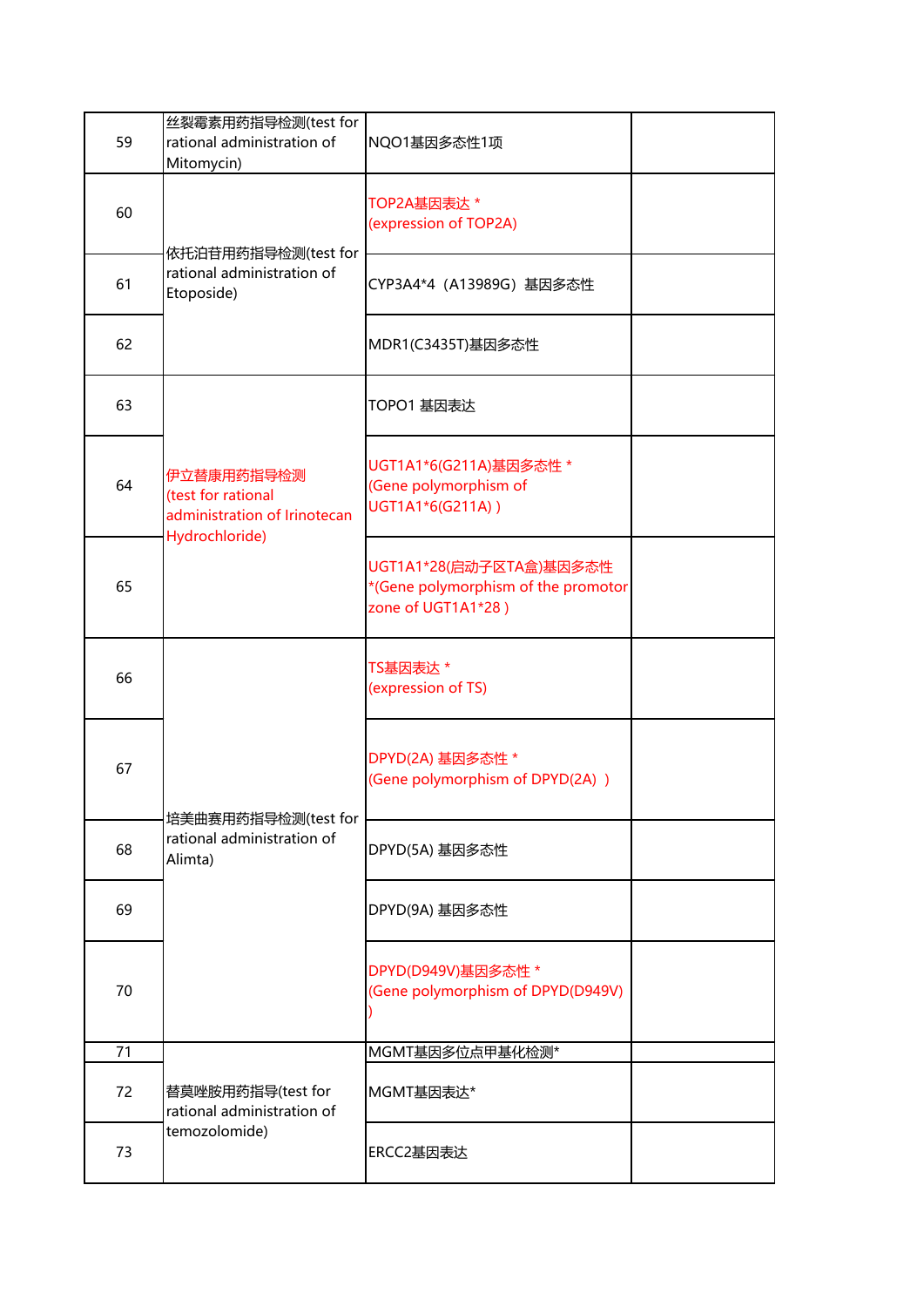| 74 | 卡莫司汀/司莫司汀/洛莫司汀用<br>药指导检测(test for rational<br>administration of                                                                                                                             | ERCC1基因表达                                             |           |
|----|---------------------------------------------------------------------------------------------------------------------------------------------------------------------------------------------|-------------------------------------------------------|-----------|
| 75 | Carmustine/Semustine/Lomu<br>stine)                                                                                                                                                         | ERCC2基因表达                                             |           |
| 76 | 硫唑嘌呤/巯基嘌呤/硫鸟嘌呤个<br>体化用药检测                                                                                                                                                                   | TPMT基因多态性                                             |           |
| 77 | 化疗止吐药5-<br>HT受体拮抗剂 (昂丹司琼、拉<br>莫司琼、阿扎司琼) 个体化用药<br>检测(test for rational<br>administration of 5-HT<br>receptor<br>inhibitor:OndansetronHydroc<br>hloride/Ramosetron<br>Hydrochlorid/Azasetron) | ABCB1 基因多态性                                           |           |
| 78 | 芳香化酶抑制剂(阿那曲唑/来曲<br>唑)用药指导检测(test for<br>rational administration<br>ofaromatase<br>inhibitor:Anastrozole/Lelrozo<br>Ð                                                                        | CYP19A1基因多态性                                          |           |
| 79 | 他莫西芬用药指导检测                                                                                                                                                                                  | CYP2D6*10基因多态性                                        |           |
| 80 |                                                                                                                                                                                             | 微卫星不稳定MSI检测<br>(test of Microsatellite instability)   | NCCN, FDA |
| 81 | PD-1/PD-<br>L1抑制剂 (纳武单抗/帕母单抗)                                                                                                                                                               | PD-L1基因表达(expression of PD-L1)                        | NCCN, FDA |
| 82 | PD-1/PD-L<br>inhibitor(Nivolumab/Pembrol<br>izumab)                                                                                                                                         | 错配修复基因MMR检测 (血液)<br>(assay DNA mismatch repair-blood) | NCCN, FDA |
| 83 |                                                                                                                                                                                             | 错配修复基因MMR检测 (组织+血液)                                   | NCCN, FDA |
| 84 | 伊匹单抗用药指导检测(test for<br>rational administration of<br>ipilimumab)                                                                                                                            | CTLA-4基因表达                                            | NCCN, FDA |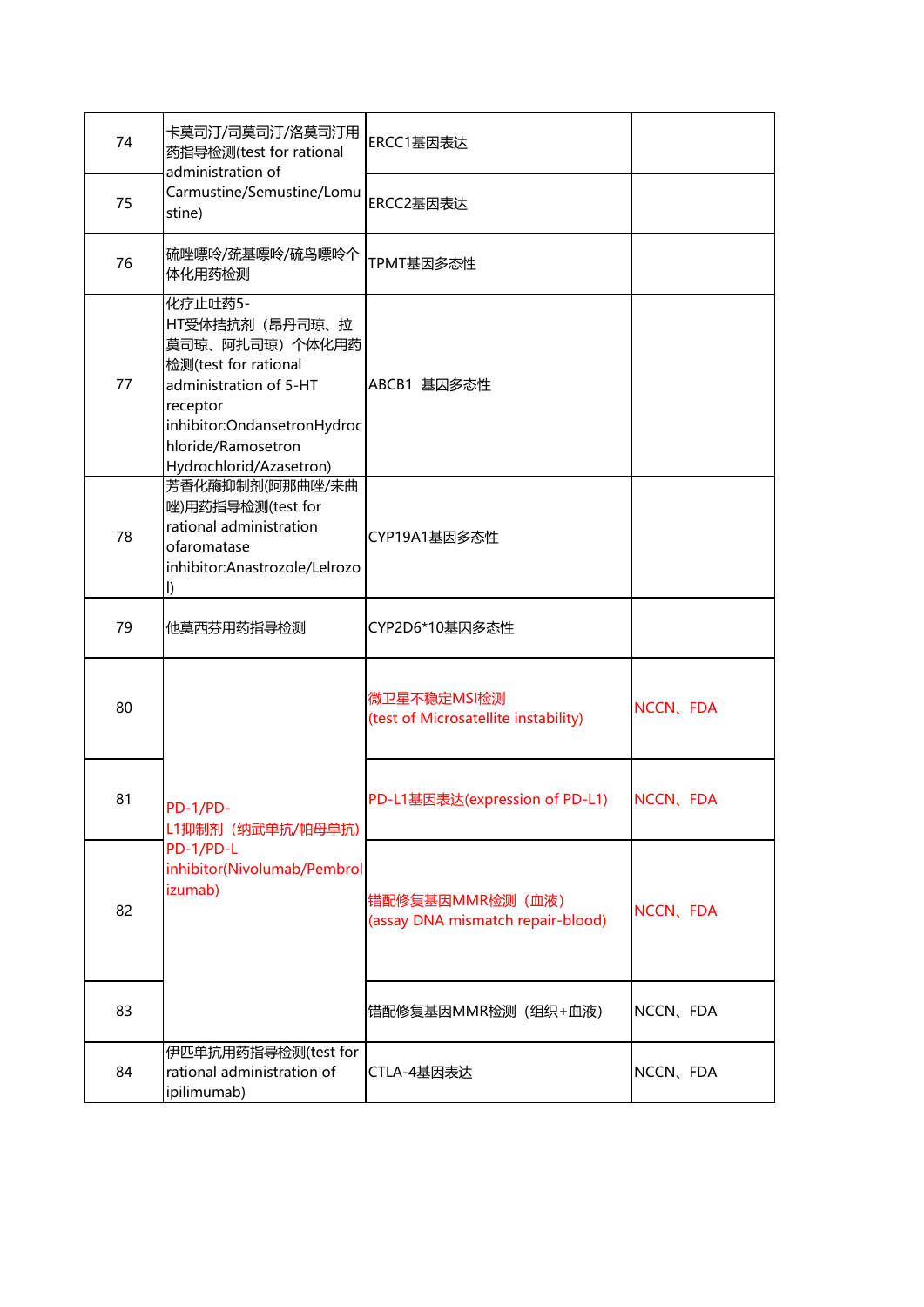| 85 | 吉非替尼/厄洛替尼/埃克替尼/<br>阿法替尼/奥希替尼用药指导检<br>测(test for rational<br>administration of<br>Gefitinib/Erlotinib<br>Hydrochloride/Icotinib<br>Hydrochloride/Afatinib/osim<br>ertinib) | EGFR(Exon18)基因突变*<br>(mutation of EGFR(Exon18))        | NCCN, FDA   |
|----|---------------------------------------------------------------------------------------------------------------------------------------------------------------------------|--------------------------------------------------------|-------------|
| 86 |                                                                                                                                                                           | EGFR(Exon19)基因突变*<br>(mutation of EGFR(Exon19))        | NCCN, FDA   |
| 87 |                                                                                                                                                                           | EGFR(Exon20)基因突变*<br>(mutation of EGFR(Exon20))        | NCCN、FDA    |
| 88 |                                                                                                                                                                           | EGFR(Exon21)基因突变*<br>(mutation of EGFR(Exon21))        | NCCN, FDA   |
| 89 |                                                                                                                                                                           | K-ras (Exon2/3) 基因突变*<br>(mutation of K-ras (Exon2/3)) | <b>NCCN</b> |
| 90 |                                                                                                                                                                           | B-Raf (V600E) 基因突变*<br>(mutation of B-Raf (V600E))     | <b>NCCN</b> |
| 91 |                                                                                                                                                                           | BIM基因多态性<br>(Gene polymorphism of BIM)                 |             |
| 92 |                                                                                                                                                                           | EML4-ALK融合*<br>(EML4-ALK of fusion gene)               | NCCN、FDA    |
| 93 | 克唑替尼用药指导检测<br><b>Itact for rational</b>                                                                                                                                   | Ros融合<br>Ros of fusion gene)                           | NCCN、FDA    |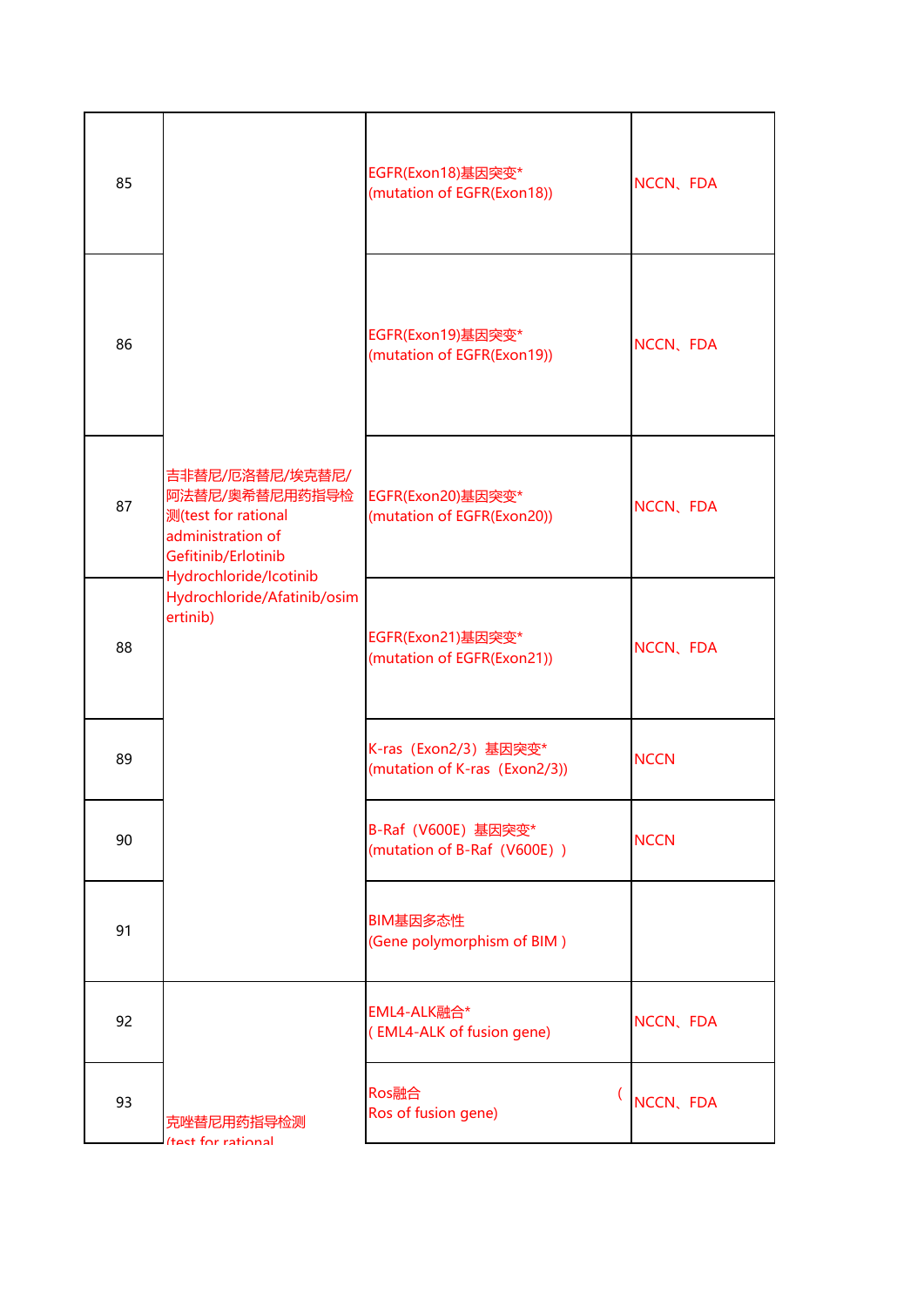|     | וכארוטו ומנוטוומו                                                             |                                                                     |             |
|-----|-------------------------------------------------------------------------------|---------------------------------------------------------------------|-------------|
| 94  | administration of Crizotinib)                                                 | c-Met基因表达                                                           |             |
| 95  |                                                                               | c-Met基因扩增<br>(expression of c-Met)                                  | <b>NCCN</b> |
| 96  |                                                                               | c-MET扩增 (c-MET、AP3B1)                                               | <b>NCCN</b> |
| 97  | 达沙替尼用药指导检测<br>(test for rational<br>administration of Dasatinib)              | DDR2 基因突变                                                           |             |
| 98  |                                                                               | K-Ras (Exon2/3) 基因突变 *<br>(mutation of K-Ras (Exon2/3))             | NCCN, FDA   |
| 99  |                                                                               | K-Ras (Exon 4) 基因突变<br>(mutation of K-K-Ras (Exon 4))               | NCCN, FDA   |
| 100 | 西妥昔单抗用药指导检测                                                                   | N-RAS (Exon2/3) 基因突变 *                                              | NCCN, FDA   |
| 101 | (test for rational<br>administration of Cetuximab)                            | N-RAS (Exon 4) 基因突变                                                 | NCCN, FDA   |
| 102 |                                                                               | B-raf (V600E) 基因突变 *<br>(mutation of B-B-raf (V600E))               | NCCN, FDA   |
| 103 |                                                                               | PIK3CA(Exon9/20)基因突变                                                |             |
| 104 |                                                                               | EGFR 基因表达                                                           |             |
| 105 | 曲妥珠单抗用药指导检测<br>(test for rational<br>administration of<br>Trastuzumab)        | Her2 基因扩增 (荧光原位杂交) *<br>(amplification of Her2)                     | <b>NCCN</b> |
| 106 | IBRANCE用药指导检测                                                                 | Her2 基因扩增 (荧光原位杂交) *                                                | <b>NCCN</b> |
| 107 | 贝伐单抗用药指导检测<br>(test for rational<br>administration of Avastin<br>Bevacizumab) | VEGFR 基因表达<br>(expression of VEGFR)                                 | NCCN, FDA   |
| 108 |                                                                               | C-Kit (Exon9/11/13/17) 基因突变<br>(mutation of C-Kit (Exon9/11/13/17)) | <b>NCCN</b> |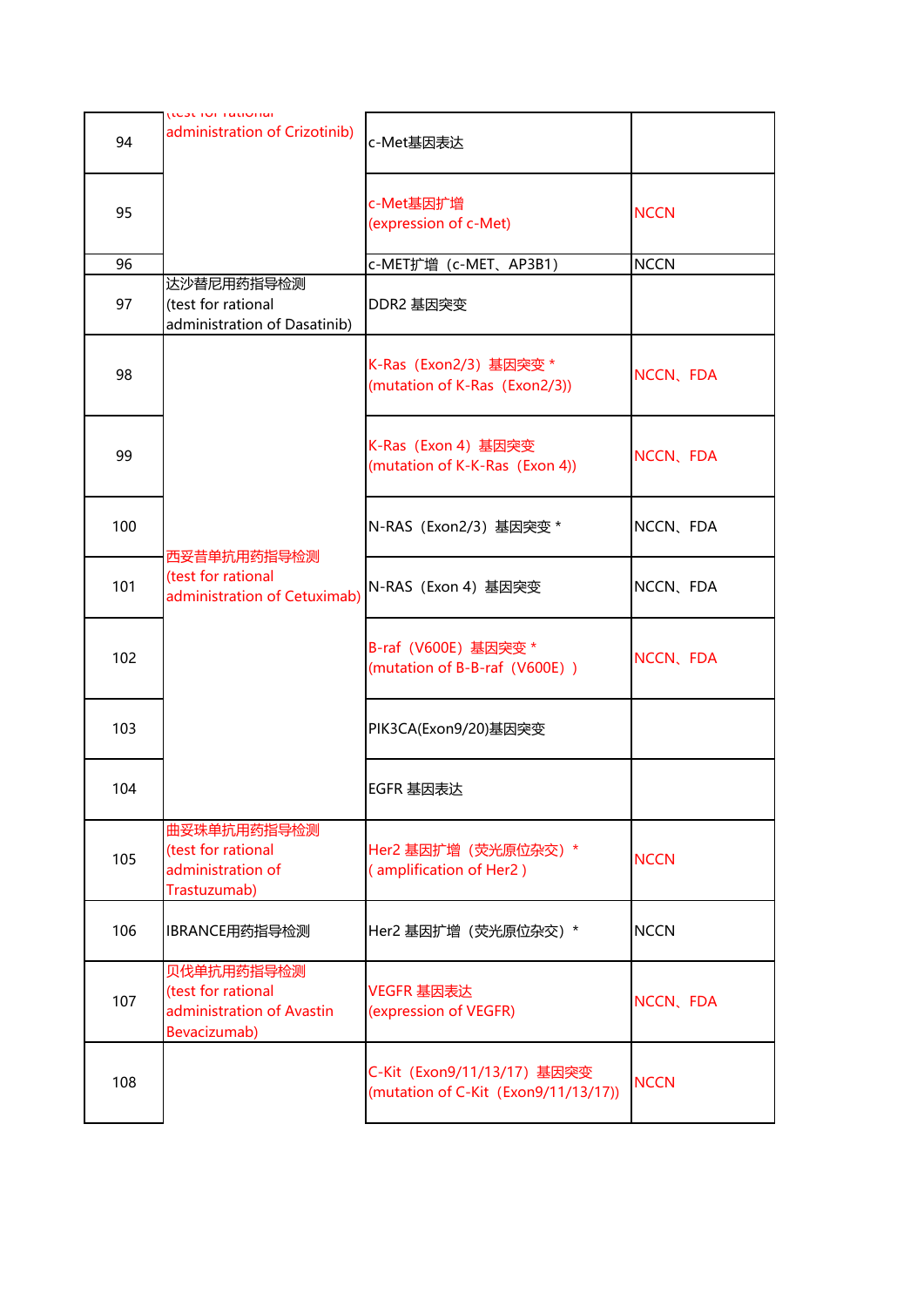| 109 | 伊马替尼用药指导检测<br>(test for rational        | PDGFRα (Exon12/18) 基因突变(mutati<br>on of PDGFRα (Exon12/18)) | <b>NCCN</b>                                                                  |
|-----|-----------------------------------------|-------------------------------------------------------------|------------------------------------------------------------------------------|
| 110 | administration of Imatinib<br>Mesylate) | PDGFRβ基因表达*<br>(expression of PDGFRβ)                       | <b>NCCN</b>                                                                  |
| 111 |                                         | BIM基因多态性                                                    |                                                                              |
| 112 | 索拉非尼用药指导检测<br>(test for rational        | PDGFRβ基因表达<br>(expression of PDGFRβ)                        | NCCN, FDA                                                                    |
| 113 | administration of Sorafenib)            | VEGFR基因表达<br>(expression of VEGFR)                          | NCCN、FDA                                                                     |
| 114 |                                         | PIK3CA(Exon9/20)基因突变                                        |                                                                              |
| 115 | 拉帕替尼用药指导检测                              | Her2荧光原位杂交*                                                 | 美国FDA批准用于治<br>疗HER2过度表达的以<br>及癌症前期使用蒽环<br>霉素类、紫杉烷和曲<br>拓珠单抗等治疗的晚<br>期和转移性乳腺癌 |
| 116 | 雷莫芦单抗用药指导检测                             | VEGFR 基因表达                                                  |                                                                              |
| 117 |                                         | VEGFR基因表达 *                                                 | <b>FDA</b>                                                                   |
| 118 |                                         | PDGFRβ基因表达                                                  | <b>FDA</b>                                                                   |
| 119 | 舒尼替尼用药指导检测                              | C-Kit (Exon9/11/13/17) 基因突变*                                | <b>FDA</b>                                                                   |
| 120 |                                         | PDGFRα (Exon12/18) 基因突变*                                    | <b>FDA</b>                                                                   |
| 121 |                                         | mTOR 基因表达 *                                                 |                                                                              |
| 122 |                                         | TSC1(1907_1908del)基因突变 *                                    |                                                                              |
| 123 | 依维莫司用药指导检测                              | PIK3CA (G1624A/A3140G) 基因突变                                 |                                                                              |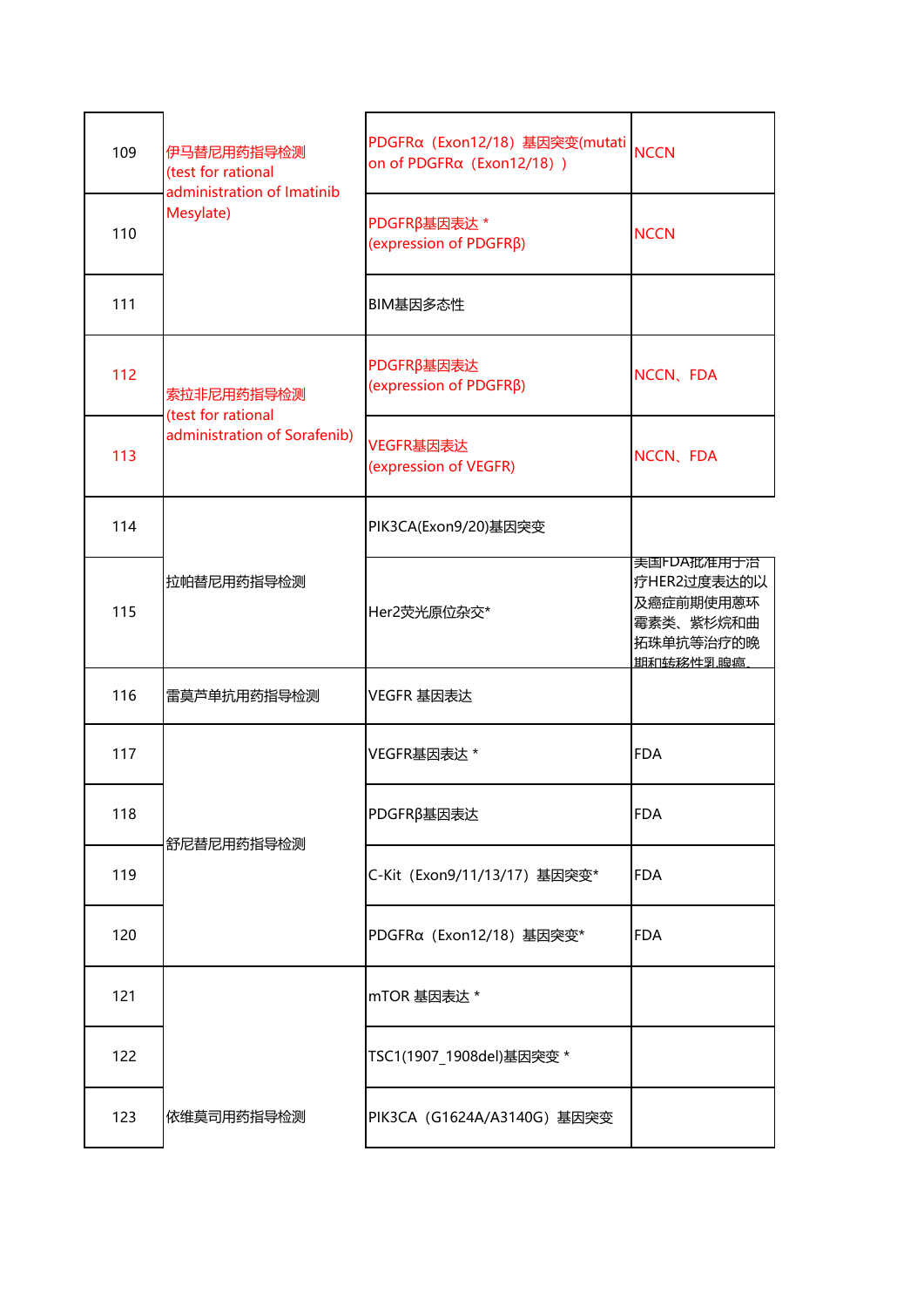| 124 |                                                                                          | NF2(C863G) 基因突变                                                                                |                  |
|-----|------------------------------------------------------------------------------------------|------------------------------------------------------------------------------------------------|------------------|
| 125 |                                                                                          | K-Ras (Exon2/3) 基因突变 *                                                                         |                  |
| 126 | 利妥昔单抗用药指导检测                                                                              | CD20基因表达                                                                                       |                  |
| 127 | 奥拉帕尼用药指导检测<br>(test for rational<br>administration of olaparib)                          | BRCA1和BRCA2基因突变*<br>(mutation of BRCA1 and BRCA2)                                              | <b>FDA</b>       |
| 128 | 阿帕替尼用药指导检测                                                                               | VEGFR基因表达                                                                                      |                  |
| 129 | 吉非替尼/厄洛替尼/阿法替尼无<br>创耐药检测 (non-invasive<br>Gefitinib/Erlotinib<br>Hydrochloride/Afatinib) | EGFR耐药位点E20 T790M 基因突变<br>assay of drug resistance for (T790M mutation of E20 site in<br>EGFR) | <b>NCCN, FDA</b> |
| 130 | 奥希替尼无创耐药基因检测<br>(non-invasive assay of drug<br>resistance for osimertinib)               | <b>EGFR C797S基因突变</b><br>(C797S mutation in EGFR)                                              |                  |
| 131 | <b>EGFR-</b><br>TKI类药物(吉非替尼/厄洛替尼/<br>阿法替尼/奥希替尼)无创耐药<br>基因检测c-MET扩增                       | c-MET基因扩增                                                                                      |                  |
| 132 | 伊马替尼/舒尼替尼无创耐药检<br>测                                                                      | 针对服用伊马替尼/舒尼替尼的患者的血浆<br>中C-<br>kit、PDGFRα基因耐药相关位点的无创检<br>测                                      | <b>NCCN</b>      |
| 133 | 尼罗替尼/伊马替尼无创耐药检<br>测                                                                      | 针对服用尼罗替尼/伊马替尼的患者的血浆<br>中ABL、PDGFRα基因耐药相关位点的无<br>创检测                                            |                  |
| 134 | 西妥昔单抗/帕尼单抗无创耐药<br>检测                                                                     | 针对服用西妥昔单抗/帕尼单抗的患者的血<br>浆中K-ras基因耐药相关位点的无创检测                                                    | <b>NCCN</b>      |
| 135 | 威罗菲尼/MEK抑制剂无创耐药<br>检测                                                                    | 针对服用威罗菲尼/MEK抑制剂的患者的血<br>浆中N-ras基因耐药相关位点的无创检测                                                   |                  |
| 136 | 他莫西芬/氟维司群/芳香化酶抑<br>制剂/戈舍瑞林无创继发性耐药<br>检测                                                  | 针对所有服用此类药物的患者血浆中ESR1<br>基因的多位点无创检测                                                             |                  |
| 137 | 检测 (组织)                                                                                  | 阿比特龙/恩杂鲁胺继发性耐药 针对去势抵抗前列腺癌患者的组织样本进<br>行ARV7检测                                                   |                  |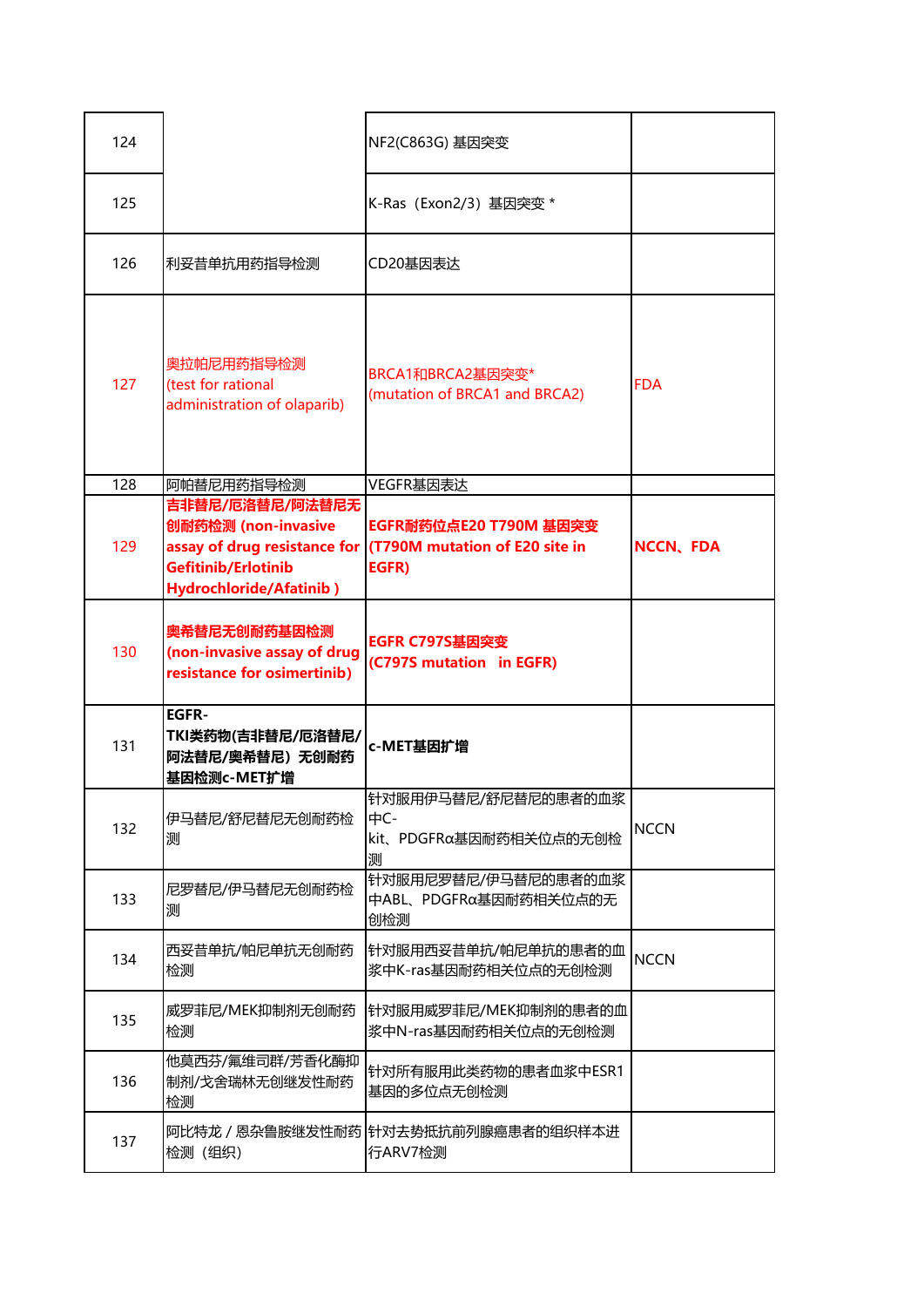| 138 | 检测 (血液)                                                                                                                                                                              | 阿比特龙 / 恩杂鲁胺继发性耐药 针对去势抵抗前列腺癌患者的血液循环肿<br>瘤细胞CTC进行ARV7检测                                                                                                                                                                          |             |
|-----|--------------------------------------------------------------------------------------------------------------------------------------------------------------------------------------|--------------------------------------------------------------------------------------------------------------------------------------------------------------------------------------------------------------------------------|-------------|
| 139 | 肺癌用药指导基因检测 (组织)                                                                                                                                                                      | 38个基因; 10种肺癌靶向药物, 6种肺癌<br>化疗药物, 11种肺癌临床试验药物;<br>高通量测序技术                                                                                                                                                                        | <b>NCCN</b> |
| 140 | 肺癌用药指导基因检测 (血液-<br>ctDNA)                                                                                                                                                            | 38个基因; 10种肺癌靶向药物, 6种肺癌<br>化疗药物, 11种肺癌临床试验药物;<br>高通量测序技术;液体活检                                                                                                                                                                   | <b>NCCN</b> |
| 141 | 肺癌用药指导基因检测 (组织+<br>EDTA抗凝血) (test for<br>rational drug administration<br>of lung cancer-tissue and<br><b>EDTA-anticoagulant blood)</b>                                               | 38个基因; 10种肺癌靶向药物, 6种肺癌<br>化疗药物, 11种肺癌临床试验药物; 高通<br>量测序技术 (key mutation of 38<br>genes in lung cancer: genes for 10<br>targeted-drugs, 6 chemotherapy<br>drugs, 11 clinical trail drugs)                                        | <b>NCCN</b> |
| 142 | 结直肠癌用药指导基因检测(组<br>织)                                                                                                                                                                 | 17个基因; 4种肠癌靶向药物, 5种肠癌化<br>疗药物;3种肠癌临床试验药物;高通量测<br>序技术                                                                                                                                                                           |             |
| 143 | 结直肠癌用药指导基因检测(血<br>液-ctDNA)                                                                                                                                                           | 17个基因; 4种肠癌靶向药物, 5种肠癌化<br>疗药物; 3种肠癌临床试验药物; 高通量测<br>序技术液体活检                                                                                                                                                                     |             |
| 144 | 织+EDTA抗凝血)<br>(test for rational drug<br>administration of colorectal<br>cancer-tissue and EDTA-<br>anticoagulant blood)                                                             | 结直肠癌用药指导基因检测 (组 17个基因; 4种肠癌靶向药物, 5种肠癌化<br>疗药物; 3种肠癌临床试验药物;<br>(key mutation of 17 genes in<br>carcinomaofrectum: genes for 4<br>targeted-drugs, 5 chemotherapy<br>drugs, 3 clinical trail drugs)                               |             |
| 145 | 乳腺癌 / 卵巢癌/宫颈癌用药指<br>导基因检测 (组织)                                                                                                                                                       | 41个基因; 3种靶向药物, 11种化疗药物<br>; 4种临床试验药物; 4种内分泌药物;                                                                                                                                                                                 |             |
| 146 | 乳腺癌 / 卵巢癌/宫颈癌用药指<br>导基因检测<br>(血液-<br>ctDNA)                                                                                                                                          | 41个基因;3种靶向药物,11种化疗药物<br>; 4种临床试验药物; 4种内分泌药物;                                                                                                                                                                                   |             |
| 147 | 乳腺癌/卵巢癌/宫颈癌用药指<br>导基因检测<br>(组织+EDTA抗凝血)<br>(test for rational drug<br>administration of breast<br>cancer/ovarian<br>cancer/cenical cancer-tissue<br>and EDTA-anticoagulant<br>blood) | 41个基因;8种靶向药物,11种化疗药物<br>; 4种临床试验药物; 4种内分泌药物; 高<br>通量测序技术<br>(key mutation of 41 genes in<br>carcinomaofrectum: genes for 8<br>targeted-drugs, 11 chemotherapy<br>drugs, 4 clinical trail drugs, 4 internal<br>secretion-drugs) |             |
| 148 | 胃癌 / 食管癌用药指导基因检测<br>(组织)                                                                                                                                                             | 39个基因; 8种胃癌 / 食管癌靶向药物, 8<br>种胃癌 / 食管癌化疗药物; 1种临床试验药<br>物;高通量测序技术                                                                                                                                                                |             |
| 149 | 胃癌 / 食管癌用药指导基因检测<br>(血液-ctDNA)                                                                                                                                                       | 39个基因; 8种胃癌 / 食管癌靶向药物, 8<br>种胃癌 / 食管癌化疗药物; 1种临床试验药<br>物;高通量测序技术;液体活检                                                                                                                                                           |             |
| 150 | 胃癌 / 食管癌用药指导基因检测<br>(组织+EDTA抗凝血)                                                                                                                                                     | 39个基因; 8种胃癌 / 食管癌靶向药物, 8<br>种胃癌 / 食管癌化疗药物; 1种临床试验药<br>物;                                                                                                                                                                       |             |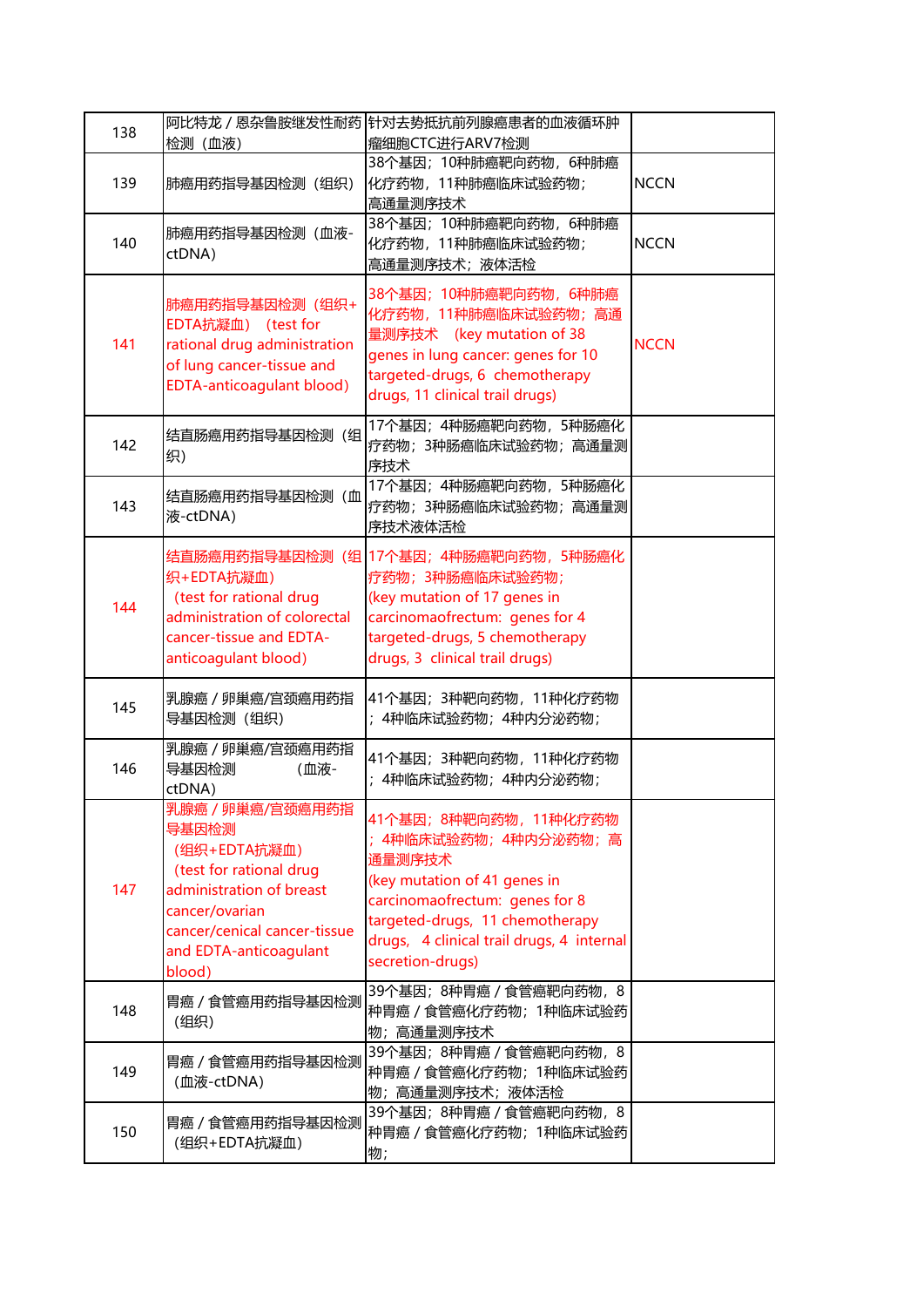| 151 | 肾癌 / 膀胱癌 / 前列腺癌用药指<br>导基因检测 (组织)                                                                                                                               | 24个基因; 5种肾癌 / 膀胱癌 / 前列腺癌<br>靶向药物,7种肾癌 / 膀胱癌 / 前列腺癌化<br>疗药物; 1种临床试验药物;                                                                                                                                                                        |  |
|-----|----------------------------------------------------------------------------------------------------------------------------------------------------------------|----------------------------------------------------------------------------------------------------------------------------------------------------------------------------------------------------------------------------------------------|--|
| 152 | 导基因检测<br>(血液-<br>ctDNA)                                                                                                                                        | 肾癌/膀胱癌/前列腺癌用药指 24个基因;5种肾癌/膀胱癌/前列腺癌<br>靶向药物,7种肾癌 / 膀胱癌 / 前列腺癌化<br>疗药物; 1种临床试验药物                                                                                                                                                               |  |
| 153 | 导基因检测<br>(组织+EDTA抗凝血)                                                                                                                                          | 肾癌/膀胱癌/前列腺癌用药指 24个基因;5种肾癌/膀胱癌/前列腺癌<br>靶向药物,7种肾癌 / 膀胱癌 / 前列腺癌化<br>疗药物; 1种临床试验药物;                                                                                                                                                              |  |
| 154 | 肝胆肿瘤用药指导基因检测 (组 28个基因, 包括19种靶向药物,<br>织)                                                                                                                        | 14种临床试验药物, 6种化疗药物;                                                                                                                                                                                                                           |  |
| 155 | 肝胆肿瘤用药指导基因检测 (血 28个基因,包括19种靶向药物,<br>浆-ctDNA)                                                                                                                   | 14种临床试验药物, 6种化疗药物;                                                                                                                                                                                                                           |  |
| 156 | 肝胆肿瘤用药指导基因检测(组<br>织+EDTA抗凝血)<br>(test for rational drug<br>administration of liver<br>cancer/gallbladder<br>carcinoma-tissue and EDTA-<br>anticoagulant blood) | 28个基因,包括19种靶向药物,<br>14种临床试验药物,6种化疗药物;<br>(key mutation of 28 genes in cancer:<br>genes for 19 targeted-drugs, 6<br>chemotherapy drugs, 14 clinical trail<br>drugs)                                                                           |  |
| 157 | - 基础版 (组织)                                                                                                                                                     | 泛癌种个体化用药指导基因检测 93个基因; 26种靶向药物; 31种临床试验<br>药物; 15种化疗药物; 5种内分泌药物;                                                                                                                                                                              |  |
| 158 | - 基础版 (血液-ctDNA)                                                                                                                                               | 泛癌种个体化用药指导基因检测  93个基因;26种靶向药物;31种临床试验<br>药物; 15种化疗药物; 5种内分泌药物;                                                                                                                                                                               |  |
| 159 | 版 (组织+EDTA抗凝血)<br>(test for rational drug<br>administration of Pan-<br>cancer: tissue and EDTA-<br>anticoagulant blood- basic<br>tests                         | 泛癌种用药指导基因检测 - 基础 93个基因;26种靶向药物;31种临床试验<br>药物; 15种化疗药物; 5种内分泌药物;<br>(key mutation of 93 genes in pan-<br>cancer: genes for 26 targeted-drugs,<br>genes for 15 chemotherapy drugs, 31<br>clinical trail drugs, 5 internal secretion-<br>drugs) |  |
| 160 | - 基础版 (血液-<br>ctDNA + EDTA抗凝血)                                                                                                                                 | 泛癌种个体化用药指导基因检测 101个基因; 26种靶向药物; 31种临床试<br>验药物;15种化疗药物;5种内分泌药物                                                                                                                                                                                |  |
| 161 | 泛癌种个体化用药指导基因检测<br>- 专业版 (组织)                                                                                                                                   | 612个基因; 26种靶向药物; 31种临床试<br>验药物;15种化疗药物;5种内分泌药物                                                                                                                                                                                               |  |
| 162 | 泛癌种用药指导基因检测 - 专业<br>(组织+EDTA抗凝血)<br>版<br>(test for rational drug<br>administration of Pan-<br>cancer: tissue and EDTA-<br>anticoagulant blood- whole<br>tests  | 612个基因; 38种靶向药物; 35种临床试<br>验药物; 15种化疗药物; 5种内分泌药物<br>(key mutation of 612 genes in pan-<br>cancer: genes for 38 targeted-drugs,<br>genes for 15 chemotherapy drugs, 35<br>clinical trail drugs, 5 internal secretion-<br>drugs)               |  |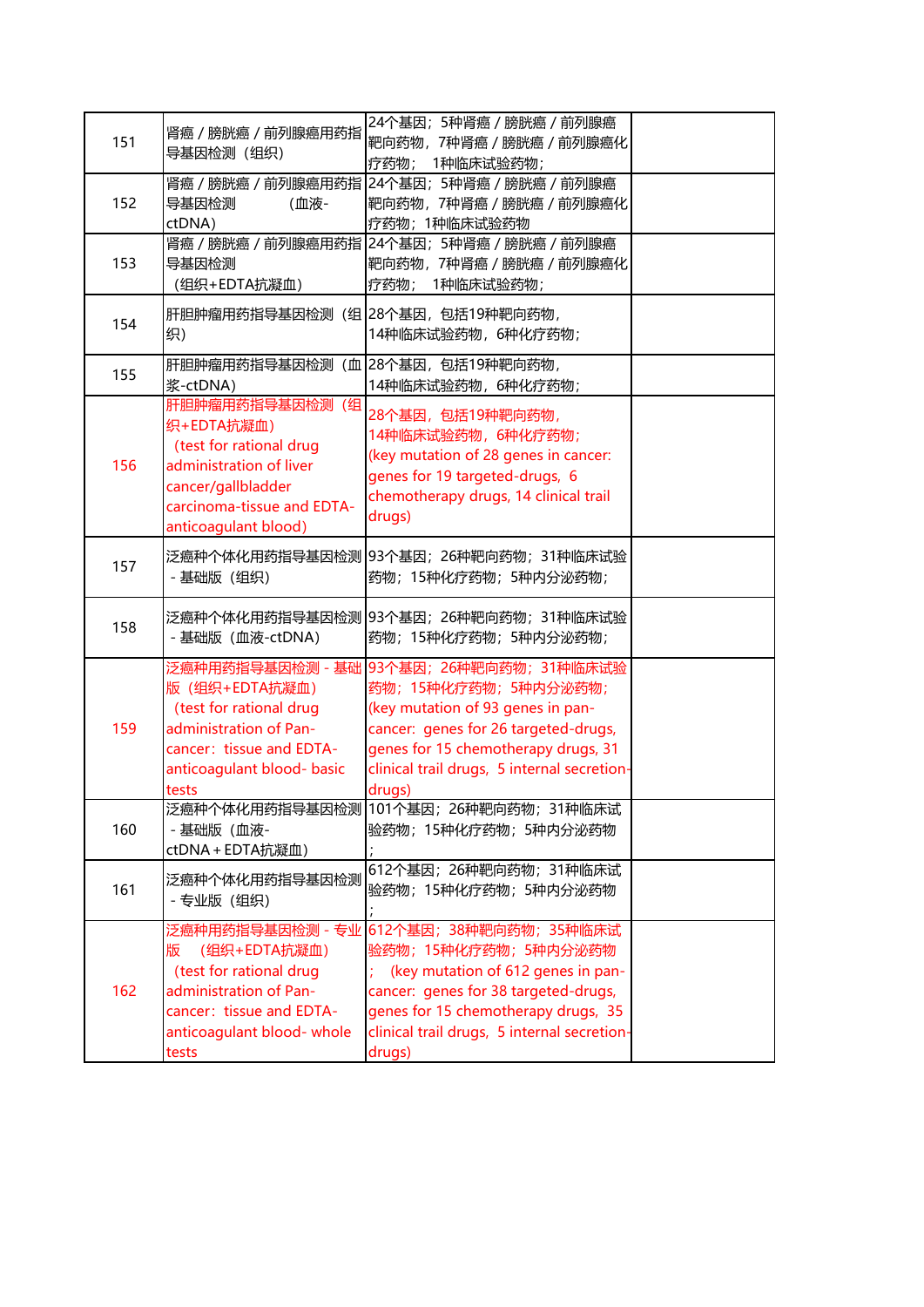| 163 | 乳腺癌21基因复发及预后检测<br>recurrence and prognositc<br>prediction of breast cancer<br>using 21 key genes       | GRB7、ERBB2、ESR1、PGR、BCL2、SC<br>UBE2、BIRC5、MKI67、MYBL2、CCNB<br>1、STK6等21基因检测<br>(21genes: GRB7、ERBB2、ESR1、PGR<br>、BCL2、SCUBE2、BIRC5、MKI67、MY<br>BL2、CCNB1、STK6 et al) | <b>NCCN</b> |
|-----|--------------------------------------------------------------------------------------------------------|----------------------------------------------------------------------------------------------------------------------------------------------------------------------|-------------|
| 164 | 脑胶质瘤预后检测1                                                                                              | IDH1/IDH2基因突变                                                                                                                                                        | <b>NCCN</b> |
| 165 | 脑胶质瘤预后检测2                                                                                              | TERT基因突变                                                                                                                                                             | <b>NCCN</b> |
| 166 | 肠癌患者服用阿司匹林治疗疗效 PIK3CA(Exon9/20)基因突变                                                                    |                                                                                                                                                                      | <b>NCCN</b> |
| 167 | 脑胶质瘤PCV方案预后检测Pro 1P/19Q-<br>gnostic Prediction: PCV<br>treatment programme in<br>patients with Glioma) | LOH检测 (需要血液样本作对照) (mutati<br>on of 1P/19Q-LOH):note need blood<br>as a control)                                                                                      | <b>NCCN</b> |
| 168 | 结直肠癌预后1                                                                                                | 微卫星不稳定性检测(需要血液样本作对<br>照)                                                                                                                                             | <b>NCCN</b> |
| 169 | 结直肠癌预后2                                                                                                | Braf V600E 基因突变                                                                                                                                                      | <b>NCCN</b> |
| 170 | 胃癌预后检测                                                                                                 | CD151 基因表达                                                                                                                                                           |             |
| 171 | 滑膜肉瘤分型及预后                                                                                              | SYT-SSX融合基因检测                                                                                                                                                        |             |
| 172 | 横纹肌肉瘤分型及预后                                                                                             | PAX-FKHR融合基因检测                                                                                                                                                       |             |
| 173 | 尤文肉瘤个体化诊断                                                                                              | EWS-ETS融合基因检测                                                                                                                                                        |             |
| 174 | 神经母细胞瘤预后检测                                                                                             | N-Myc基因表达                                                                                                                                                            |             |
| 175 | 肿瘤免疫治疗预后检测 (PD-<br>L1基因)                                                                               | PD-L1基因表达                                                                                                                                                            |             |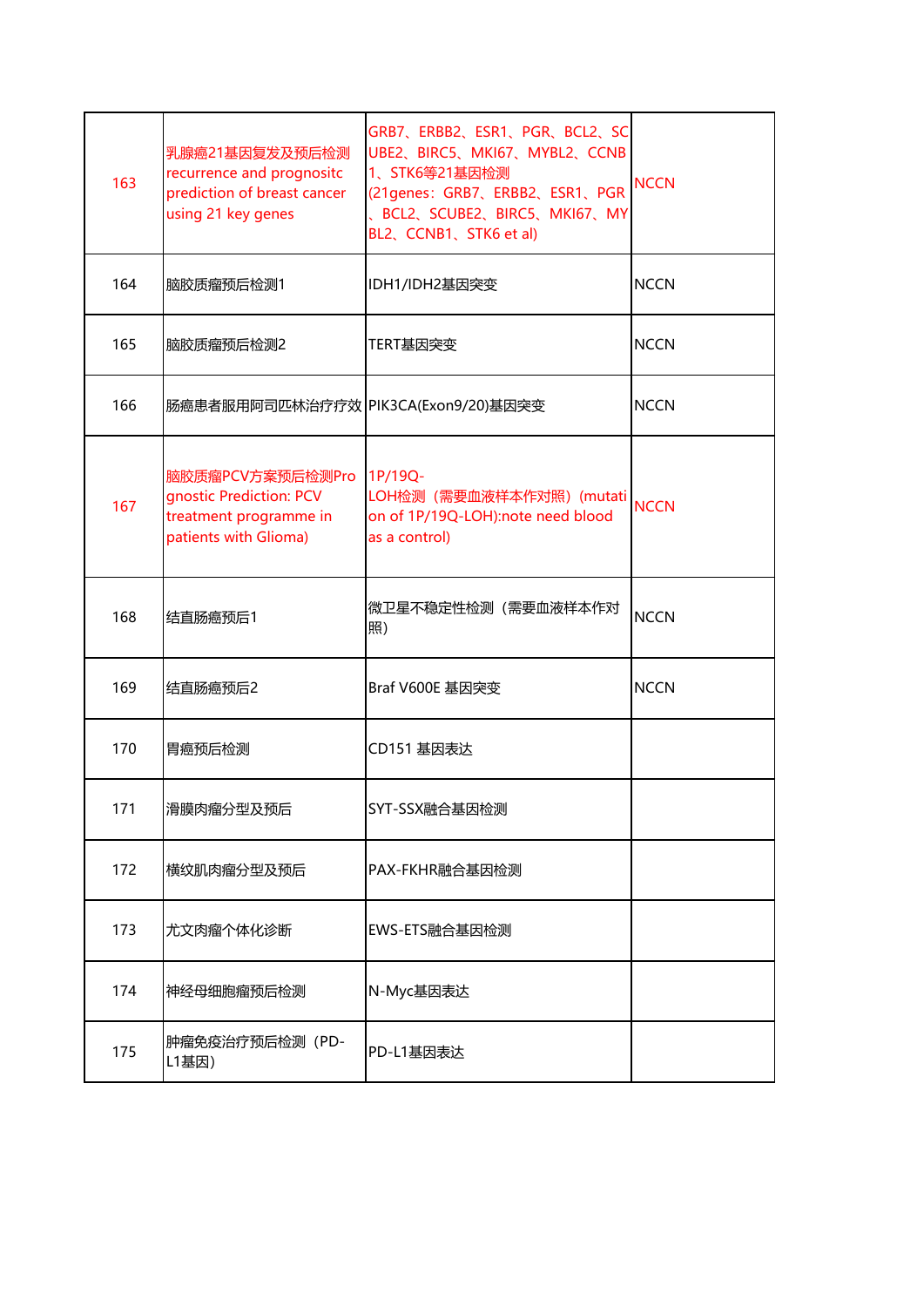| 176 | 甲状腺癌预后评估<br>Prognostic assessment in                                                | Braf V600E 基因突变<br>(mutation of Braf V600E)                                                                                                                                                  | <b>NCCN</b> |
|-----|-------------------------------------------------------------------------------------|----------------------------------------------------------------------------------------------------------------------------------------------------------------------------------------------|-------------|
| 177 | patients with thyroid<br>carcinoma)                                                 | TERT (C228T、C250T) 基因突变<br>(mution of TERT (C228T, C250T))                                                                                                                                   | <b>NCCN</b> |
| 178 | 胰腺癌放疗个体化治疗检测(敏<br>感)                                                                | APEX1、hOGG1、IQGAP2、POLB、Rec<br>Q1、RRM1、XRCC1、ATM77基因多态<br>性                                                                                                                                  |             |
| 179 | 感)                                                                                  | 食管癌放疗个体化治疗检测(敏 P53、ERCC1、CCND1、ATM、TGFBR2<br>基因多态性                                                                                                                                           |             |
| 180 | 膀胱癌放疗个体化治疗检测(敏<br>感)                                                                | XRCC1、XPD基因多态性                                                                                                                                                                               |             |
| 181 | 非小细胞肺癌放疗个体化治疗检<br>测(敏感)                                                             | APE1、iASPP基因多态性                                                                                                                                                                              |             |
| 182 | 非小细胞肺癌放疗个体化治疗检<br>测 (毒副)                                                            | TGFB1、XRCC1基因多态性                                                                                                                                                                             |             |
| 183 | 前列腺癌放疗个体化治疗检测<br>毒副)                                                                | XRCC1、SOD2、XRCC3基因多态性                                                                                                                                                                        |             |
| 184 | 头颈癌放疗个体化治疗检测(敏<br>感)                                                                | XPD、FGFR4基因多态性                                                                                                                                                                               |             |
| 185 | 副)                                                                                  | 头颈癌放疗个体化治疗检测(毒 XRCC1、XRCC3、XRCC6、RAD51基因<br>多态性                                                                                                                                              |             |
| 186 | 副)                                                                                  | 乳腺癌放疗个体化治疗检测(毒 XRCC1、TGFB1、SOD2、XRCC3、GST<br>P1基因多态性                                                                                                                                         |             |
| 187 | 宫颈癌放疗个体化治疗检测 (毒<br>副)                                                               | XRCC3基因多态性                                                                                                                                                                                   |             |
| 188 | 脑胶质瘤个体化治疗检测(敏感 <br> IDH1、IDH2、TERT基因突变                                              |                                                                                                                                                                                              |             |
| 189 | 肿瘤负荷无创监测-ctDNA<br>(non-invasive surveillance<br>assay of tumor load-ctDNA<br>method | BRAF, EGFR, KRAS, PIK3CA, RET, P<br>TEN、TP53、HRAS、C-<br>kit、SMAD4、HER2、IDH基因突变位点<br>高精度检测 (mutation of genes:<br>BRAF, EGFR, KRAS, PIK3CA, RET, P<br>TEN、TP53、HRAS、C-<br>kit、SMAD4、HER2、IDH) |             |
| 191 | 肿瘤负荷无创监测-<br>CTC检测 (non-invasive<br>surveillance assay of tumor<br>load-CTC method  | DAPI、CK、CD45、CEP8染色                                                                                                                                                                          |             |
| 195 | 人类全基因组分析 (Whole<br><b>Genome Sequencing of</b><br><b>Human</b>                      | 人类全基因组测序分析 (Whole Genome<br>Sequencing of Human)                                                                                                                                             |             |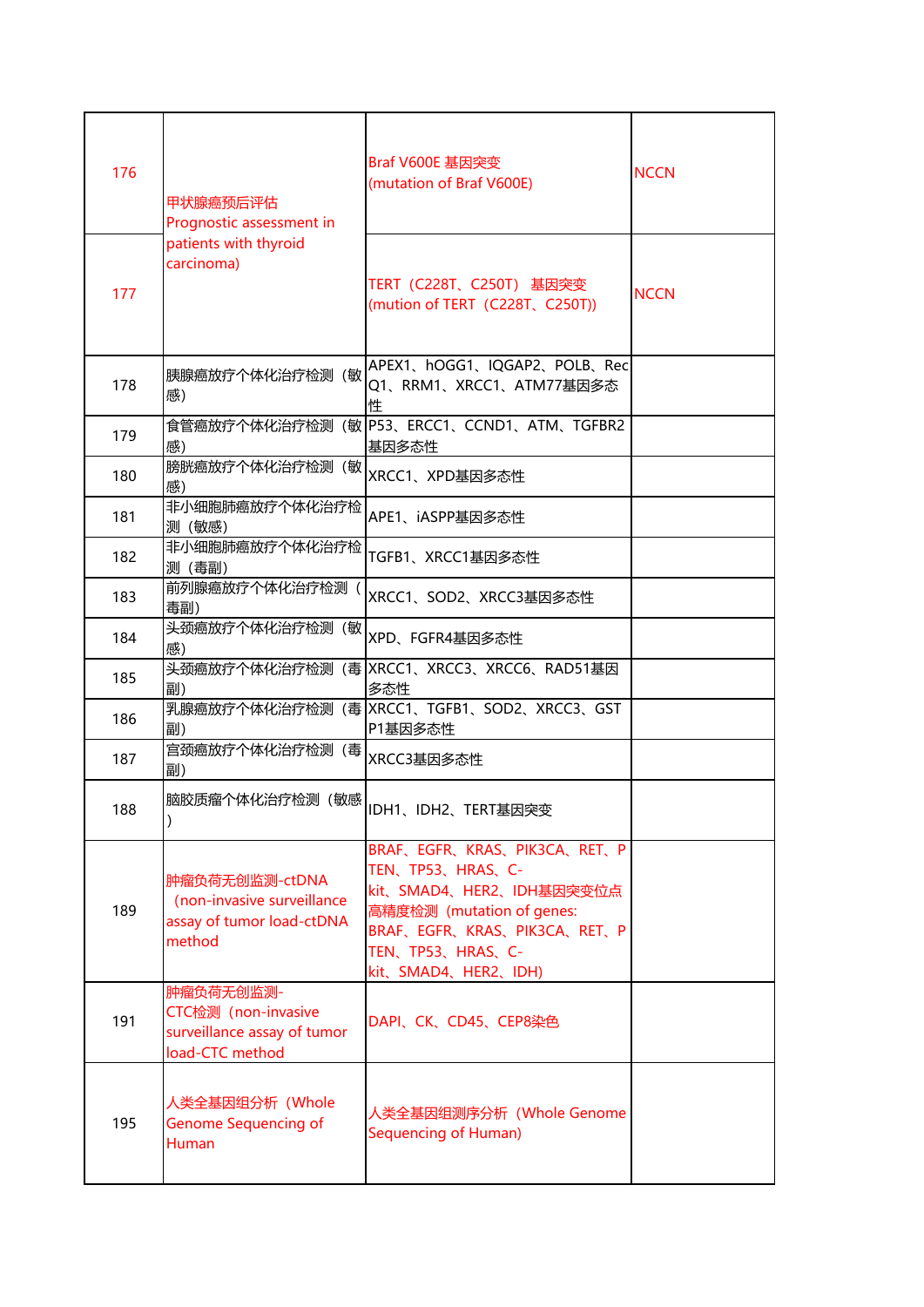| 196 | 人类全外显子组测序分析 (Wh<br>ole exone Sequencing of<br>Human) | 人类全外显子组测序分析 (Whole exone<br>Sequencing of Human) |  |
|-----|------------------------------------------------------|--------------------------------------------------|--|
|-----|------------------------------------------------------|--------------------------------------------------|--|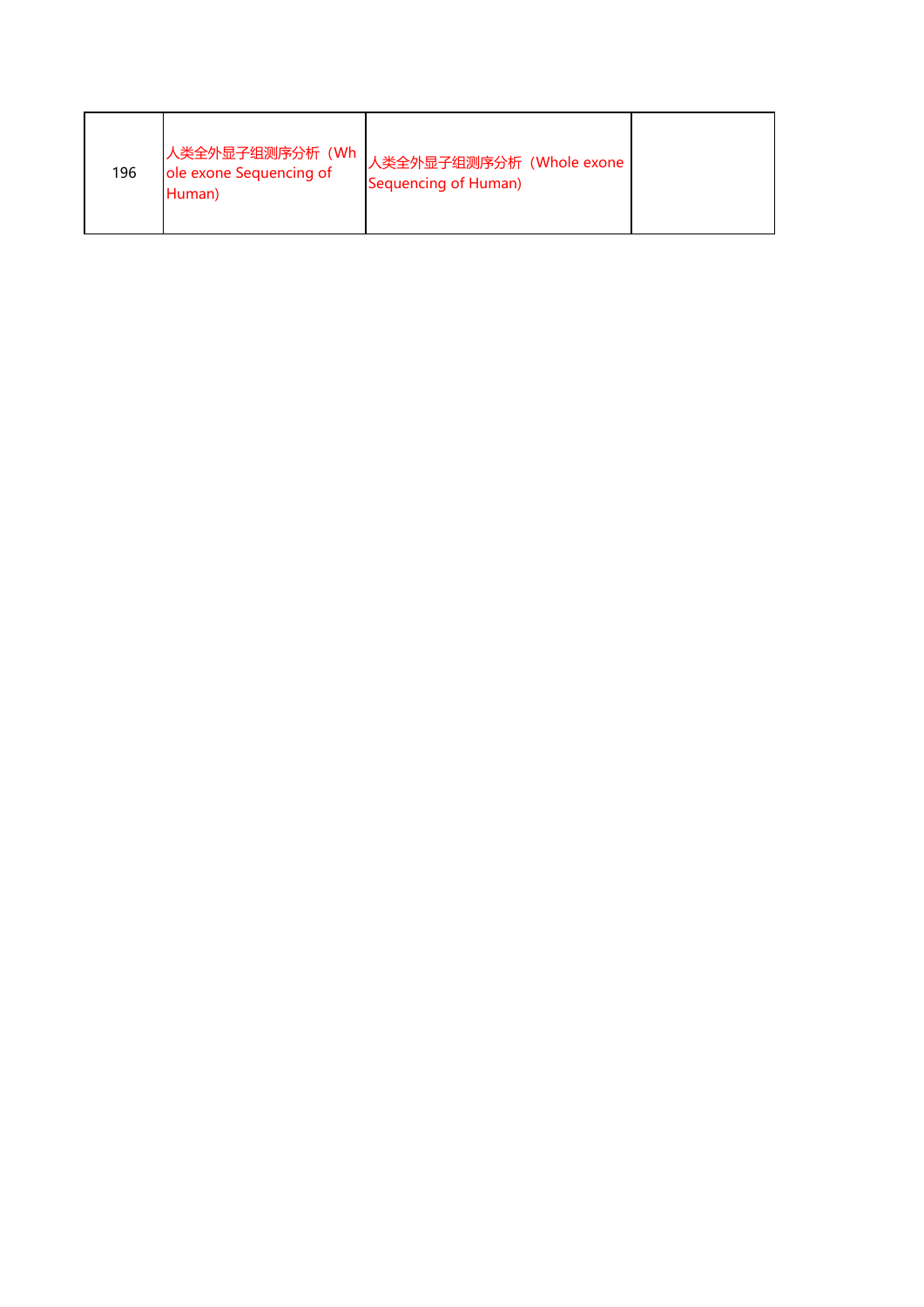## **检测项目清单--肿瘤线**

| 上海价格(<br>元) price(<br>yuan) | 样本类型 sample type                                                         | 报告周期(r<br>equred<br>time (day) | 检测意义 Clinical significance                                                                                                                   |
|-----------------------------|--------------------------------------------------------------------------|--------------------------------|----------------------------------------------------------------------------------------------------------------------------------------------|
| 1350                        | cfDNA抗凝血10ml(常温运输)<br>(tissue/cell-free DNA<br>anticoagulant blood-10ml) | 3个自然日<br>3                     | 结直肠癌早期诊断<br>Early diagnosis of colorectal cancer                                                                                             |
| 6000                        | EDTA抗凝血4ml<br>(DNA anticoagulant blood-<br>4ml)                          | 15个自然日<br>15                   | 所有遗传性癌症综合筛查,适用于有肿瘤<br>家族史的人群<br>Comprehensive screening for all<br>hereditary cancers for people with a<br>family history of cancer          |
| 3000                        | EDTA抗凝血4ml<br>(DNA anticoagulant blood-<br>4ml)                          |                                | 针对患者: 明确遗传致病因素; 若检出B<br>RCA1/2基因突变, 提示可从奥拉帕尼中<br>15个自然日 获益; patients with BRCA1/2<br>mutation is sensitive to olaparib<br>家族亲属: 评估是否携带遗传致病突变 |
| 3600                        | EDTA抗凝血4ml                                                               | 15个自然日                         | 针对患者: 明确遗传致病因素; 若检出B<br>RCA1/2突变, 提示可从奥拉帕尼中获益<br>评估是否携带遗传致病突变<br>家族亲属:                                                                       |
| 3600                        | EDTA抗凝血4ml                                                               | 15个自然日                         | 针对患者: 明确遗传致病因素;<br>家族亲属: 评估是否携带遗传致病突变                                                                                                        |
| 3600                        | EDTA抗凝血4ml                                                               | 15个自然日                         | 针对患者: 明确遗传致病因素;<br>家族亲属: 评估是否携带遗传致病突变                                                                                                        |
| 3000                        | EDTA抗凝血4ml                                                               | 15个自然日                         | 针对患者: 明确遗传致病因素;<br>家族亲属:评估是否携带遗传致病突变                                                                                                         |
| 4200                        | EDTA抗凝血4ml                                                               | 15个自然日                         | 针对患者: 明确遗传致病因素;<br>家族亲属: 评估是否携带遗传致病突变                                                                                                        |
| 4800                        | EDTA抗凝血4ml                                                               | 15个自然日                         | 针对患者: 明确遗传致病因素;<br>家族亲属:评估是否携带遗传致病突变                                                                                                         |
| 3000                        | EDTA抗凝血4ml                                                               | 15个自然日                         | 针对患者: 明确遗传致病因素;<br>家族亲属: 评估是否携带遗传致病突变                                                                                                        |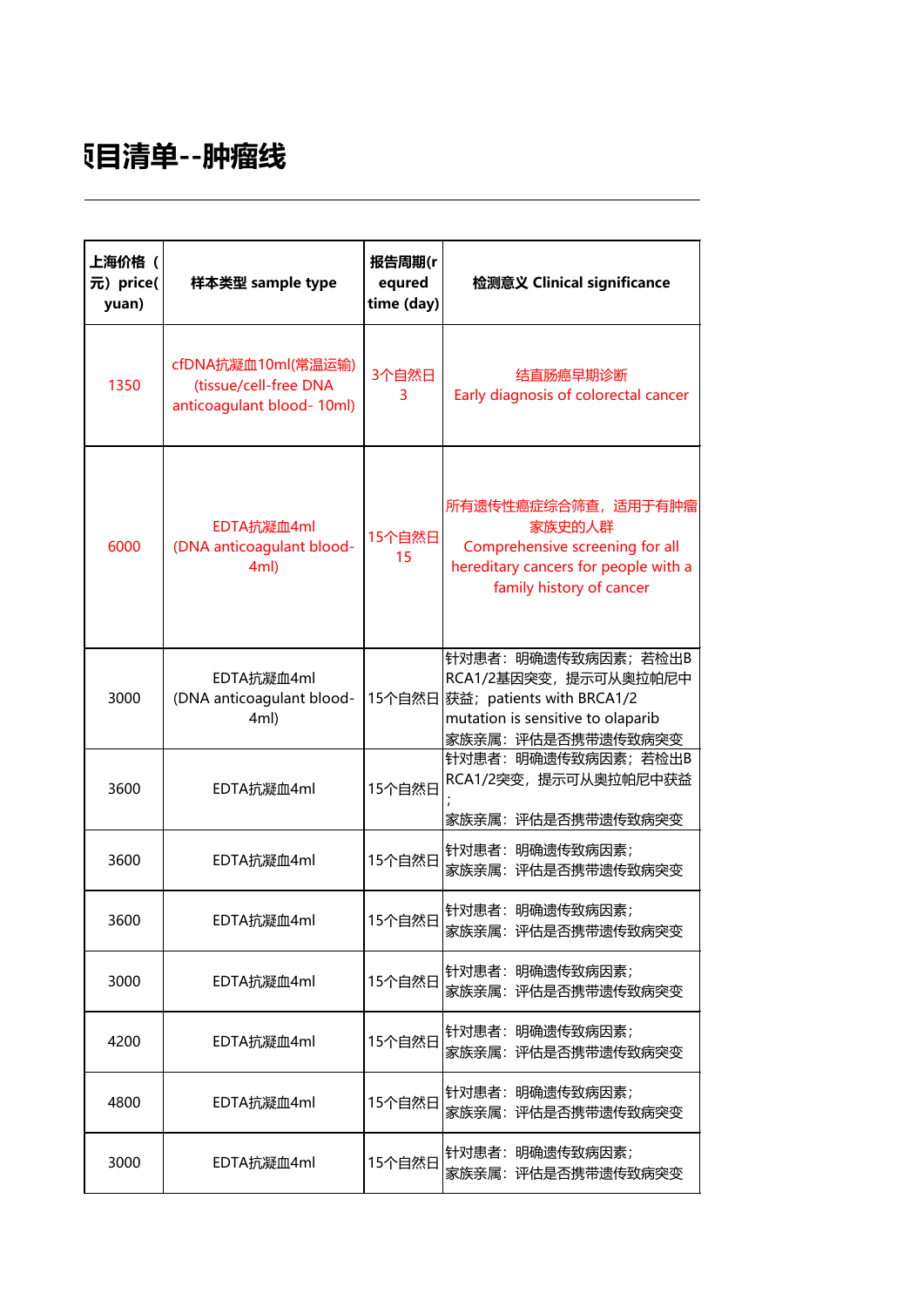| 3600 | EDTA抗凝血4ml                                                          | 15个自然日       | 评估是否携带遗传致病突变                                                                |
|------|---------------------------------------------------------------------|--------------|-----------------------------------------------------------------------------|
| 4200 | EDTA抗凝血4ml                                                          | 15个自然日       | 评估是否携带遗传致病突变                                                                |
| 4200 | EDTA抗凝血4ml                                                          | 15个自然日       | 针对患者:明确遗传致病因素;<br>评估是否携带遗传致病突变<br>家族亲属:                                     |
| 600  | EDTA抗凝血4ml<br>(DNA anticoagulant blood-<br>4ml)                     | 5个自然日<br>5   | 评估是否携带遗传致病突变<br>Assess whether to carry genetically<br>pathogenic mutations |
| 1800 | EDTA抗凝血4ml                                                          | 5个自然日        | 评估吸烟人群或有肺癌家族史人群患肺癌<br>风险                                                    |
| 1200 | EDTA抗凝血4ml                                                          | 3个自然日        | 评估健康人群罹患乙肝的风险                                                               |
| 1800 | EDTA抗凝血4ml                                                          | 5个自然日        | 肝炎病毒携带者肝癌易感性的风险评估                                                           |
| 9000 | EDTA抗凝血4ml<br>(DNA anticoagulant blood-<br>4ml)                     | 15个自然日<br>15 | 评估是否携带遗传致病突变<br>Assess whether to carry genetically<br>pathogenic mutations |
| 4200 | EDTA抗凝血4ml                                                          | 15个自然日       | 评估是否携带遗传致病突变                                                                |
| 600  | 手术组织黄豆粒2-<br>3粒/石蜡包埋组织/白片8-10片<br>(tissue with 20µg/8-10<br>slides) | 3个自然日<br>3   | 敏感性<br>Sensitivity of Cisplatin-based drugs                                 |
| 600  | 手术组织黄豆粒2-<br>3粒/石蜡包埋组织/白片8-10片<br>(tissue with 20µg/8-10<br>slides) | 3个自然日<br>3   | 敏感性<br>Sensitivity of Cisplatin-based drugs                                 |
| 1200 | 手术组织黄豆粒2-<br>3粒/石蜡包埋组织/白片8-<br>10片/外周血4ml                           | 3个自然日        | 敏感性                                                                         |
| 600  | 手术组织黄豆粒2-<br>3粒/石蜡包埋组织/白片8-<br>10片/外周血4ml                           | 3个自然日        | 敏感性                                                                         |
| 600  | 手术组织黄豆粒2-<br>3粒/石蜡包埋组织/白片8-<br>10片/外周血4ml                           | 3个自然日        | 敏感性                                                                         |
| 600  | 手术组织黄豆粒2-<br>3粒/石蜡包埋组织/白片8-<br>10片/外周血4ml                           | 3个自然日        | 敏感性                                                                         |
| 600  | 手术组织黄豆粒2-<br>3粒/石蜡包埋组织/白片8-<br>10片/外周血4ml                           | 3个自然日        | 敏感性                                                                         |
| 600  | 手术组织黄豆粒2-<br>3粒/石蜡包埋组织/白片8-<br>10片/外周血4ml                           | 3个自然日        | 敏感性                                                                         |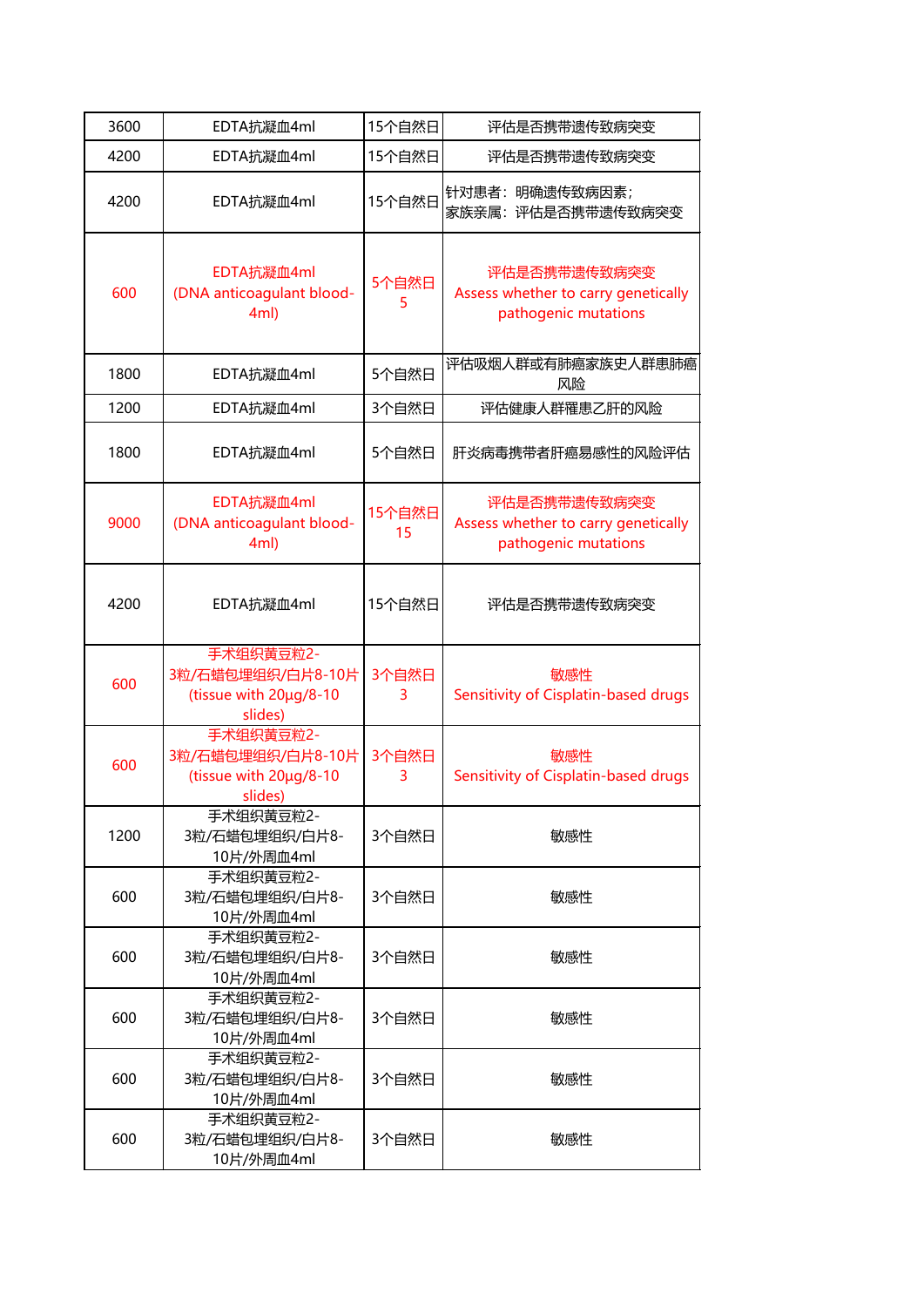| 600 | 手术组织黄豆粒2-<br>3粒/石蜡包埋组织/白片8-10片<br>(tissue with 20µg/8-10<br>slides)                               | 3个自然日<br>3  | 敏感性<br>Sensitivity of 5-FU/Capecitabine                                          |
|-----|---------------------------------------------------------------------------------------------------|-------------|----------------------------------------------------------------------------------|
| 600 | 手术组织黄豆粒2-<br>3粒/石蜡包埋组织/白片8-<br>10片/外周血4ml                                                         | 3个自然日       | 毒副作用耐受                                                                           |
| 600 | 手术组织黄豆粒2-<br>3粒/石蜡包埋组织/白片8-<br>10片/外周血4ml<br>(tissue with 20µg/8-10<br>slides/4ml whole blood)    | 3个自然日<br>3  | 敏感性<br>Sensitivity of 5-FU/Capecitabine                                          |
| 600 | 手术组织黄豆粒2-<br>3粒/石蜡包埋组织/白片8-<br>10片/外周血4ml<br>(tissue<br>with 20µg/8-10 slides/4ml<br>whole blood) | 3个自然日<br>3  | 毒副作用耐受<br>toxic side effect of 5-<br><b>FU/Capecitabine</b>                      |
| 600 | 手术组织黄豆粒2-<br>3粒/石蜡包埋组织/白片8-<br>10片/外周血4ml                                                         | 3个自然日       | 毒副作用耐受                                                                           |
| 600 | 手术组织黄豆粒2-<br>3粒/石蜡包埋组织/白片8-<br>10片/外周血4ml                                                         | 3个自然日       | 毒副作用耐受                                                                           |
| 600 | 手术组织黄豆粒2-<br>3粒/石蜡包埋组织/白片8-<br>10片/外周血4ml                                                         | 3个自然日       | 毒副作用耐受                                                                           |
| 600 | 手术组织黄豆粒2-<br>3粒/石蜡包埋组织/白片8-<br>10片/外周血4ml                                                         | 3个自然日       | 敏感性                                                                              |
| 600 | 手术组织黄豆粒2-<br>3粒/石蜡包埋组织/白片8-<br>10片/外周血4ml                                                         | 3个自然日       | 敏感性                                                                              |
| 600 | 手术组织黄豆粒2-<br>3粒/石蜡包埋组织/白片8-10片<br>(tissue with $20\mu q/8-10$<br>slides)                          | 3个自然日<br>3. | 敏感性<br>Sensitivity of<br>Paclitaxel/Docetaxel/VinorelbineBitar<br>trate          |
| 600 | 手术组织黄豆粒2-<br>3粒/石蜡包埋组织/白片8-10片                                                                    | 3个自然日       | 敏感性                                                                              |
| 600 | 手术组织黄豆粒2-<br>3粒/石蜡包埋组织/白片8-10片                                                                    | 3个自然日       | 敏感性                                                                              |
| 600 | 手术组织黄豆粒2-<br>3粒/石蜡包埋组织/白片8-<br>10片/外周血4ml<br>(tissue with 20µg/8-10<br>slides/4ml whole blood)    | 3个自然日<br>3  | 毒副作用耐受<br>toxic side effect of<br>Paclitaxel/Docetaxel/VinorelbineBitar<br>trate |
| 600 | 手术组织黄豆粒2-<br>3粒/石蜡包埋组织/白片8-<br>10片/外周血4ml                                                         | 3个自然日       | 敏感性                                                                              |
| 600 | 手术组织黄豆粒2-<br>3粒/石蜡包埋组织/白片8-<br>10片/外周血4ml                                                         | 3个自然日       | 敏感性                                                                              |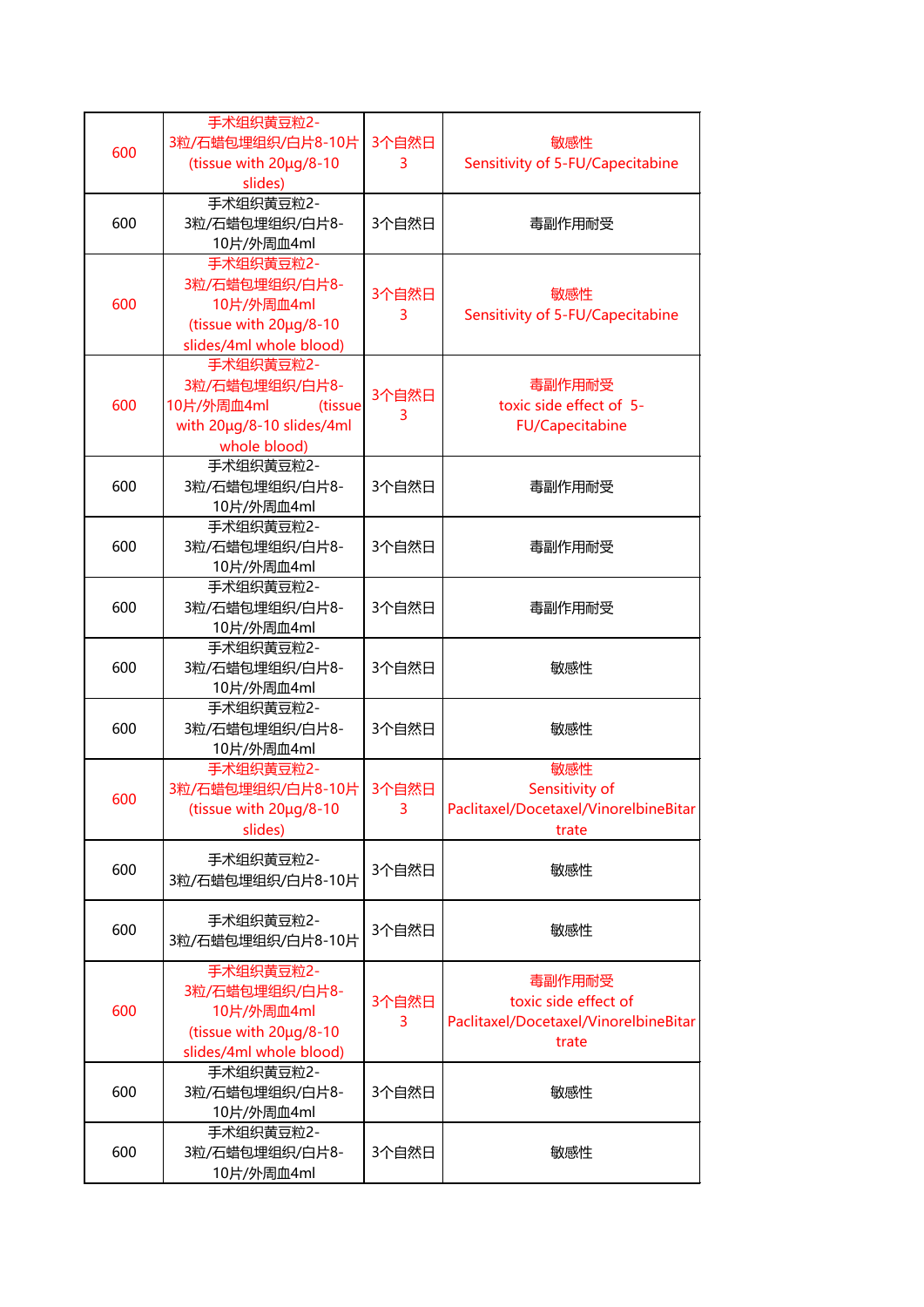|     | 手术组织黄豆粒2-                                         |       |                                             |
|-----|---------------------------------------------------|-------|---------------------------------------------|
| 600 | 3粒/石蜡包埋组织/白片8-                                    | 3个自然日 | 敏感性                                         |
|     | 10片/外周血4ml<br>手术组织黄豆粒2-                           |       |                                             |
|     | 3粒/石蜡包埋组织/白片8-                                    |       | 敏感性                                         |
| 600 | 10片/外周血4ml                                        | 3个自然日 | Sensitivity of                              |
|     | (tissue with 20µg/8-10                            | 3     | Paclitaxel/Docetaxel/VinorelbineBitar       |
|     | slides/4ml whole blood)                           |       | trate                                       |
|     | 手术组织黄豆粒2-                                         | 3个自然日 | 敏感性                                         |
| 600 | 3粒/石蜡包埋组织/白片8-10片                                 | 3     | Sensitivity of                              |
|     |                                                   |       | Adriamycin/Anthracyclines                   |
|     | 手术组织黄豆粒2-                                         |       |                                             |
| 600 | 3粒/石蜡包埋组织/白片8-                                    | 3个自然日 | 敏感性                                         |
|     | 10片/外周血4ml<br>(tissue with 20µg/8-10              | 3     | Sensitivity of<br>Adriamycin/Anthracyclines |
|     | slides/4ml whole blood)                           |       |                                             |
|     | 手术组织黄豆粒2-                                         |       |                                             |
| 600 | 3粒/石蜡包埋组织/白片8-                                    | 3个自然日 | 敏感性                                         |
|     | 10片/外周血4ml                                        |       |                                             |
|     | 手术组织黄豆粒2-                                         |       |                                             |
| 600 | 3粒/石蜡包埋组织/白片8-                                    | 3个自然日 | 敏感性                                         |
|     | 10片/外周血4ml                                        |       |                                             |
|     | 手术组织黄豆粒2-                                         | 3个自然日 |                                             |
| 600 | 3粒/石蜡包埋组织/白片8-                                    |       | 敏感性                                         |
|     | 10片/外周血4ml                                        |       |                                             |
|     | 手术组织黄豆粒2-                                         | 3个自然日 |                                             |
| 600 | 3粒/石蜡包埋组织/白片8-                                    |       | 毒副作用耐受                                      |
|     | 10片/外周血4ml<br>手术组织黄豆粒2-                           |       |                                             |
| 600 | 3粒/石蜡包埋组织/白片8-                                    | 3个自然日 | 毒副作用耐受                                      |
|     | 10片/外周血4ml                                        |       |                                             |
|     | 手术组织黄豆粒2-                                         |       |                                             |
|     | 3粒/石蜡包埋组织/白片8-10片                                 | 3个自然日 | 敏感性                                         |
| 600 | (tissue with 20µg/8-10                            | 3     | <b>Sensitivity of Gemcitabine</b>           |
|     | slides)                                           |       |                                             |
|     | 手术组织黄豆粒2-                                         |       |                                             |
| 600 | 3粒/石蜡包埋组织/白片8-                                    | 3个自然日 | 敏感性                                         |
|     | 10片/外周血4ml                                        |       |                                             |
|     | 手术组织黄豆粒2-                                         |       |                                             |
|     | 3粒/石蜡包埋组织/白片8-                                    | 3个自然日 | 敏感性                                         |
| 600 | 10片/外周血4ml                                        | 3     | <b>Sensitivity of Gemcitabine</b>           |
|     | (tissue with 20µg/8-10<br>slides/4ml whole blood) |       |                                             |
|     | 手术组织黄豆粒2-                                         |       |                                             |
| 600 | 3粒/石蜡包埋组织/白片8-                                    | 3个自然日 | 毒副作用耐受                                      |
|     | 10片/外周血4ml                                        |       |                                             |
|     | 手术组织黄豆粒2-                                         |       |                                             |
| 600 | 3粒/石蜡包埋组织/白片8-                                    | 3个自然日 | 敏感性                                         |
|     | 10片/外周血4ml                                        |       |                                             |
|     | 手术组织黄豆粒2-                                         |       |                                             |
| 600 | 3粒/石蜡包埋组织/白片8-                                    | 3个自然日 | 毒副作用耐受                                      |
|     | 10片/外周血4ml                                        |       |                                             |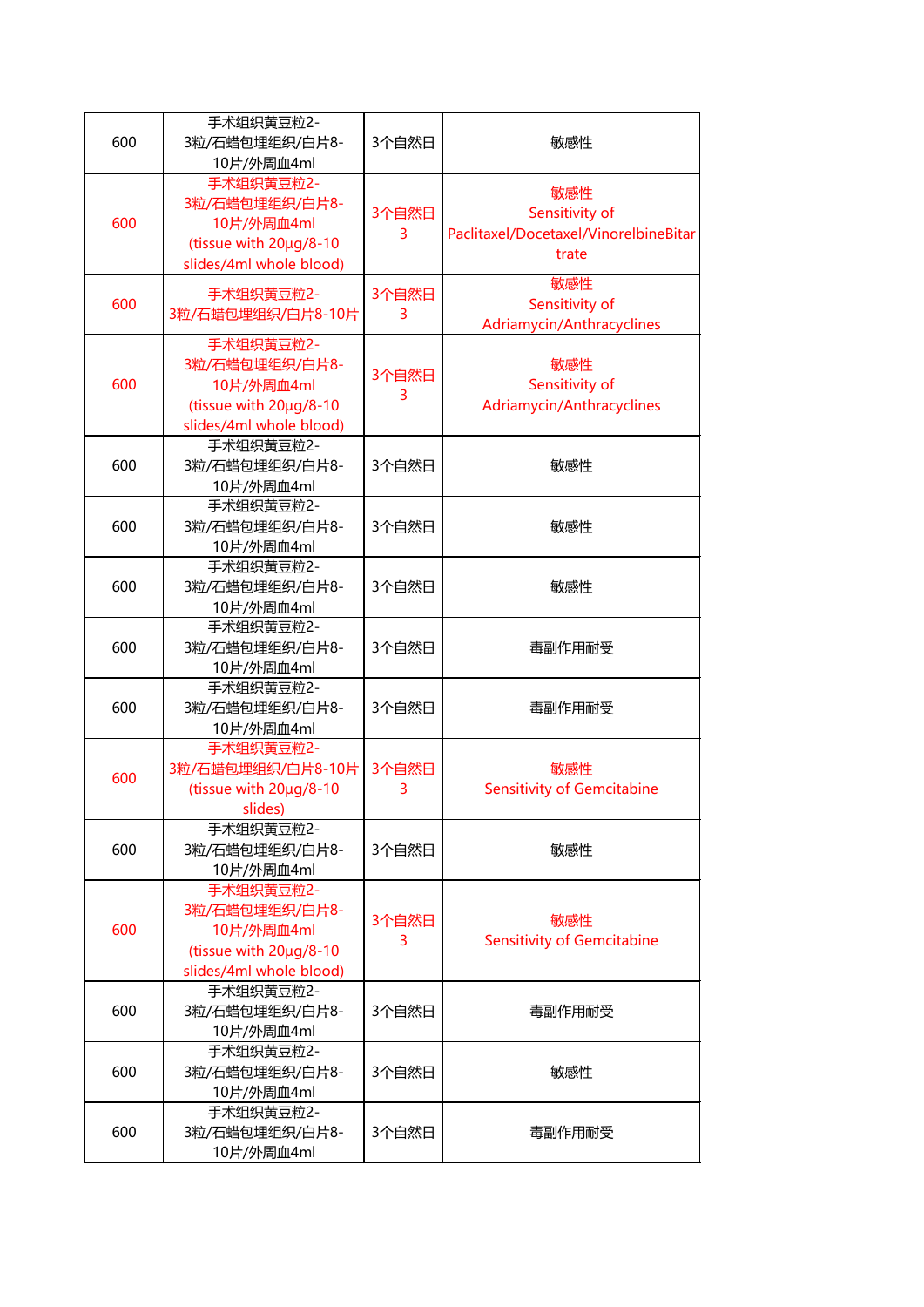| 600  | 手术组织黄豆粒2-<br>3粒/石蜡包埋组织/白片8-                                                                       | 3个自然日      | 敏感性                                                        |
|------|---------------------------------------------------------------------------------------------------|------------|------------------------------------------------------------|
| 600  | 10片/外周血4ml<br>手术组织黄豆粒2-<br>3粒/石蜡包埋组织/白片8-10片<br>(tissue with 20µg/8-10<br>slides)                 | 3个自然日<br>3 | 敏感性<br><b>Sensitivity of Etoposide</b>                     |
| 600  | 手术组织黄豆粒2-<br>3粒/石蜡包埋组织/白片8-<br>10片/外周血4ml                                                         | 3个自然日      | 毒副作用耐受                                                     |
| 600  | 手术组织黄豆粒2-<br>3粒/石蜡包埋组织/白片8-<br>10片/外周血4ml                                                         | 3个自然日      | 敏感性                                                        |
| 600  | 手术组织黄豆粒2-<br>3粒/石蜡包埋组织/白片8-10片                                                                    | 3个自然日      | 敏感性                                                        |
| 600  | 手术组织黄豆粒2-<br>3粒/石蜡包埋组织/白片8-<br>10片/外周血4ml<br>(tissue with 20µg/8-10<br>slides/4ml whole blood)    | 3个自然日<br>3 | 毒副作用耐受<br>toxic side effect of Irinotecan<br>Hydrochloride |
| 600  | 手术组织黄豆粒2-<br>3粒/石蜡包埋组织/白片8-<br>10片/外周血4ml<br>(tissue with 20µg/8-10<br>slides)                    | 3个自然日<br>3 | 毒副作用耐受<br>toxic side effect of Irinotecan<br>Hydrochloride |
| 600  | 手术组织黄豆粒2-<br>3粒/石蜡包埋组织/白片8-10片<br>(tissue with 20µg/8-10<br>slides)                               | 3个自然日<br>3 | 敏感性<br>Sensitivity of Alimta                               |
| 600  | 手术组织黄豆粒2-<br>3粒/石蜡包埋组织/白片8-<br>10片/外周血4ml<br>(tissue<br>with 20µg/8-10 slides/4ml<br>whole blood) | 3个自然日<br>3 | 毒副作用耐受<br>toxic side effect of Alimta                      |
| 600  | 手术组织黄豆粒2-<br>3粒/石蜡包埋组织/白片8-<br>10片/外周血4ml                                                         | 3个自然日      | 毒副作用耐受                                                     |
| 600  | 手术组织黄豆粒2-<br>3粒/石蜡包埋组织/白片8-<br>10片/外周血4ml                                                         | 3个自然日      | 毒副作用耐受                                                     |
| 600  | 手术组织黄豆粒2-<br>3粒/石蜡包埋组织/白片8-<br>10片/外周血4ml<br>(tissue with 20µg/8-10<br>slides/4ml whole blood)    | 3个自然日<br>3 | 毒副作用耐受<br>toxic side effect of Alimta                      |
| 2400 | 手术/穿刺样本/蜡块/胸腹水                                                                                    | 3个自然日      | 敏感性                                                        |
| 600  | 手术组织黄豆粒2-<br>3粒/石蜡包埋组织/白片8-10片                                                                    | 3个自然日      | 敏感性                                                        |
| 600  | 手术组织黄豆粒2-<br>3粒/石蜡包埋组织/白片8-10片                                                                    | 3个自然日      | 敏感性                                                        |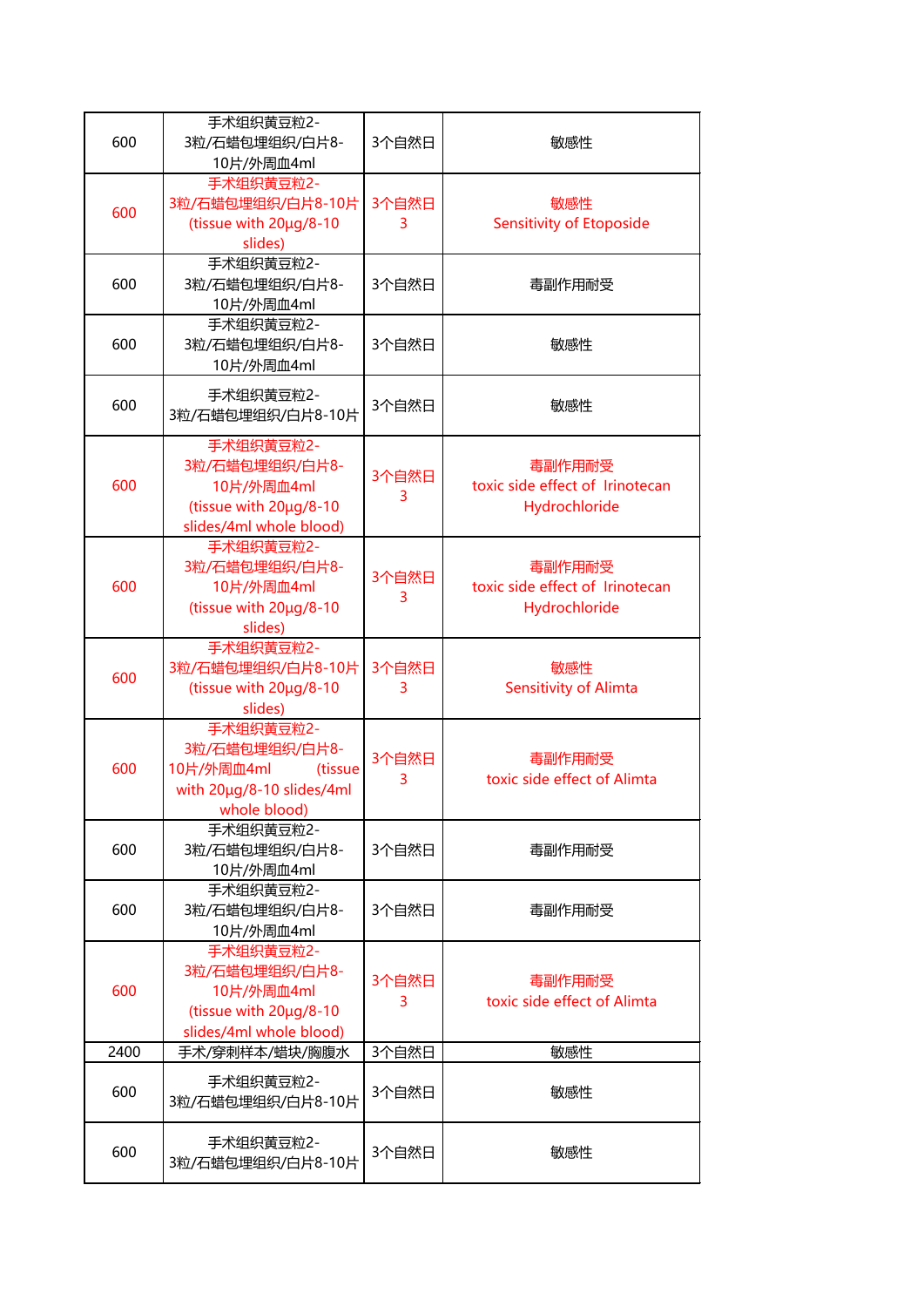| 600  | 手术组织黄豆粒2-<br>3粒/石蜡包埋组织/白片8-10片                                                                       | 3个自然日                     | 敏感性                                                                                                                                                                    |
|------|------------------------------------------------------------------------------------------------------|---------------------------|------------------------------------------------------------------------------------------------------------------------------------------------------------------------|
| 600  | 手术组织黄豆粒2-<br>3粒/石蜡包埋组织/白片8-10片                                                                       | 3个自然日                     | 敏感性                                                                                                                                                                    |
| 1200 | 手术组织黄豆粒2-<br>3粒/石蜡包埋组织/白片8-<br>10片/外周血4ml                                                            | 3个自然日                     | 毒副作用耐受                                                                                                                                                                 |
| 600  | 外周血4ml                                                                                               | 3个自然日                     | 疗效性                                                                                                                                                                    |
| 600  | 手术组织黄豆粒2-<br>3粒/石蜡包埋组织/白片8-<br>10片/外周血4ml                                                            | 3个自然日                     | 敏感性                                                                                                                                                                    |
| 600  | 手术组织黄豆粒2-<br>3粒/石蜡包埋组织/白片8-<br>10片/外周血4ml                                                            | 3个自然日                     | 敏感性                                                                                                                                                                    |
| 2400 | 血液+ (手术组织黄豆粒2-<br>3粒/石蜡包埋组织/白片8-<br>10片)<br>(tissue with<br>20µg/8-10 slides and 2ml<br>whole blood) | 3个自然日<br>3                | 敏感性<br>Sensitivity of PD-1/PD-L<br>inhibitor(Nivolumab/Pembrolizumab)                                                                                                  |
| 600  | 手术组织黄豆粒2-<br>3粒/石蜡包埋组织/白片8-<br>10片(tissue with 20µg/8-10<br>slides)                                  | 3个自然日<br>3                | 敏感性<br>Sensitivity of PD-1/PD-L<br>inhibitor(Nivolumab/Pembrolizumab)                                                                                                  |
| 3600 | EDTA抗凝血4ml<br>(4ml anticoagulant blood)                                                              | 10个自然日<br>10 <sup>°</sup> | MLH1、MSH2、MSH6、MLH3、PMS<br>1、PMS2全外显子基因高通量测序检测<br>;检测生殖系突变<br>all exons sequenceing of<br>MLH1、MSH2、MSH6、MLH3、PMS<br>1、PMS2 by NGS;<br>Detection of germline mutations |
| 4200 | 手术组织黄豆粒2-<br>3粒/石蜡包埋组织/白片8-10片                                                                       | 10个自然日                    | MLH1、MSH2、MSH6、MLH3、PMS<br>1、PMS2全外显子检测;检测生殖系突<br>变和体细胞突变                                                                                                              |
| 600  | 手术组织黄豆粒2-<br>3粒/石蜡包埋组织/白片8-10片                                                                       | 3个自然日                     | 疗效                                                                                                                                                                     |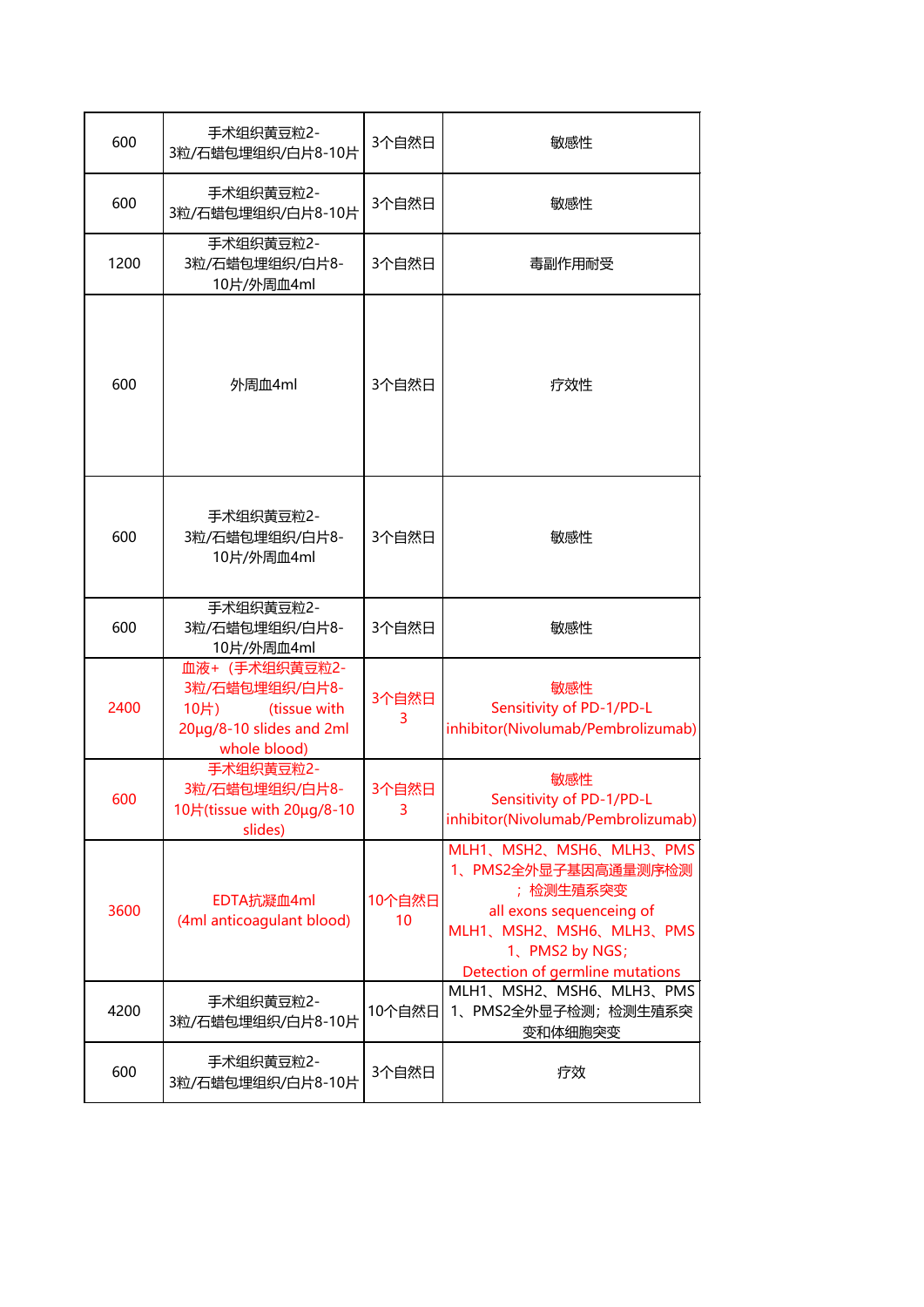| 600  | cfDNA抗凝血10ml/手术组织黄<br>豆粒2-<br>3粒/石蜡包埋组织/白片8-10片<br>(tissue with 20µg/8-10<br>slides/10ml cell-free DNA<br>anticoagulant blood)                                                                               | 3个自然日<br>3 | 敏感性<br>Sensitivity of of Gefitinib/Erlotinib<br>Hydrochloride/Icotinib<br>Hydrochloride/Afatinib/osimertinib  |
|------|--------------------------------------------------------------------------------------------------------------------------------------------------------------------------------------------------------------|------------|---------------------------------------------------------------------------------------------------------------|
| 600  | cfDNA抗凝血10ml/手术组织黄<br>豆粒2-<br>3粒/石蜡包埋组织/白片8-<br>10片(tissue with 20µg/8-10<br>slides/10ml cell-free DNA<br>anticoagulant blood)(tissue<br>with 20µg/8-10 slides/10ml<br>cell-free DNA anticoagulant<br>blood) | 3个自然日<br>3 | 敏感性<br>Sensitivity of Gefitinib/Erlotinib<br>Hydrochloride/Icotinib<br>Hydrochloride/Afatinib/osimertinib     |
| 600  | cfDNA抗凝血10ml/手术组织黄<br>豆粒2-<br>3粒/石蜡包埋组织/白片8-10片<br>(tissue with 20µg/8-10<br>slides/10ml cell-free DNA<br>anticoagulant blood)                                                                               | 3个自然日<br>3 | 耐药性<br>Drug resistance of Gefitinib/Erlotinib<br>Hydrochloride/Icotinib<br>Hydrochloride/Afatinib/osimertinib |
| 600  | cfDNA抗凝血10ml/手术组织黄<br>豆粒2-<br>3粒/石蜡包埋组织/白片8-10片<br>(tissue with 20µg/8-10<br>slides/10ml cell-free DNA<br>anticoagulant blood)                                                                               | 3个自然日<br>3 | 敏感性<br>Sensitivity of Gefitinib/Erlotinib<br>Hydrochloride/Icotinib<br>Hydrochloride/Afatinib/osimertinib     |
| 1200 | 手术组织黄豆粒2-<br>3粒/石蜡包埋组织/白片8-10片<br>(tissue with 20µg/8-10<br>slides)                                                                                                                                          | 3个自然日<br>3 | 敏感性<br>Sensitivity of Gefitinib/Erlotinib<br>Hydrochloride/Icotinib<br>Hydrochloride/Afatinib/osimertinib     |
| 600  | 手术组织黄豆粒2-<br>3粒/石蜡包埋组织/白片8-10片<br>(tissue with 20µg/8-10<br>slides)                                                                                                                                          | 3个自然日<br>3 | 敏感性<br>Sensitivity of Gefitinib/Erlotinib<br>Hydrochloride/Icotinib<br>Hydrochloride/Afatinib/osimertinib     |
| 600  | 手术组织黄豆粒2-<br>3粒/石蜡包埋组织/白片8-<br>10片/外周血4ml<br>(tissue<br>with 20µg/8-10 slides/4ml<br>whole blood)                                                                                                            | 3个自然日<br>3 | 敏感性<br>Sensitivity of Gefitinib/Erlotinib<br>Hydrochloride/Icotinib<br>Hydrochloride/Afatinib/osimertinib     |
| 2400 | 手术组织黄豆粒2-<br>3粒/石蜡包埋组织/白片8-10片<br>(tissue with 20µg/8-10<br>slides)                                                                                                                                          | 7个自然日<br>7 | 敏感性<br>Sensitivity of Gefitinib/Erlotinib<br>Hydrochloride/Icotinib<br>Hydrochloride/Afatinib/osimertinib     |
| 2400 | 手术组织黄豆粒2-<br>3粒/石蜡包埋组织/白片8-10片<br>(tissue with 20µg/8-10<br>slides)                                                                                                                                          | 7个自然日<br>7 | 敏感性<br>Sensitivity of Gefitinib/Erlotinib<br>Hydrochloride/Icotinib<br>Hydrochloride/Afatinib/osimertinib     |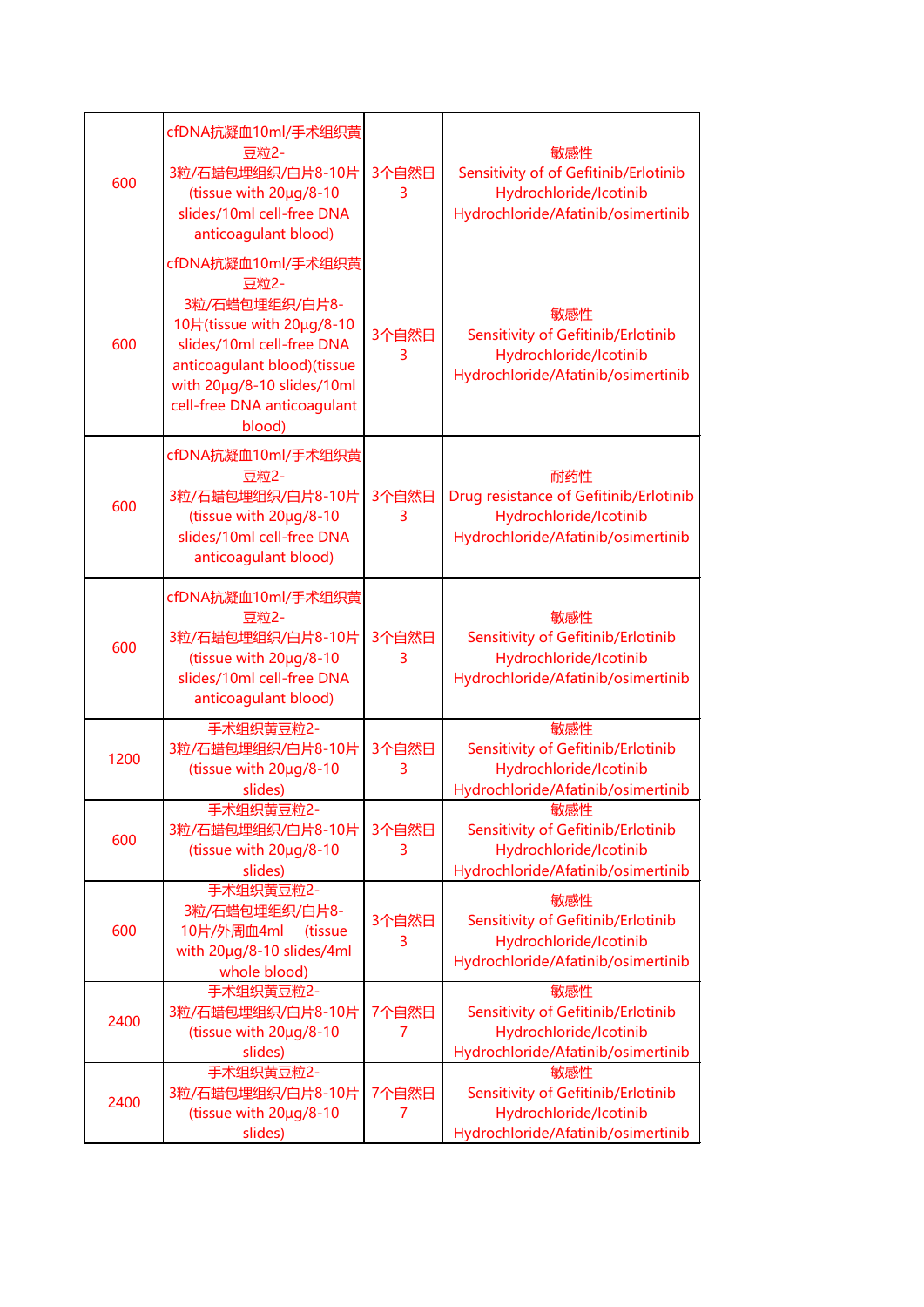| 600  | 手术组织黄豆粒2-<br>3粒/石蜡包埋组织/白片8-10片                                      | 3个自然日       | 敏感性                                                                                                       |
|------|---------------------------------------------------------------------|-------------|-----------------------------------------------------------------------------------------------------------|
| 2400 | 手术组织黄豆粒2-<br>3粒/石蜡包埋组织/白片8-10片<br>(tissue with 20µg/8-10<br>slides) | 3个自然日       | 敏感性<br>Sensitivity of Gefitinib/Erlotinib<br>Hydrochloride/Icotinib<br>Hydrochloride/Afatinib/osimertinib |
| 1200 | cfDNA抗凝血10ml(常温运输)                                                  | 3个自然日       | 用药疗效                                                                                                      |
| 600  | 手术组织黄豆粒2-<br>3粒/石蜡包埋组织/白片8-10片                                      | 3个自然日       | 敏感性                                                                                                       |
| 1200 | 手术组织黄豆粒2-<br>3粒/石蜡包埋组织/白片8-10片<br>(tissue with 20µg/8-10<br>slides) | 3个自然日<br>3  | 敏感性<br><b>Sensitivity of Cetuximab</b>                                                                    |
| 600  | 手术组织黄豆粒2-<br>3粒/石蜡包埋组织/白片8-10片<br>(tissue with 20µg/8-10<br>slides) | 3个自然日<br>3  | 敏感性<br><b>Sensitivity of Cetuximab</b>                                                                    |
| 1200 | 手术组织黄豆粒2-<br>3粒/石蜡包埋组织/白片8-10片                                      | 3个自然日       | 敏感性                                                                                                       |
| 600  | 手术组织黄豆粒2-<br>3粒/石蜡包埋组织/白片8-10片                                      | 3个自然日       | 敏感性                                                                                                       |
| 600  | 手术组织黄豆粒2-<br>3粒/石蜡包埋组织/白片8-10片<br>(tissue with 20µg/8-10<br>slides) | 3个自然日<br>3  | 敏感性<br><b>Sensitivity of Cetuximab</b>                                                                    |
| 1200 | 手术组织黄豆粒2-<br>3粒/石蜡包埋组织/白片8-10片                                      | 3个自然日       | 敏感性                                                                                                       |
| 600  | 手术组织黄豆粒2-<br>3粒/石蜡包埋组织/白片8-10片                                      | 3个自然日       | 敏感性                                                                                                       |
| 2400 | 手术组织黄豆粒2-<br>3粒/石蜡包埋组织/白片8-10片<br>(tissue with 20µg/8-10<br>slides) | 5个自然日<br>5. | 敏感性<br>Sensitivity of Trastuzumab                                                                         |
| 2400 | 手术组织黄豆粒2-<br>3粒/石蜡包埋组织/白片8-10片                                      | 3个自然日       | 敏感性                                                                                                       |
| 600  | 手术组织黄豆粒2-<br>3粒/石蜡包埋组织/白片8-10片<br>(tissue with 20µg/8-10<br>slides) | 3个自然日<br>3. | 敏感性<br>Sensitivity of Avastin Bevacizumab                                                                 |
| 2400 | 手术组织黄豆粒2-<br>3粒/石蜡包埋组织/白片8-10片<br>(tissue with 20µg/8-10<br>slides) | 3个自然日<br>3  | 敏感性<br>Sensitivity of Imatinib Mesylate                                                                   |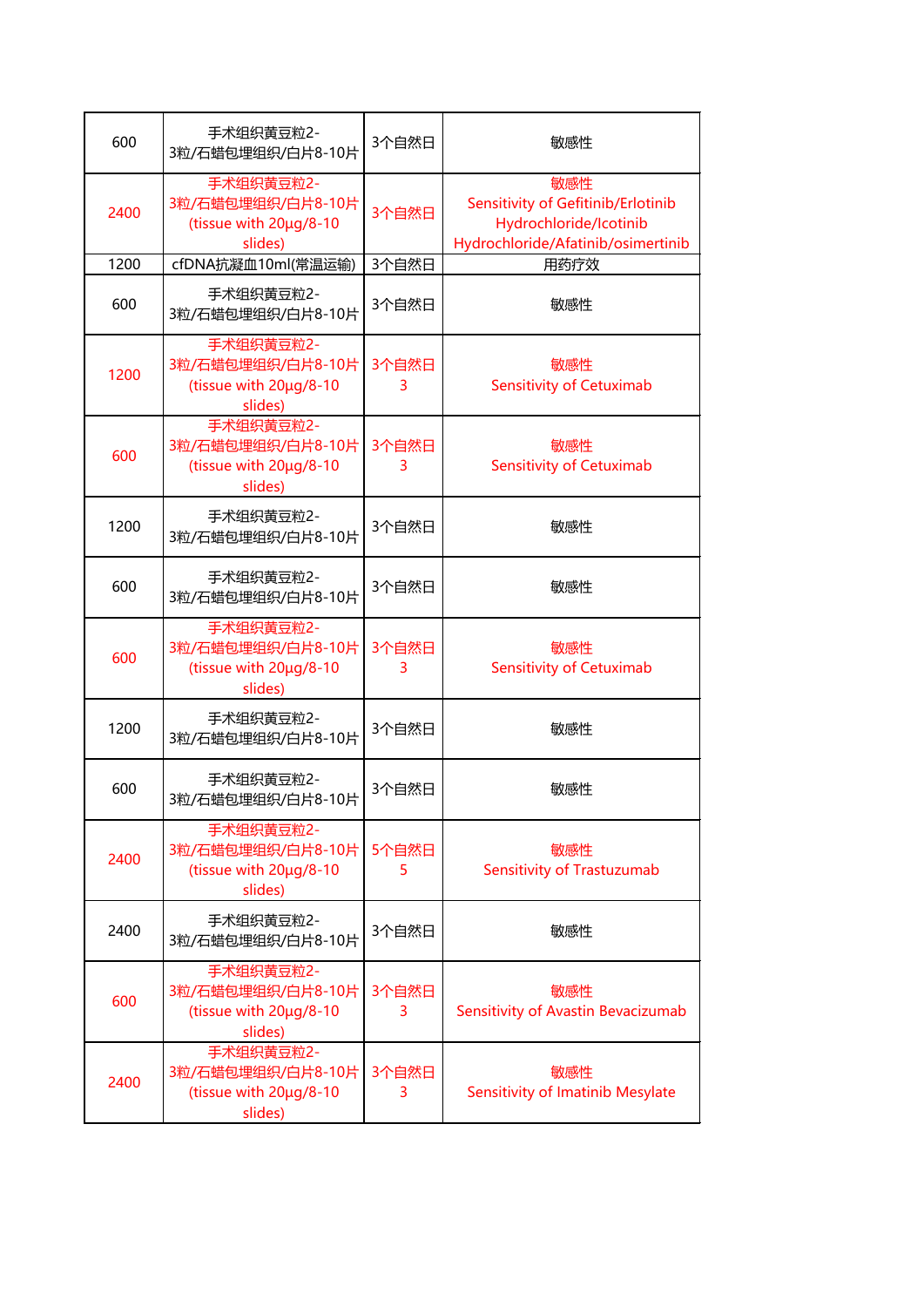| 1200 | 手术组织黄豆粒2-<br>3粒/石蜡包埋组织/白片8-10片<br>(tissue with 20µg/8-10<br>slides) | 3个自然日<br>3 | 敏感性、耐药性<br>Sensitivity and drug resistance of<br><b>Imatinib Mesylate</b> |
|------|---------------------------------------------------------------------|------------|---------------------------------------------------------------------------|
| 600  | 手术组织黄豆粒2-<br>3粒/石蜡包埋组织/白片8-10片<br>(tissue with 20µg/8-10<br>slides) | 3个自然日<br>3 | 敏感性<br><b>Sensitivity of Imatinib Mesylate</b>                            |
| 600  | 手术组织黄豆粒2-<br>3粒/石蜡包埋组织/白片8-<br>10片/外周血4ml                           | 3个自然日      | 敏感性                                                                       |
| 600  | 手术组织黄豆粒2-<br>3粒/石蜡包埋组织/白片8-<br>10片(tissue with 20µg/8-10<br>slides) | 3个自然日<br>3 | 敏感性<br><b>Sensitivity of Sorafenib</b>                                    |
| 600  | 手术组织黄豆粒2-<br>3粒/石蜡包埋组织/白片8-<br>10片(tissue with 20µg/8-10<br>slides) | 3个自然日<br>3 | 敏感性<br><b>Sensitivity of Sorafenib</b>                                    |
| 1200 | 手术组织黄豆粒2-<br>3粒/石蜡包埋组织/白片8-10片                                      | 3个自然日      | 敏感性                                                                       |
| 2400 | 手术组织黄豆粒2-<br>3粒/石蜡包埋组织/白片8-10片                                      | 3个自然日      | 敏感性                                                                       |
| 600  | 手术组织黄豆粒2-<br>3粒/石蜡包埋组织/白片8-10片                                      | 3个自然日      | 敏感性                                                                       |
| 600  | 手术组织黄豆粒2-<br>3粒/石蜡包埋组织/白片8-10片                                      | 3个自然日      | 敏感性                                                                       |
| 600  | 手术组织黄豆粒2-<br>3粒/石蜡包埋组织/白片8-10片                                      | 3个自然日      | 敏感性                                                                       |
| 2400 | 手术组织黄豆粒2-<br>3粒/石蜡包埋组织/白片8-10片                                      | 3个自然日      | 敏感性、耐药性                                                                   |
| 1200 | 手术组织黄豆粒2-<br>3粒/石蜡包埋组织/白片8-10片                                      | 3个自然日      | 敏感性                                                                       |
| 600  | 手术组织黄豆粒2-<br>3粒/石蜡包埋组织/白片8-10片                                      | 3个自然日      | 敏感性                                                                       |
| 600  | 手术组织黄豆粒2-<br>3粒/石蜡包埋组织/白片8-10片                                      | 3个自然日      | 敏感性                                                                       |
| 1200 | 手术组织黄豆粒2-<br>3粒/石蜡包埋组织/白片8-10片                                      | 3个自然日      | 敏感性                                                                       |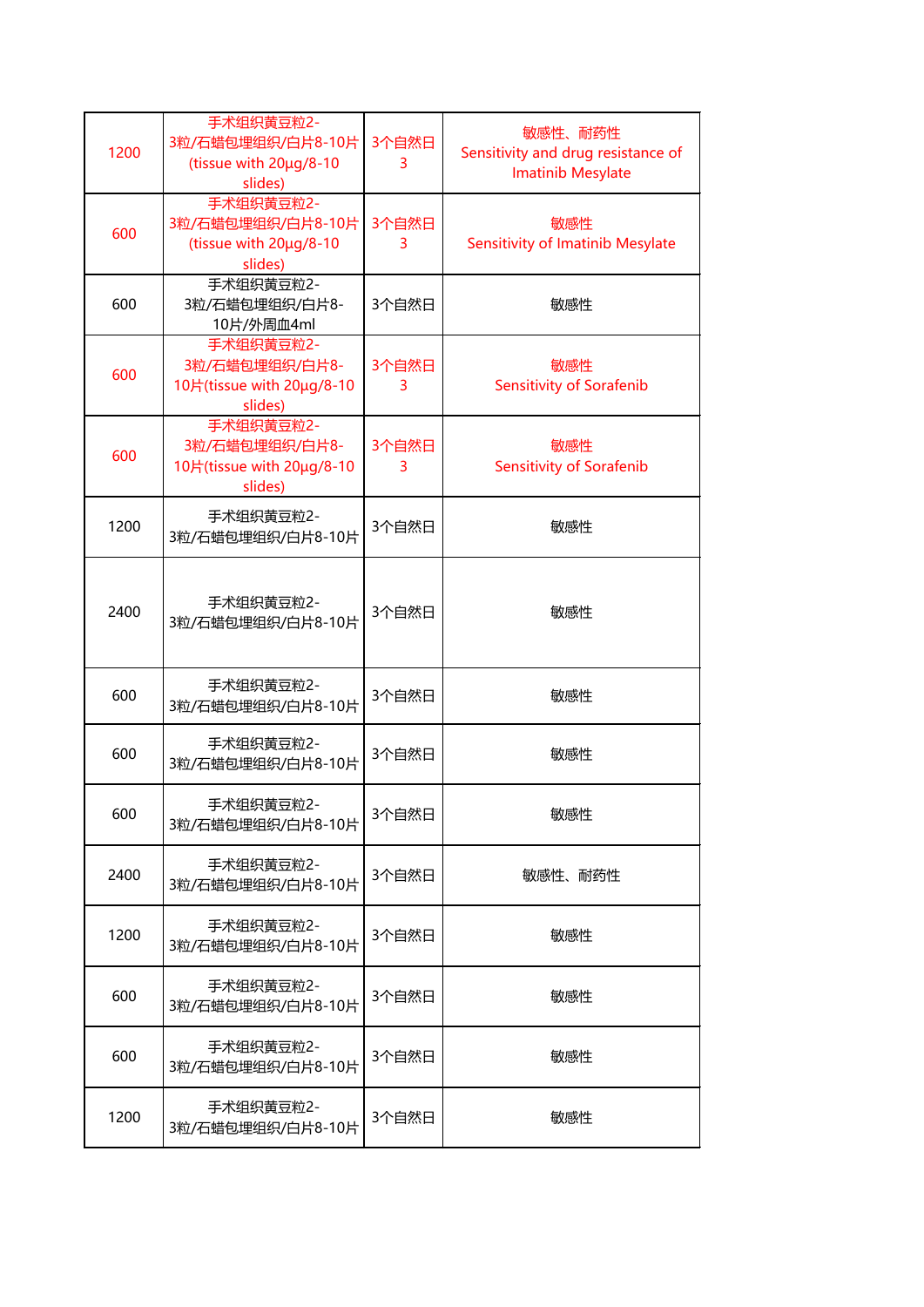| 600       | 手术组织黄豆粒2-<br>3粒/石蜡包埋组织/白片8-10片                                                                                                                          | 3个自然日        | 敏感性                                                                     |
|-----------|---------------------------------------------------------------------------------------------------------------------------------------------------------|--------------|-------------------------------------------------------------------------|
| 1200      | 手术组织黄豆粒2-<br>3粒/石蜡包埋组织/白片8-10片                                                                                                                          | 3个自然日        | 敏感性                                                                     |
| 600       | 手术组织黄豆粒2-<br>3粒/石蜡包埋组织/白片8-10片                                                                                                                          | 3个自然日        | 敏感性                                                                     |
| 3600/3000 | (手术组织黄豆粒2-<br>3粒/石蜡包埋组织/白片8-<br>10片) /有家族史人群选<br>择EDTA抗凝血4ml<br>(tissue with 20µg/8-10<br>slides/4ml whole blood in<br>patients with family<br>history) | 10个自然日<br>10 | 敏感性<br>Sensitivity of olaparib                                          |
| 600       | 手术/穿刺样本/蜡块/胸腹水                                                                                                                                          | 3个自然日        | 敏感性                                                                     |
| 600       | cfDNA抗凝血10ml(常温运输)<br>(10ml cell-free DNA<br>anticoagulant blood with<br>transfertation in normal<br>temperature)                                       | 7个自然日        | 耐药性<br>drug resistance of Gefitinib/Erlotinib<br>Hydrochloride/Afatinib |
| 1200      | cfDNA抗凝血10ml(常温运输)<br>(10ml cell-free DNA<br>anticoagulant blood with<br>transfertation in normal<br>temperature)                                       | 3个自然日<br>3   | 用药疗效<br><b>Sensitivity of osimertinib</b>                               |
| 1200      | cfDNA抗凝血10ml(常温运输)                                                                                                                                      | 3个自然日        | 用药疗效                                                                    |
| 1200      | cfDNA抗凝血10ml(常温运输)                                                                                                                                      | 7个自然日        | 耐药性                                                                     |
| 1200      | cfDNA抗凝血10ml(常温运输)                                                                                                                                      | 7个自然日        | 耐药性                                                                     |
| 600       | cfDNA抗凝血10ml(常温运输)                                                                                                                                      | 7个自然日        | 耐药性                                                                     |
| 600       | cfDNA抗凝血10ml(常温运输)                                                                                                                                      | 7个自然日        | 耐药性                                                                     |
| 1200      | cfDNA抗凝血10ml(常温运输)                                                                                                                                      | 7个自然日        | 耐药性                                                                     |
| 600       | 手术组织黄豆粒2-<br>3粒/石蜡包埋组织/白片8-10片                                                                                                                          | 3个自然日        | 耐药性                                                                     |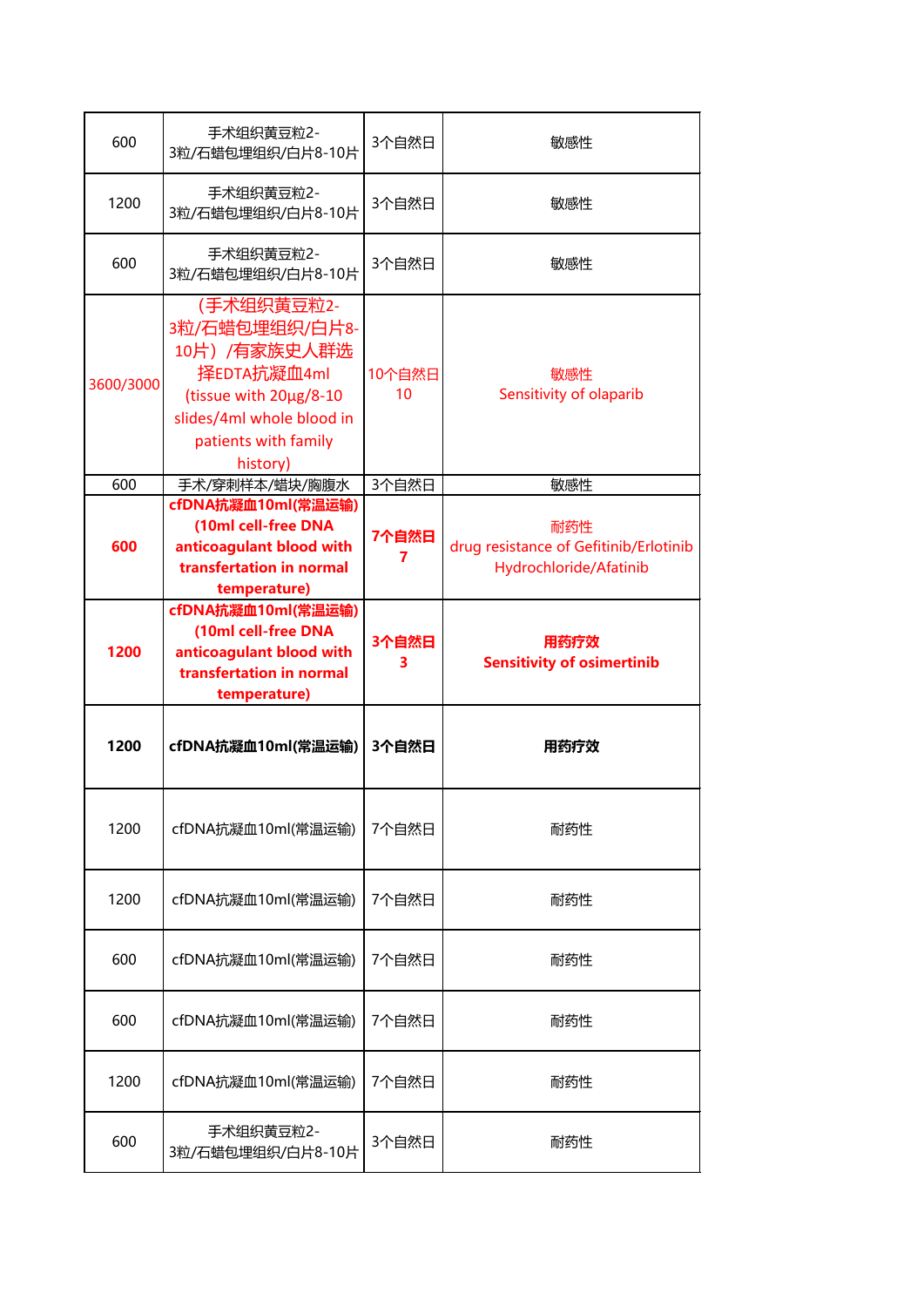| 5700 | BD管抗凝血7.5ml(常温运输)                                                                                                        | 5个自然日                     | 耐药性                                                                                                                                   |
|------|--------------------------------------------------------------------------------------------------------------------------|---------------------------|---------------------------------------------------------------------------------------------------------------------------------------|
| 5400 | 手术组织黄豆粒2-<br>3粒/石蜡包埋组织/白片8-10片                                                                                           |                           | 10个自然日 评估肺癌患者敏感的靶向药物、化疗药物                                                                                                             |
| 6600 | cfDNA抗凝血10ml(常温运输)                                                                                                       |                           | 10个自然日 评估肺癌患者敏感的靶向药物、化疗药物                                                                                                             |
| 7800 | 手术组织黄豆粒2-<br>3粒/石蜡包埋组织/白片8-<br>10片和EDTA抗凝血4ml<br>(tissue with 20µg/8-10<br>slides/4ml EDTA<br>anticoagulant whole blood) | 10个自然日<br>10 <sup>°</sup> | 评估肺癌患者敏感的靶向药物、化疗药物<br>Assess sensitive target drugs and<br>chemotherapy drugs for lung cancer<br>patients                             |
| 5400 | 手术组织黄豆粒2-<br>3粒/石蜡包埋组织/白片8-10片                                                                                           | 10个自然日                    | 评估结直肠癌患者敏感的靶向药物、化疗<br>药物                                                                                                              |
| 6600 | cfDNA抗凝血10ml(常温运输)                                                                                                       | 10个自然日                    | 评估结直肠癌患者敏感的靶向药物、化疗<br>药物                                                                                                              |
| 7800 | 手术组织黄豆粒2-<br>3粒/石蜡包埋组织/白片8-<br>10片和EDTA抗凝血4ml<br>(tissue with 20µg/8-10<br>slides/4ml EDTA<br>anticoagulant whole blood) | 10个自然日                    | 评估结直肠癌患者敏感的靶向药物、化疗<br>药物<br>Assess sensitive target drugs and<br>chemotherapy drugs for colorectal<br>cancer patients                 |
| 5400 | 手术组织黄豆粒2-<br>3粒/石蜡包埋组织/白片8-10片                                                                                           | 10个自然日                    | 评估乳腺癌 / 卵巢癌患者敏感的靶向药物<br>、化疗药物                                                                                                         |
| 6600 | cfDNA抗凝血10ml(常温运输)                                                                                                       | 10个自然日                    | 评估乳腺癌 / 卵巢癌患者敏感的靶向药物<br>、化疗药物                                                                                                         |
| 7800 | 手术组织黄豆粒2-<br>3粒/石蜡包埋组织/白片8-<br>10片和EDTA抗凝血4ml<br>(tissue with 20µg/8-10<br>slides/4ml EDTA<br>anticoagulant whole blood) | 10个自然日<br>10              | 评估乳腺癌 / 卵巢癌患者敏感的靶向药物<br>、化疗药物<br>Assess sensitive target drugs and<br>chemotherapy drugs for breast<br>cancer/ovarian cancer patients |
| 5400 | 手术组织黄豆粒2-<br>3粒/石蜡包埋组织/白片8-10片                                                                                           | 10个自然日                    | 评估胃癌 / 食管癌患者敏感的靶向药物、<br>化疗药物                                                                                                          |
| 6600 | cfDNA抗凝血10ml(常温运输)                                                                                                       | 10个自然日                    | 评估胃癌 / 食管癌患者敏感的靶向药物、<br>化疗药物                                                                                                          |
| 7800 | 手术组织黄豆粒2-<br>3粒/石蜡包埋组织/白片8-<br>10片和EDTA抗凝血4ml                                                                            | 10个自然日                    | 评估胃癌 / 食管癌患者敏感的靶向药物、<br>化疗药物                                                                                                          |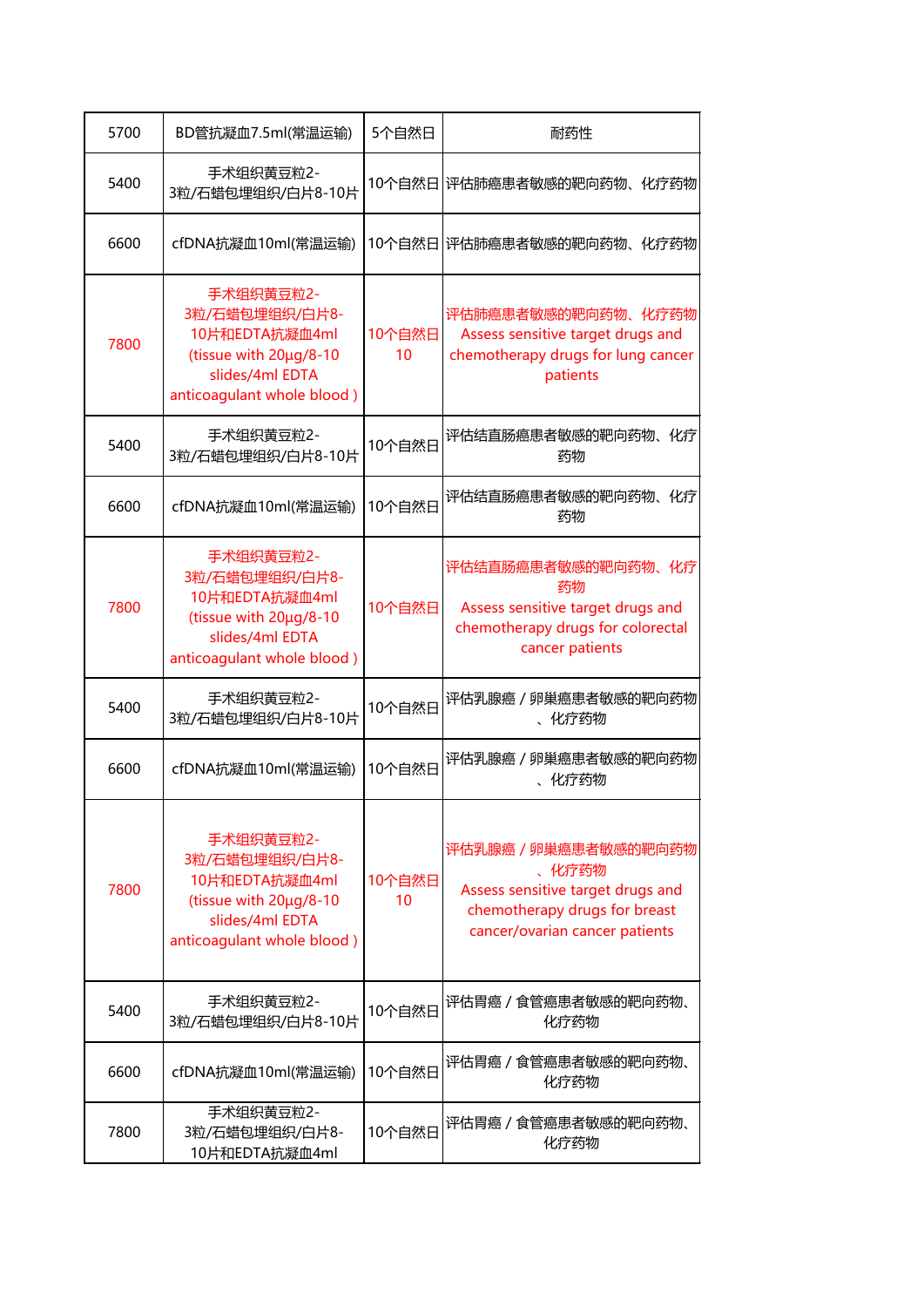| 5400  | 手术组织黄豆粒2-<br>3粒/石蜡包埋组织/白片8-10片                                                                                           | 10个自然日       | 评估患者敏感的靶向药物、化疗药物                                                                                                                                         |
|-------|--------------------------------------------------------------------------------------------------------------------------|--------------|----------------------------------------------------------------------------------------------------------------------------------------------------------|
| 6600  | cfDNA抗凝血10ml(常温运输)                                                                                                       | 10个自然日       | 评估患者敏感的靶向药物、化疗药物                                                                                                                                         |
| 7800  | 手术组织黄豆粒2-<br>3粒/石蜡包埋组织/白片8-<br>10片和EDTA抗凝血4ml                                                                            | 10个自然日       | 评估患者敏感的靶向药物、<br>化疗药物                                                                                                                                     |
| 5400  | 手术组织黄豆粒2-<br>3粒/石蜡包埋组织/白片8-10片                                                                                           | 10个自然日       | 评估患者敏感的靶向药物、化疗药物                                                                                                                                         |
| 6600  | cfDNA抗凝血10ml(常温运输)                                                                                                       | 10个自然日       | 评估患者敏感的靶向药物、<br>化疗药物                                                                                                                                     |
| 7800  | 手术组织黄豆粒2-<br>3粒/石蜡包埋组织/白片8-<br>10片和EDTA抗凝血4ml<br>(tissue with 20µg/8-10<br>slides/4ml EDTA<br>anticoagulant whole blood) | 10个自然日<br>10 | 评估患者敏感的靶向药物、化疗药物<br>Assess sensitive target drugs and<br>chemotherapy drugs for liver<br>cancer/gallbladder carcinoma-tissue<br>patients                 |
| 8400  | 手术组织黄豆粒2-<br>3粒/石蜡包埋组织/白片8-10片                                                                                           | 10个自然日       | 评估患者敏感的靶向药物、化疗药物                                                                                                                                         |
| 9600  | cfDNA抗凝血10ml(常温运输)                                                                                                       | 10个自然日       | 评估患者敏感的靶向药物、化疗药物                                                                                                                                         |
| 9600  | 手术组织黄豆粒2-<br>3粒/石蜡包埋组织/白片8-<br>10片和EDTA抗凝血4ml<br>(tissue with 20µg/8-10<br>slides/4ml EDTA<br>anticoagulant whole blood) | 10个自然日<br>10 | 评估患者敏感的靶向药物、化疗药物<br>Assess sensitive target drugs and<br>chemotherapy drugs for Pan-cancer<br>patients                                                   |
| 10800 | cfDNA抗凝血10ml(常温运输)<br>和EDTA抗凝血4ml                                                                                        | 10个自然日       | 评估患者敏感的靶向药物、化疗药物                                                                                                                                         |
| 15000 | 手术组织黄豆粒2-<br>3粒/石蜡包埋组织/白片8-10片                                                                                           | 10个自然日       | 评估患者敏感的靶向药物、化疗药物                                                                                                                                         |
| 18000 | 手术组织黄豆粒2-<br>3粒/石蜡包埋组织/白片8-<br>10片和EDTA抗凝血4ml<br>(tissue with 20µg/8-10<br>slides/4ml EDTA<br>anticoagulant whole blood) | 10个自然日<br>10 | 评估患者敏感的靶向药物、化疗药物、t<br>mb免疫治疗药物<br><b>Assess sensitive target</b><br>drugs, chemotherapy drugs and<br>Immunotherapeutic drugs for Pan-<br>cancer patients |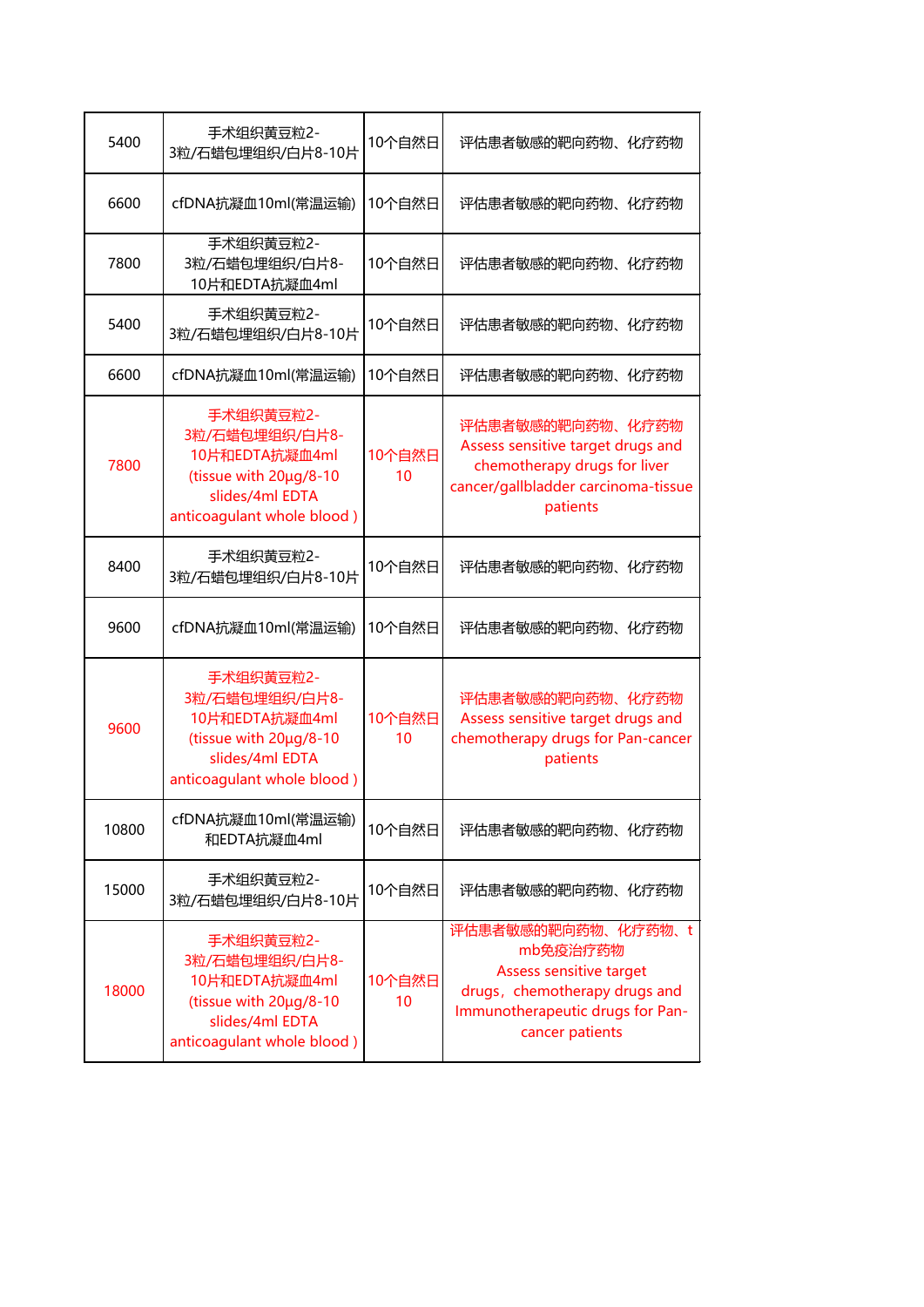| 9600 | 蜡块或新鲜组织3mg<br>(FFP or Frozen specimens<br>3mg)                                                                           | 5个自然日<br>5 | 评估I/II期乳腺癌患者十年复发风险;<br>评估是否可以从化疗方案中获益<br>Assess the risk of recurrence in<br>patients with stage I/II breast cancer<br>for 10 years;<br>Assess whether you can benefit from<br>a chemotherapy regimen |
|------|--------------------------------------------------------------------------------------------------------------------------|------------|-------------------------------------------------------------------------------------------------------------------------------------------------------------------------------------------------------|
| 1200 | 手术组织黄豆粒2-<br>3粒/石蜡包埋组织/白片8-10片                                                                                           | 5个自然日      | 无突变提示预后较差                                                                                                                                                                                             |
| 600  | 手术组织黄豆粒2-<br>3粒/石蜡包埋组织/白片8-10片                                                                                           | 3个自然日      | 基因突变提示预后较差                                                                                                                                                                                            |
| 1200 | 手术组织黄豆粒2-<br>3粒/石蜡包埋组织/白片8-10片                                                                                           | 4个自然日      | 评估患者服用阿司匹林疗效                                                                                                                                                                                          |
| 2400 | EDTA抗凝血4ml+手术组织黄<br>豆粒2-<br>3粒/石蜡包埋组织/白片8-10片<br>(tissue with 20µg/8-10<br>slides/4ml EDTA<br>anticoagulant whole blood) | 5个自然日<br>5 | PCV方案 (洛莫司汀+丙卡巴肼+长春新<br>碱) 疗效评估<br>Efficacy evaluation of PCV regimen<br>(lomustine + procarbazine +<br>vincristine)                                                                                  |
| 2400 | EDTA抗凝血4ml+手术组织黄<br>豆粒2-<br>3粒/石蜡包埋组织/白片8-10片                                                                            | 7个自然日      | 微卫星高度不稳定提示预后良好,不能从<br>5-FU中获益                                                                                                                                                                         |
| 600  | 手术组织黄豆粒2-<br>3粒/石蜡包埋组织/白片8-10片                                                                                           | 5个自然日      | 对于转移性患者, 微卫星结合BRAF突变<br>检测评估预后。突变患者预后不良                                                                                                                                                               |
| 600  | 手术组织黄豆粒2-<br>3粒/石蜡包埋组织/白片8-10片                                                                                           | 5个自然日      | 胃癌预后评估                                                                                                                                                                                                |
| 1200 | 手术组织黄豆粒2-<br>3粒/石蜡包埋组织/白片8-10片                                                                                           | 5个自然日      | 滑膜肉瘤分型及预后评估                                                                                                                                                                                           |
| 1200 | 手术组织黄豆粒2-<br>3粒/石蜡包埋组织/白片8-10片                                                                                           | 5个自然日      | 横纹肌肉瘤分型及预后                                                                                                                                                                                            |
| 1200 | 手术组织黄豆粒2-<br>3粒/石蜡包埋组织/白片8-10片                                                                                           | 5个自然日      | 尤文肉瘤诊断                                                                                                                                                                                                |
| 600  | 手术组织黄豆粒2-<br>3粒/石蜡包埋组织/白片8-10片                                                                                           | 5个自然日      | 神经母细胞瘤预后检测                                                                                                                                                                                            |
| 600  | 手术组织黄豆粒2-3粒/穿刺2-<br>3条/石蜡包埋组织                                                                                            | 5个自然日      | PD-<br>L1低表达预后良好; 高表达患者相对低<br>表达患者更能从免疫治疗中获益                                                                                                                                                          |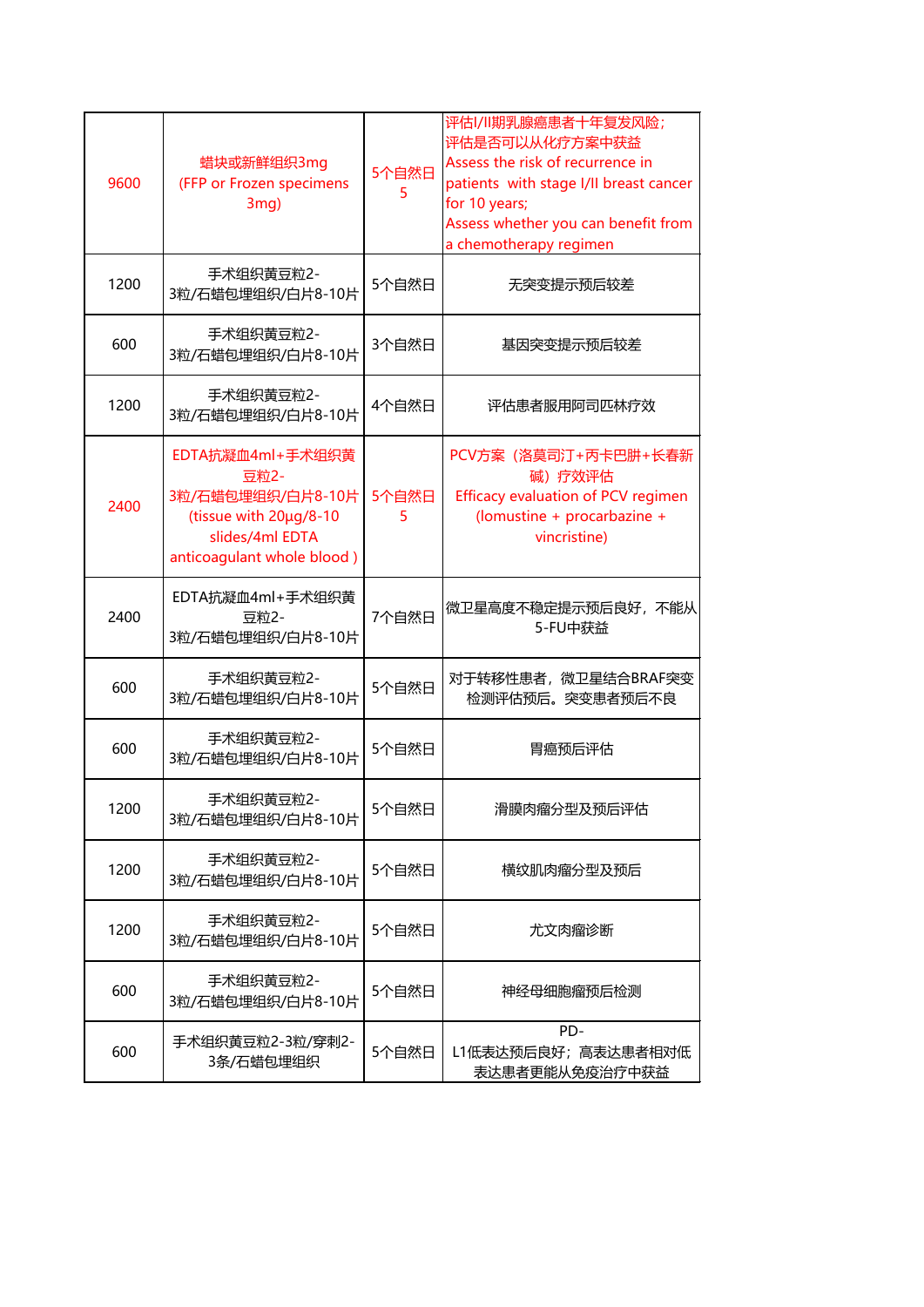| 600   | 手术组织黄豆粒2-3粒/穿刺2-<br>3条/石蜡包埋组织<br>(tissue with 20µg/2 biopsy<br>specimen)                                          | 5个自然日<br>5   | 突变患者预后不良;评估良恶性及手术切<br>除范围<br>Patients with mutations suggest a<br>poor prognosis; Assessing benign<br>and malignant and surgical resection               |
|-------|-------------------------------------------------------------------------------------------------------------------|--------------|----------------------------------------------------------------------------------------------------------------------------------------------------------|
| 1200  | 手术组织黄豆粒2-3粒/穿刺2-<br>3条/石蜡包埋组织<br>(tissue with 20µg/2 biopsy<br>specimen)                                          | 3个自然日<br>3   | 突变患者预后不良;评估良恶性及手术切<br>除范围<br>Patients with mutations suggest a<br>poor prognosis; Assessing benign<br>and malignant and surgical resection               |
| 1800  | EDTA抗凝血4ml                                                                                                        | 3个自然日        | 放疗敏感性                                                                                                                                                    |
| 1200  | EDTA抗凝血4ml                                                                                                        | 3个自然日        | 放疗敏感性                                                                                                                                                    |
| 1200  | EDTA抗凝血4ml                                                                                                        | 3个自然日        | 放疗敏感性                                                                                                                                                    |
| 1200  | EDTA抗凝血4ml                                                                                                        | 3个自然日        | 放疗敏感性                                                                                                                                                    |
| 1200  | EDTA抗凝血4ml                                                                                                        | 3个自然日        | 放疗毒副作用 (肺炎的风险)                                                                                                                                           |
| 1200  | EDTA抗凝血4ml                                                                                                        | 3个自然日        | 放疗毒副作用(晚期直肠出血风险、勃起<br>功能障碍)                                                                                                                              |
| 1200  | EDTA抗凝血4ml                                                                                                        | 3个自然日        | 放疗敏感性                                                                                                                                                    |
| 1200  | EDTA抗凝血4ml                                                                                                        | 3个自然日        | 放疗毒副作用(组织纤维化、吞咽困难、<br>黏膜炎风险)                                                                                                                             |
| 1800  | EDTA抗凝血4ml                                                                                                        | 3个自然日        | 放疗毒副作用(组织纤维化、毛细血管扩<br>张、皮肤毒性风险)                                                                                                                          |
| 600   | EDTA抗凝血4ml                                                                                                        | 3个自然日        | 放疗毒副作用 (胃肠道损伤风险)                                                                                                                                         |
| 1800  | 手术组织黄豆粒2-<br>3粒/石蜡包埋组织/白片8-10片                                                                                    | 3个自然日        | 术后放疗敏感性评估                                                                                                                                                |
| 3600  | cfDNA抗凝管10ml(常温运输)<br>(10ml cell-free DNA<br>anticoagulant blood with<br>transfertation in normal<br>temperature) | 7个自然日<br>7   | 监控患者体内相关突变基因ctDNA含量<br>变化<br>Monitoring changes in ctDNA<br>content of related mutant genes in<br>patients                                               |
| 4700  | BD管抗凝血7.5ml(常温运输)<br>(7.5ml EDTA anticoagulant<br>blood with transfertation in<br>normal temperature)             | 7个自然日<br>7   | 监控患者体内循环肿瘤细胞含量变化<br>Monitoring changes in circulating<br>tumor cell content in patients                                                                  |
| 42000 | EDTA抗凝外周血3ml<br>(3)<br>ml EDTA anticoagulant<br>blood with transfertation in<br>normal temperature)               | 45个自然日<br>45 | 从基因层面上,评估受检者发生各类疾病<br>的风险、后续用药提示等信息<br>From the genetic level, assess the risk<br>of various diseases in the subject,<br>follow-up medication tips, etc. |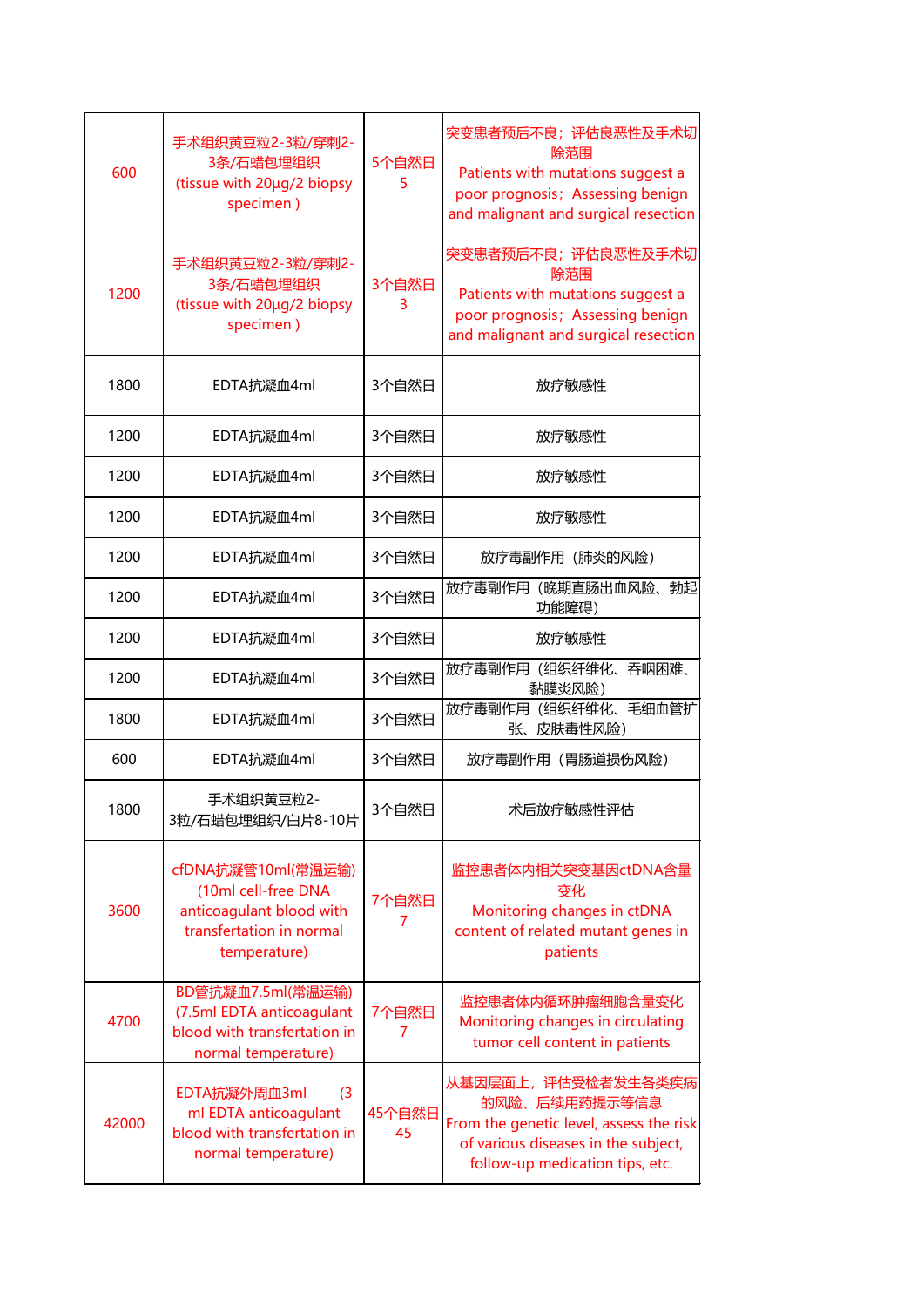| 21000 | EDTA抗凝外周血3ml (3ml<br><b>EDTA anticoagulant blood</b><br>with transfertation in normal<br>temperature) | 28个<br>自然日28 | 从基因层面上, 评估受检者发生各类疾病<br>的风险、后续用药提示等信息<br>From the genetic level, assess the risk<br>of various diseases in the subject,<br>follow-up medication tips, etc. |
|-------|-------------------------------------------------------------------------------------------------------|--------------|-----------------------------------------------------------------------------------------------------------------------------------------------------------|
|-------|-------------------------------------------------------------------------------------------------------|--------------|-----------------------------------------------------------------------------------------------------------------------------------------------------------|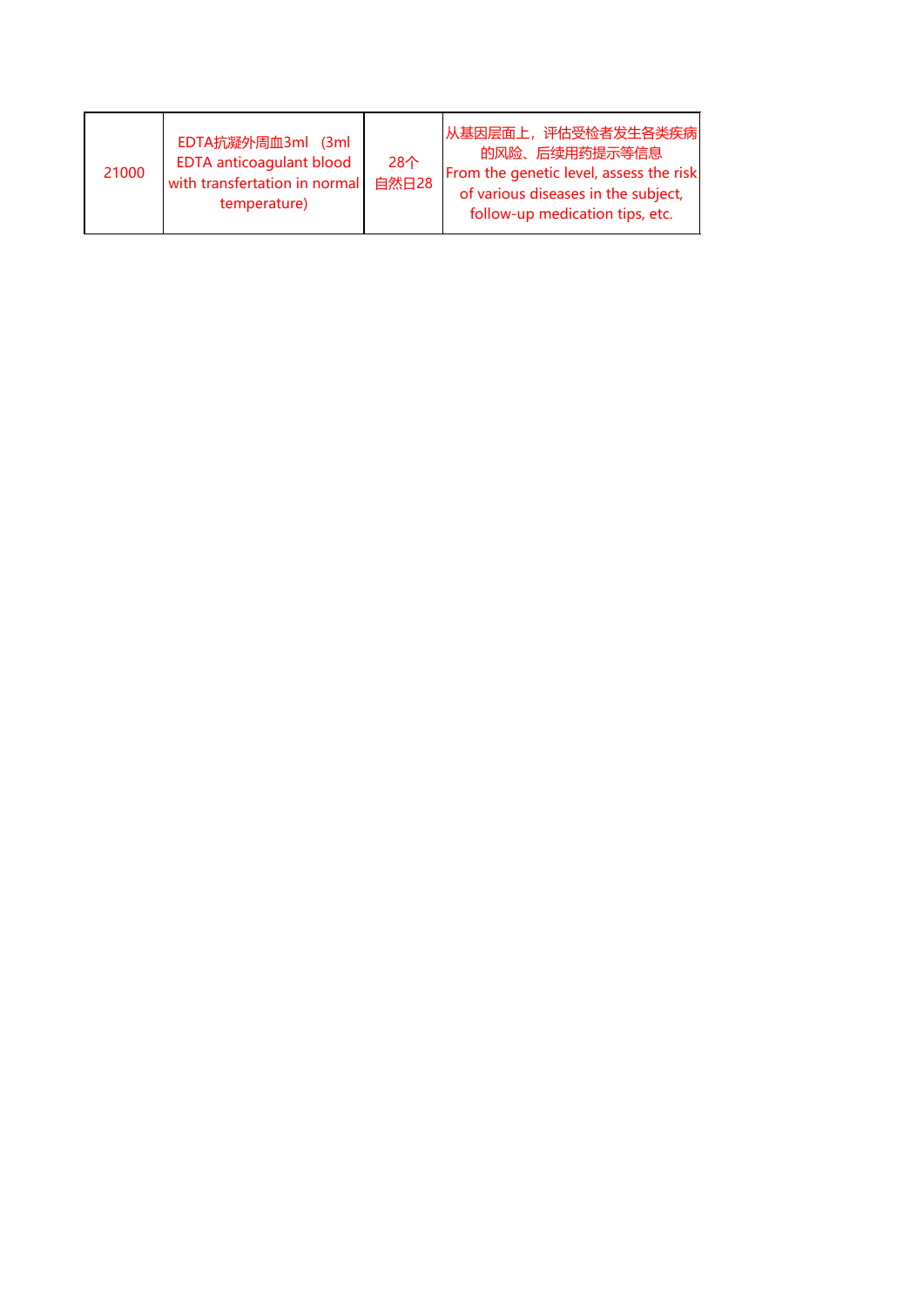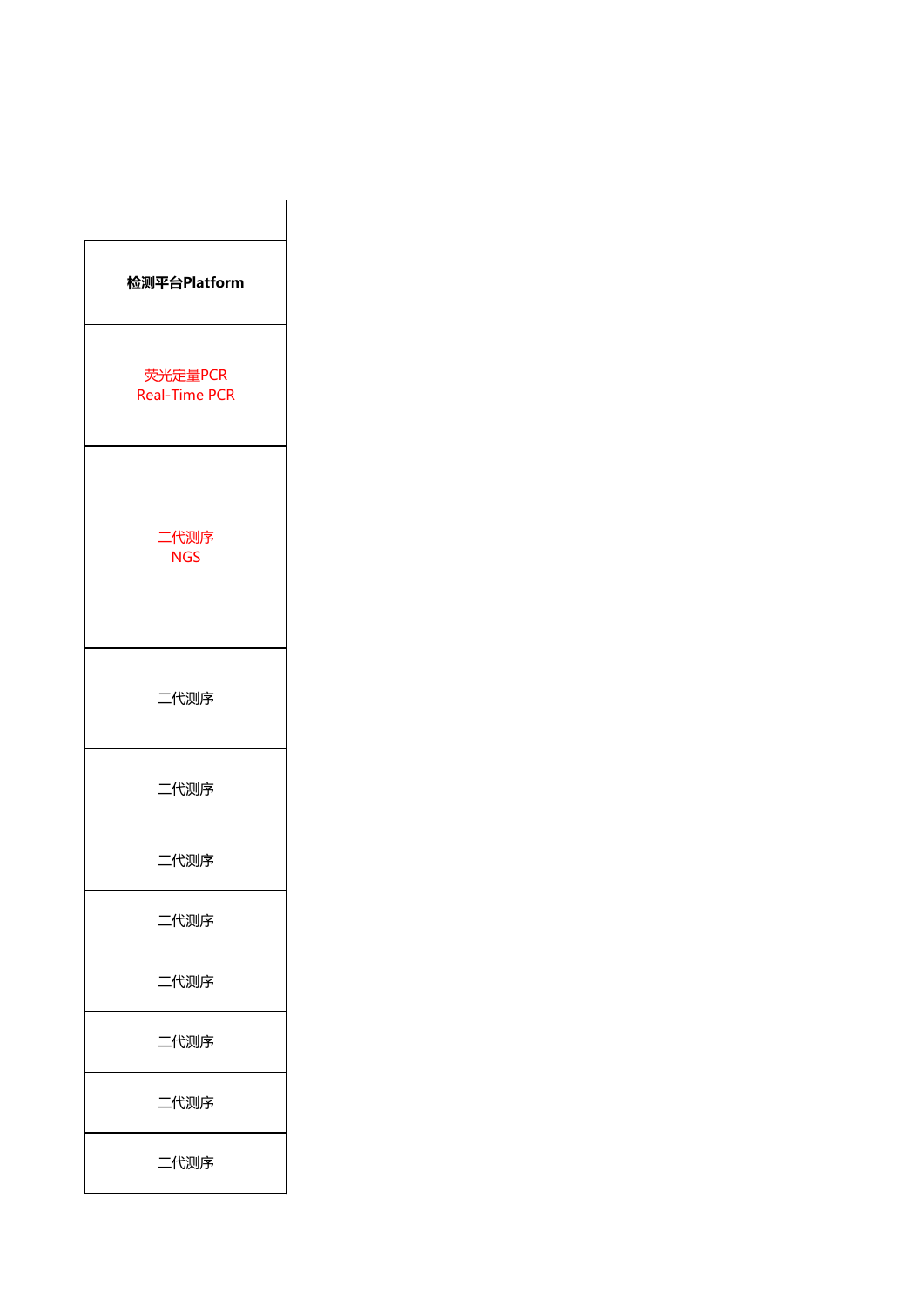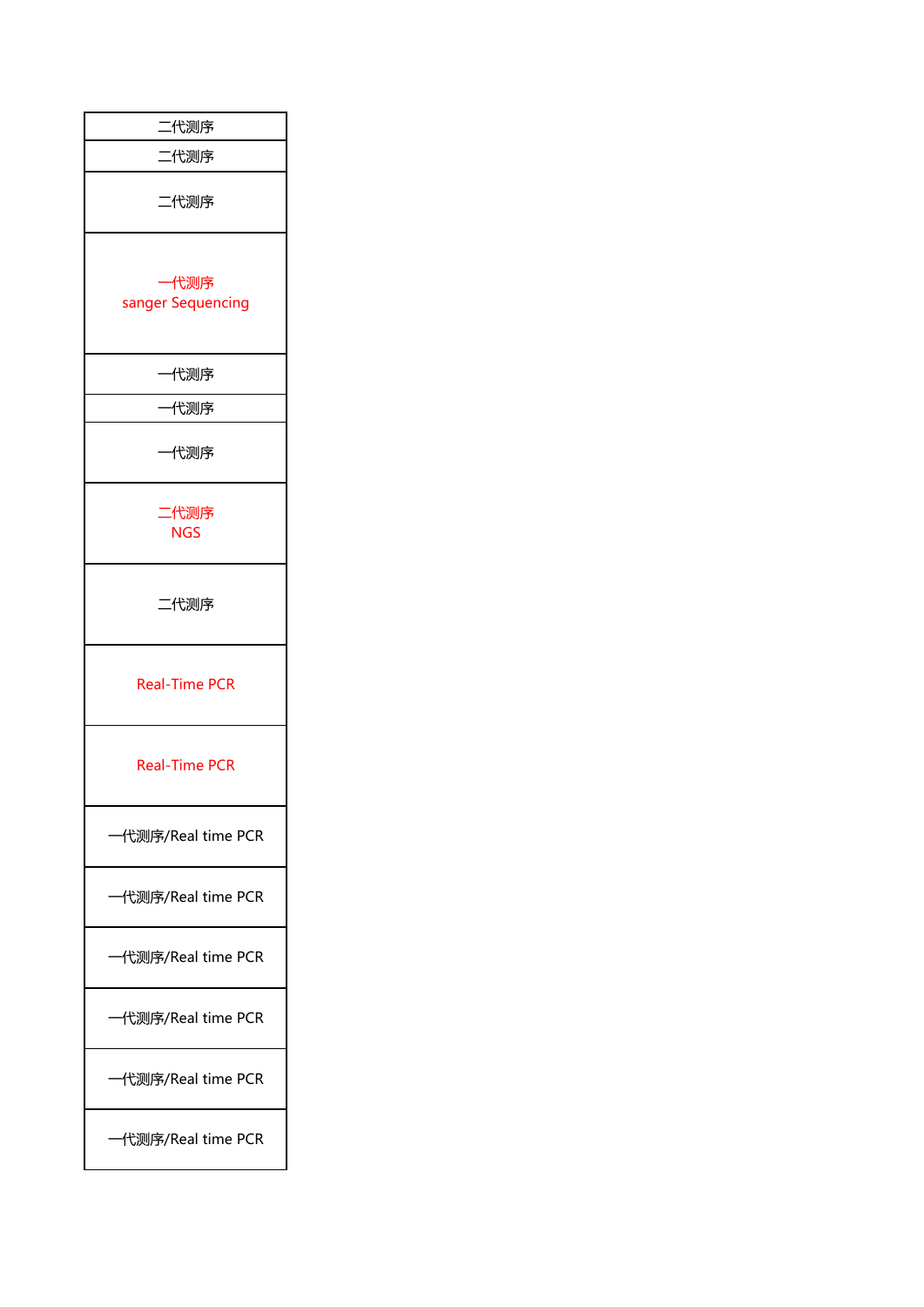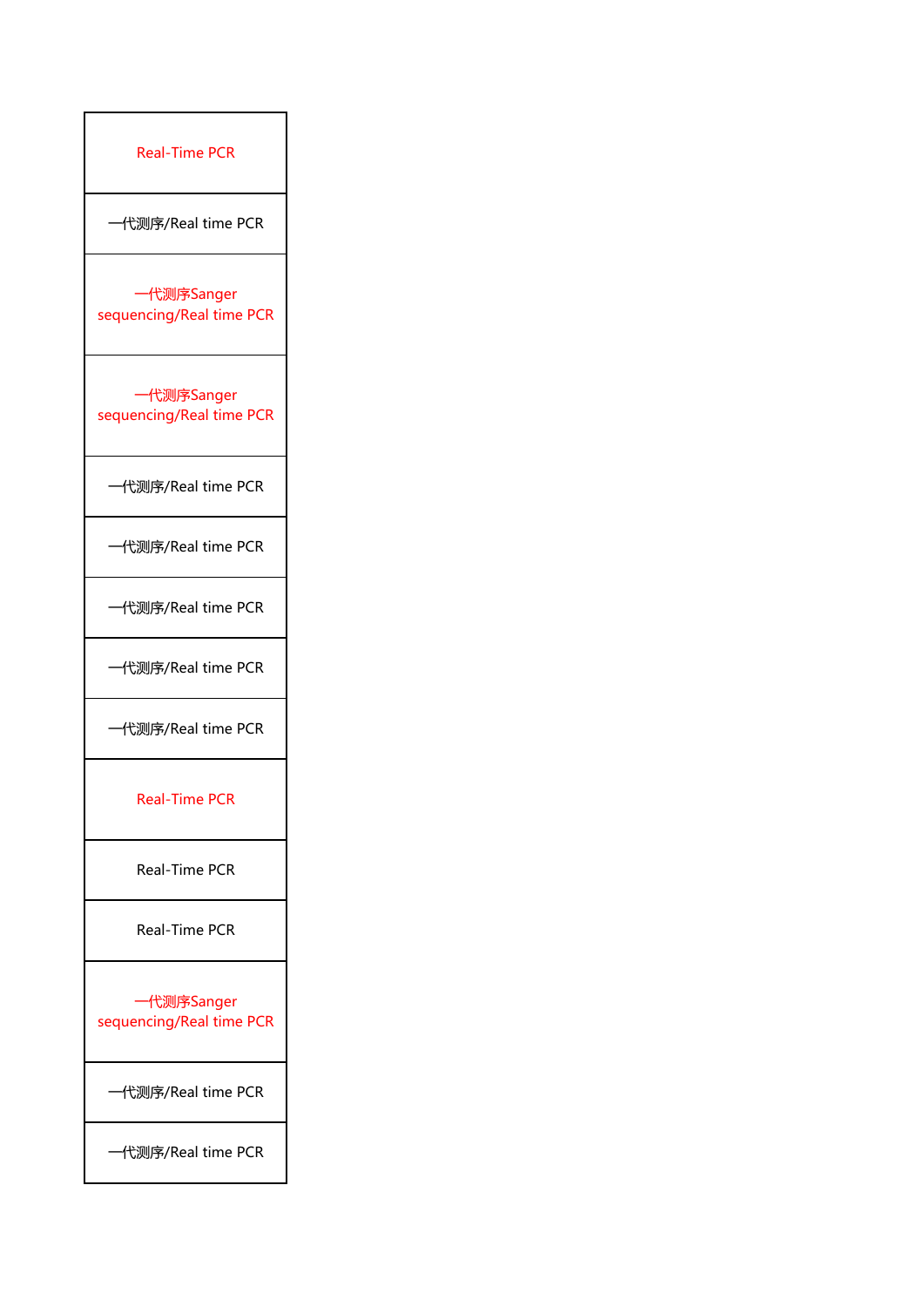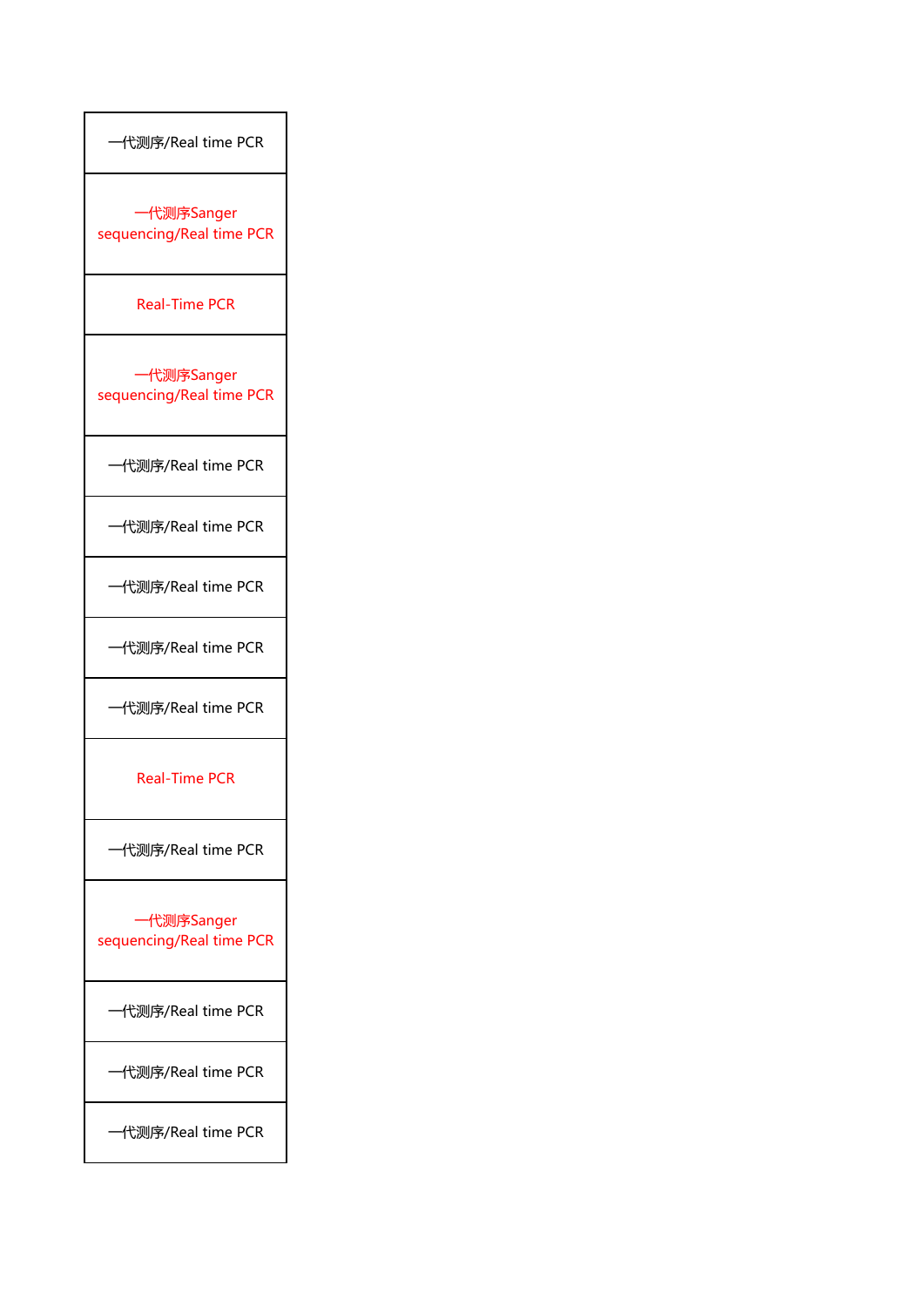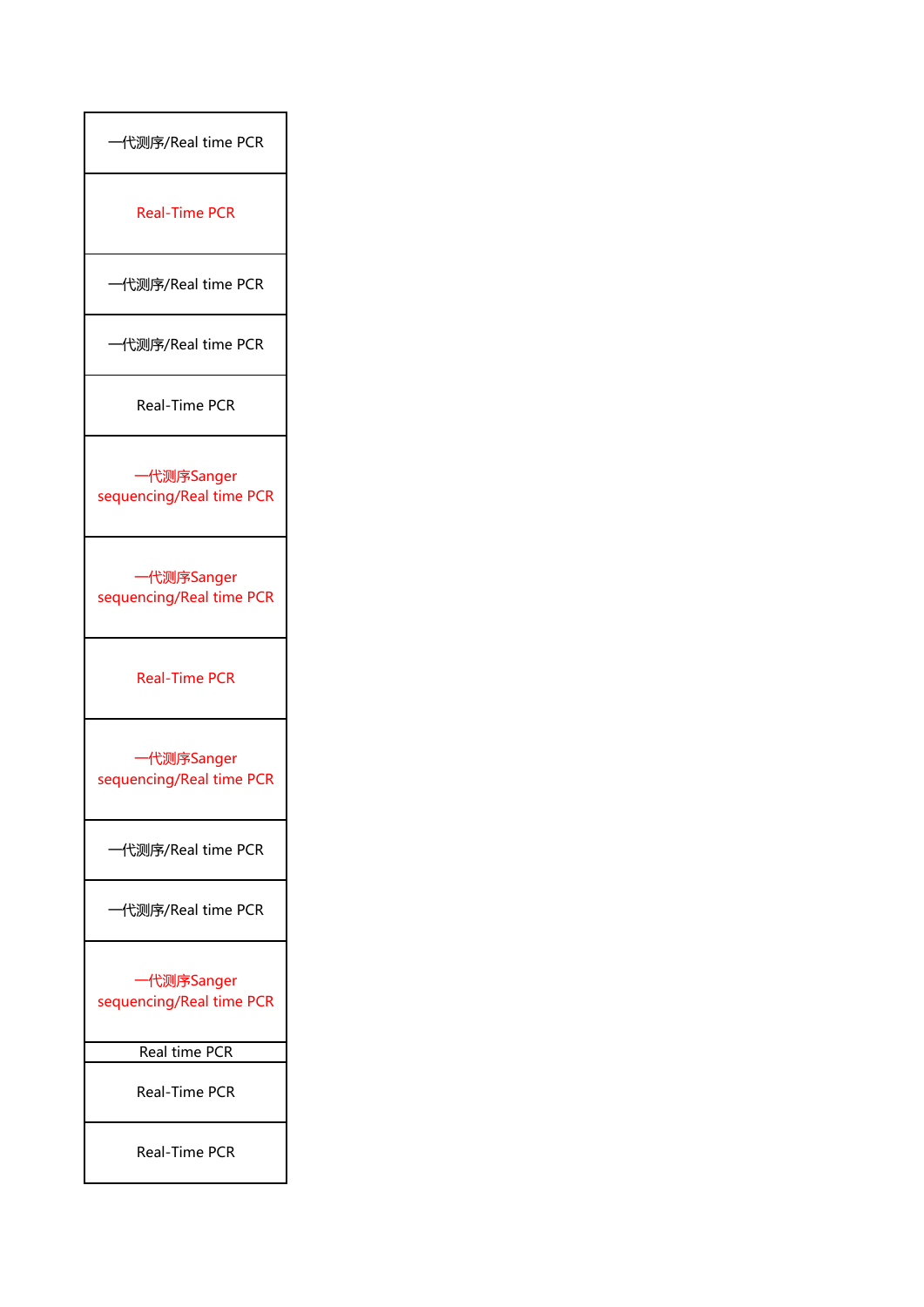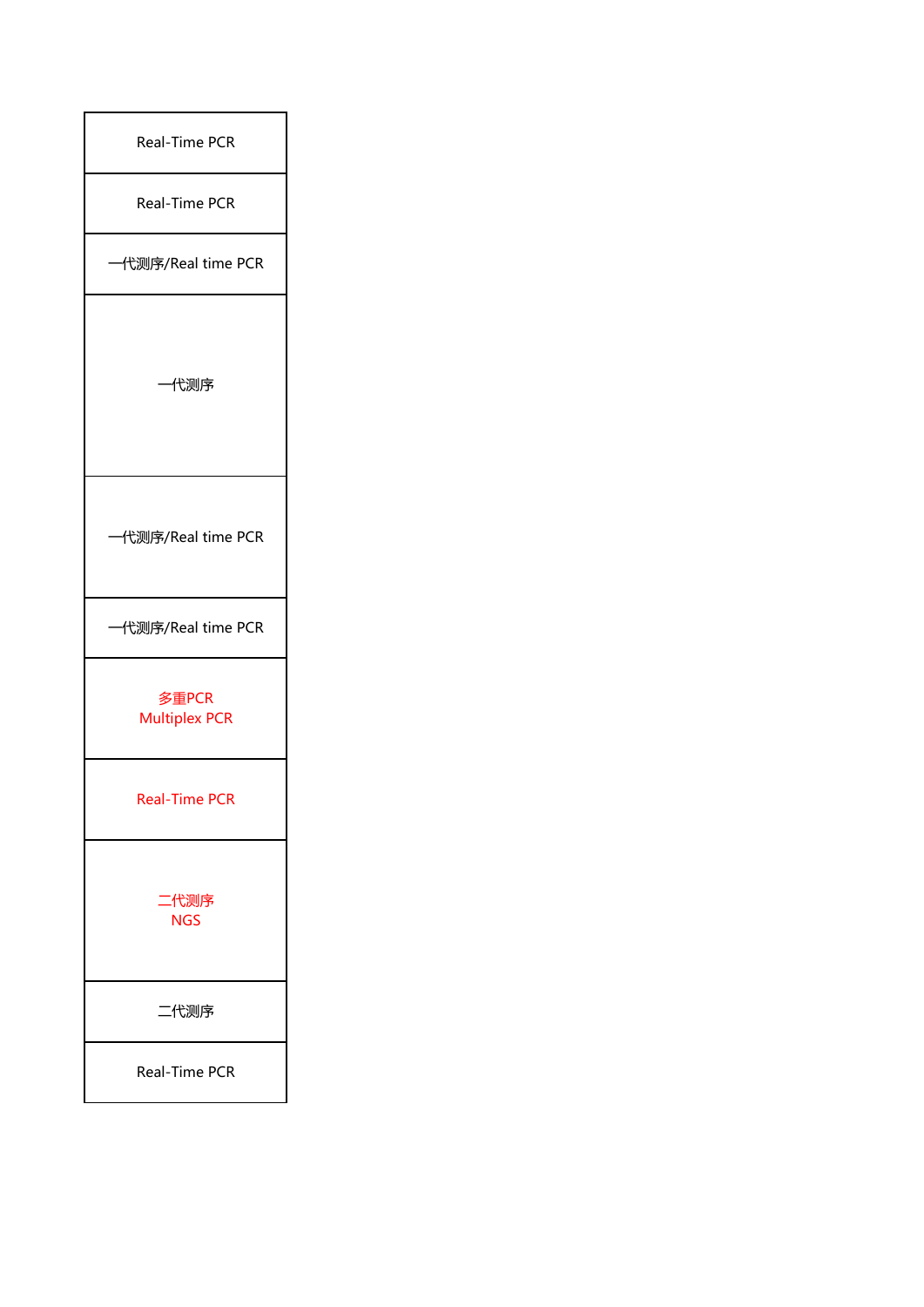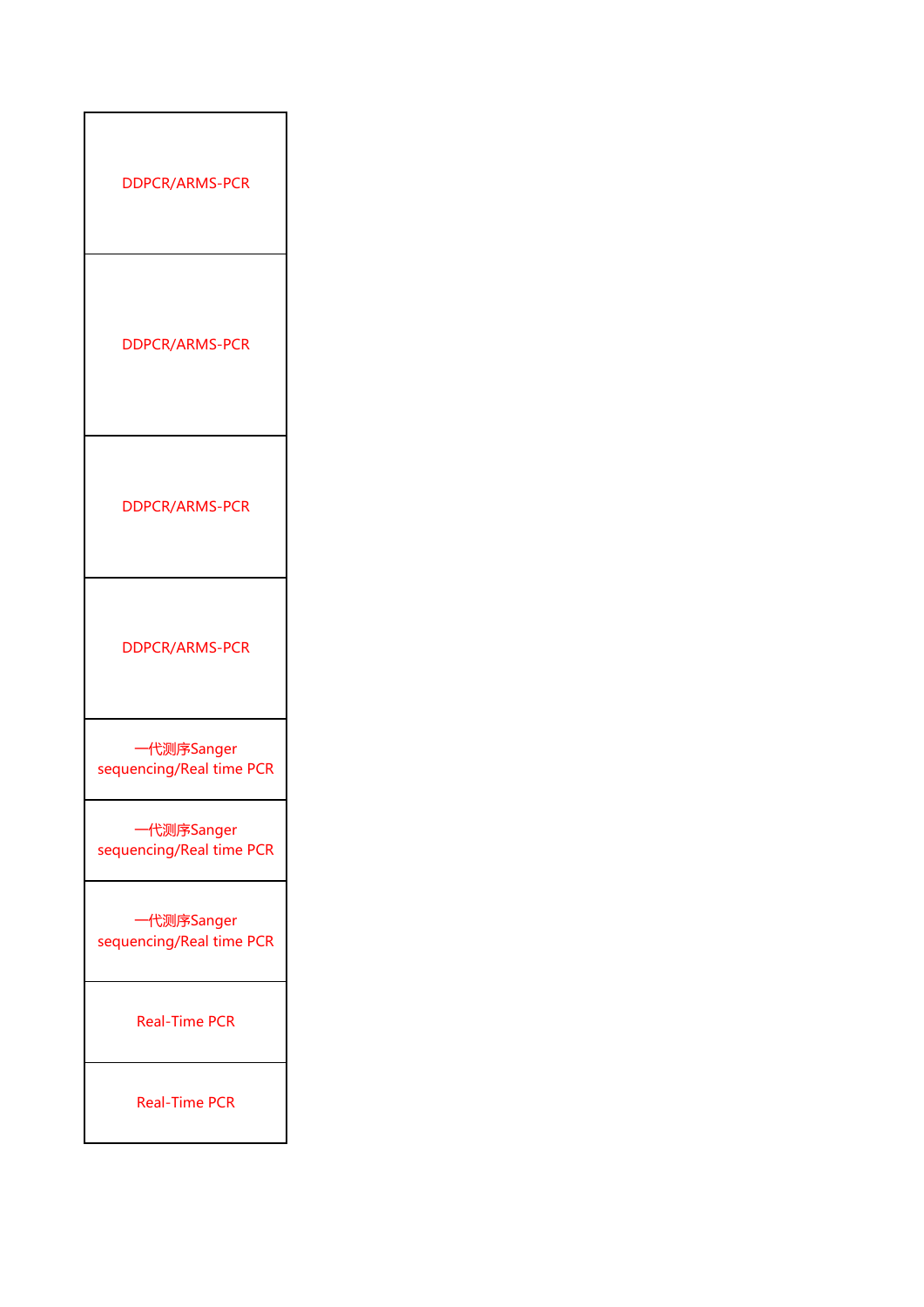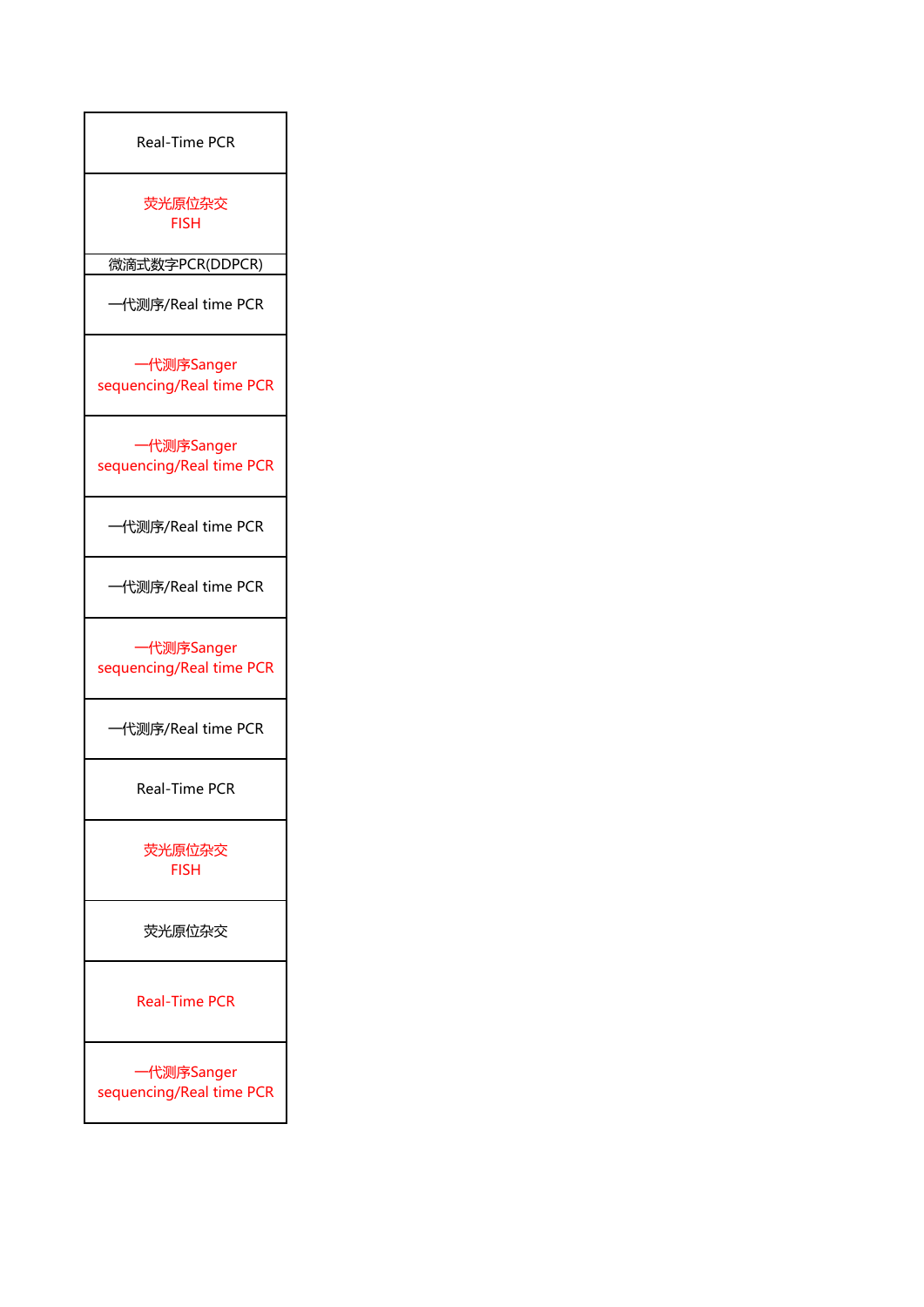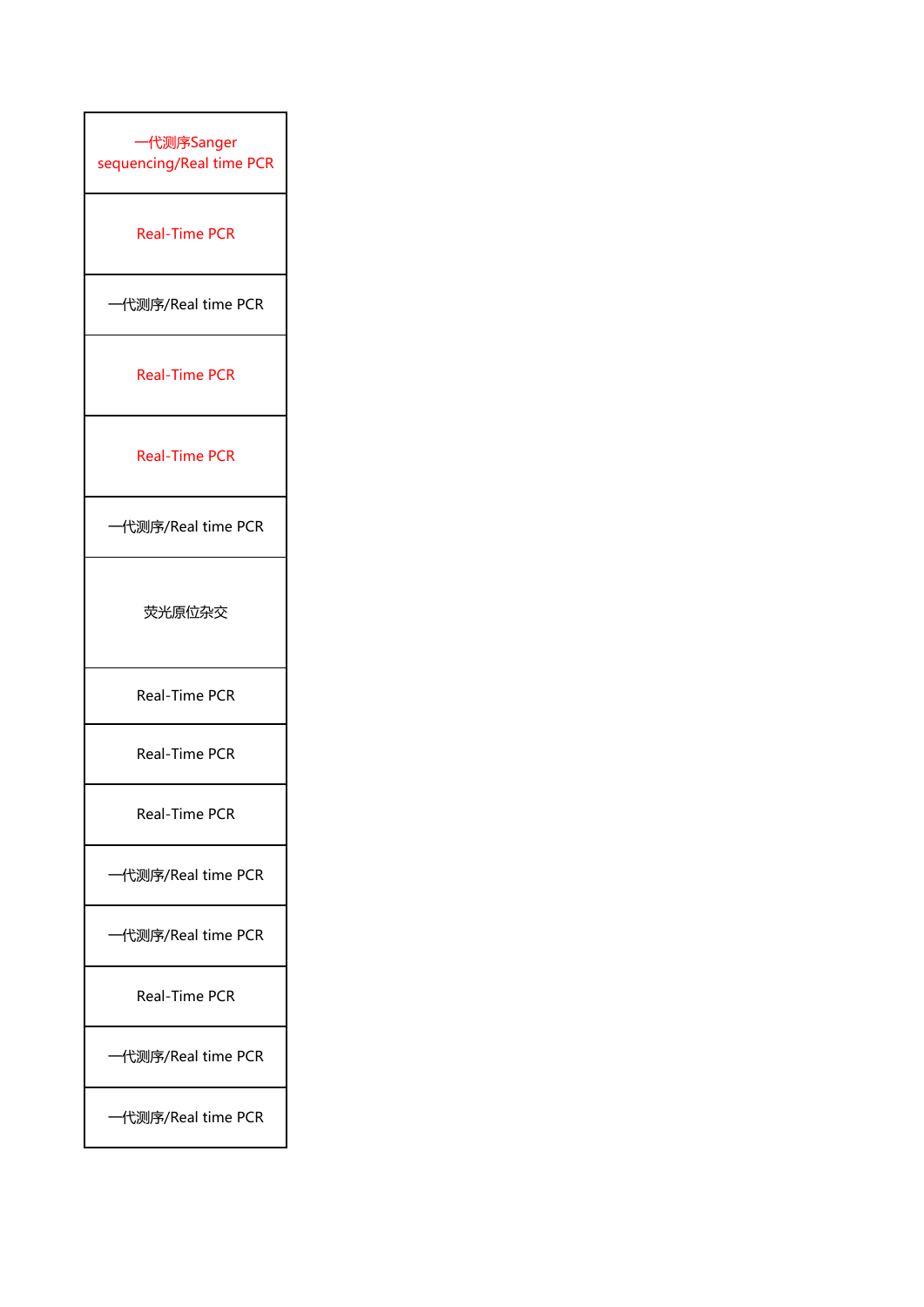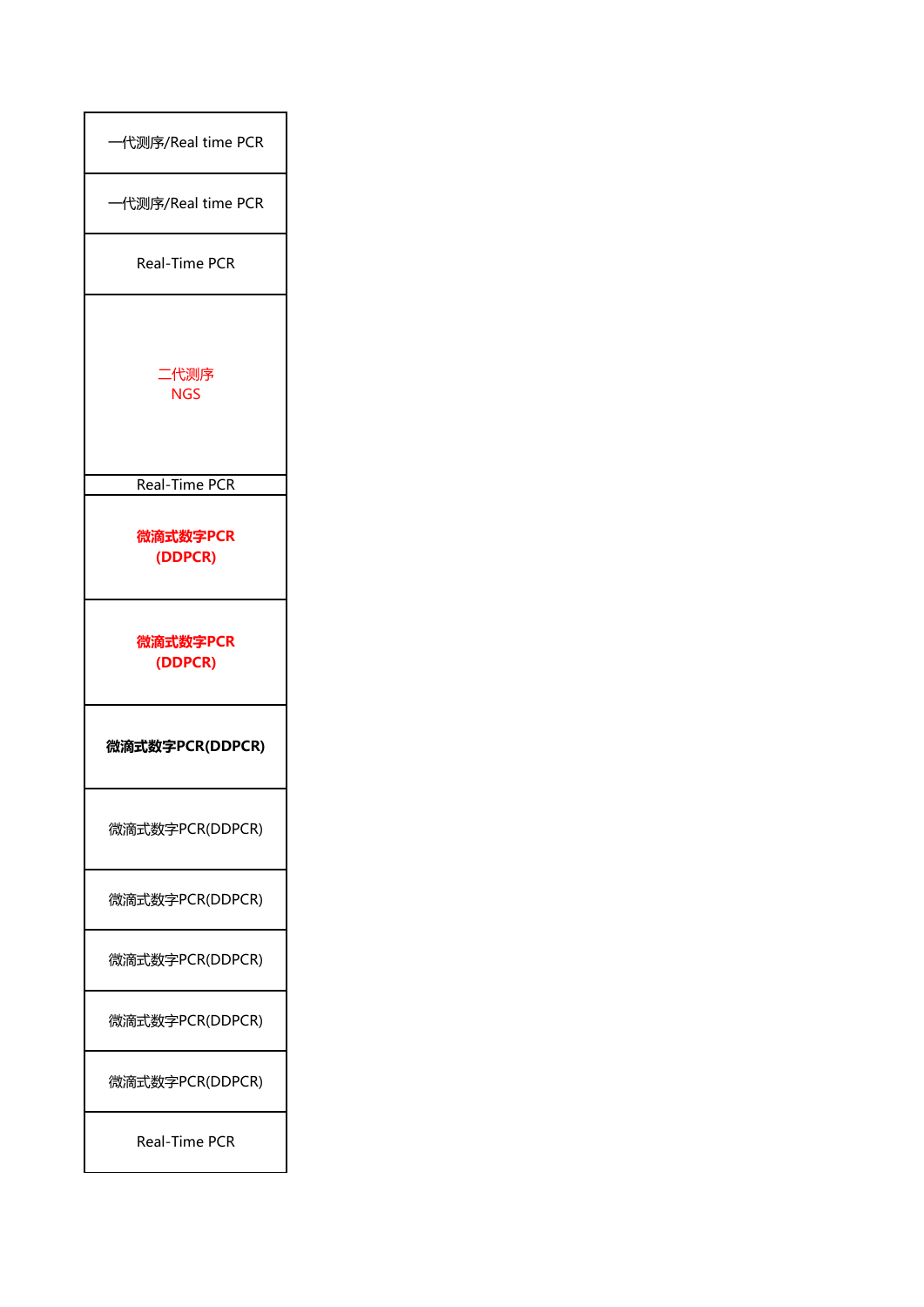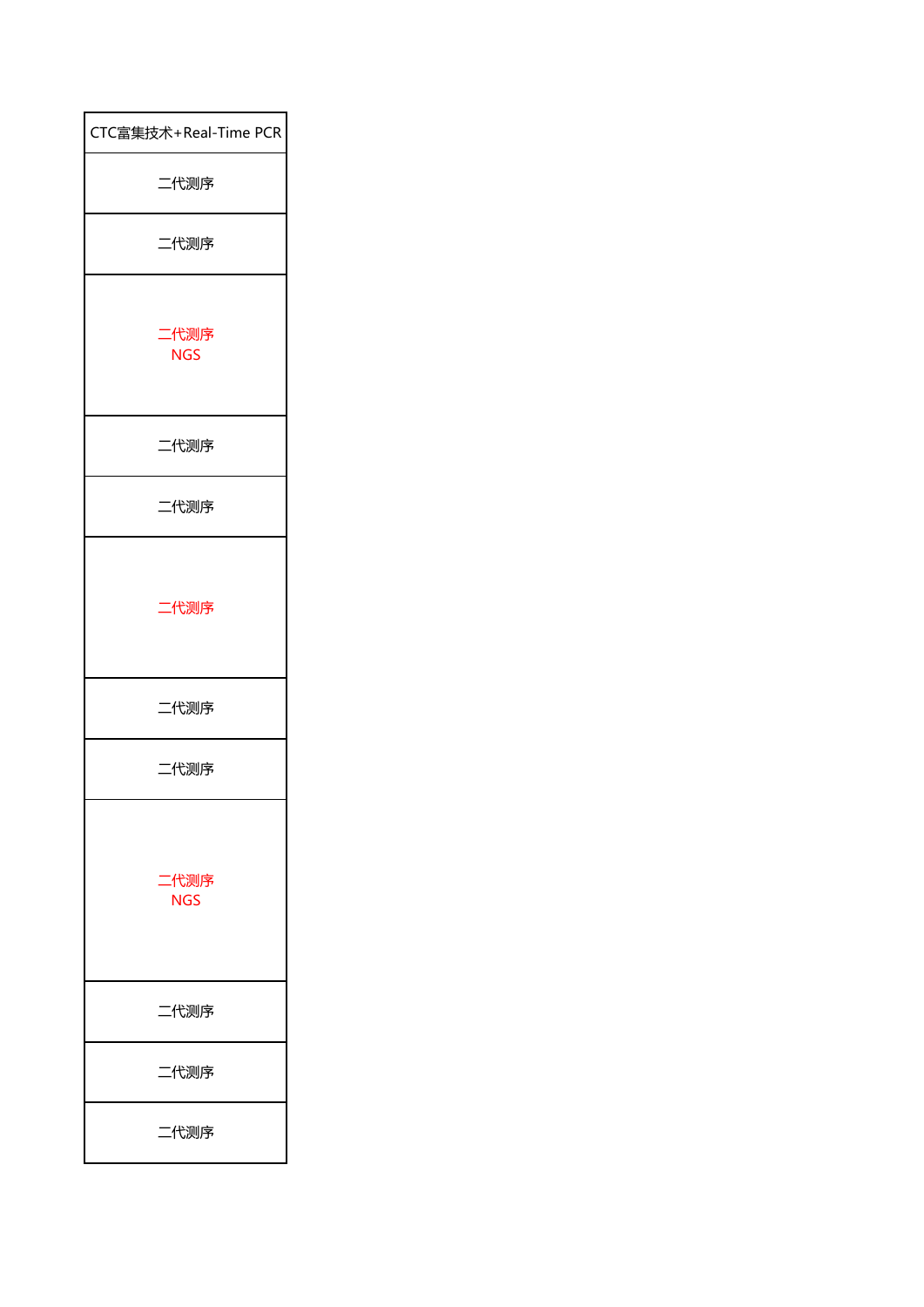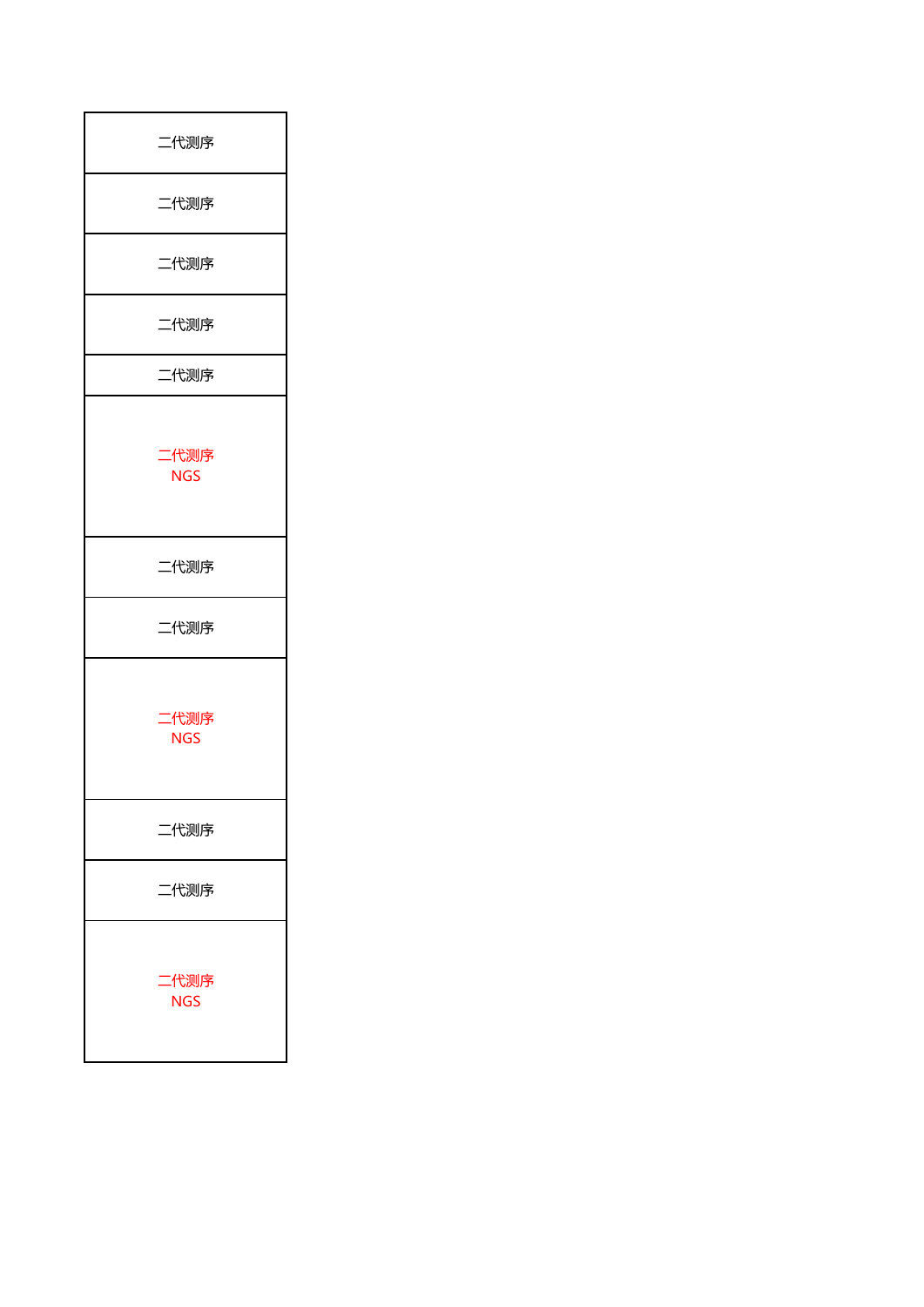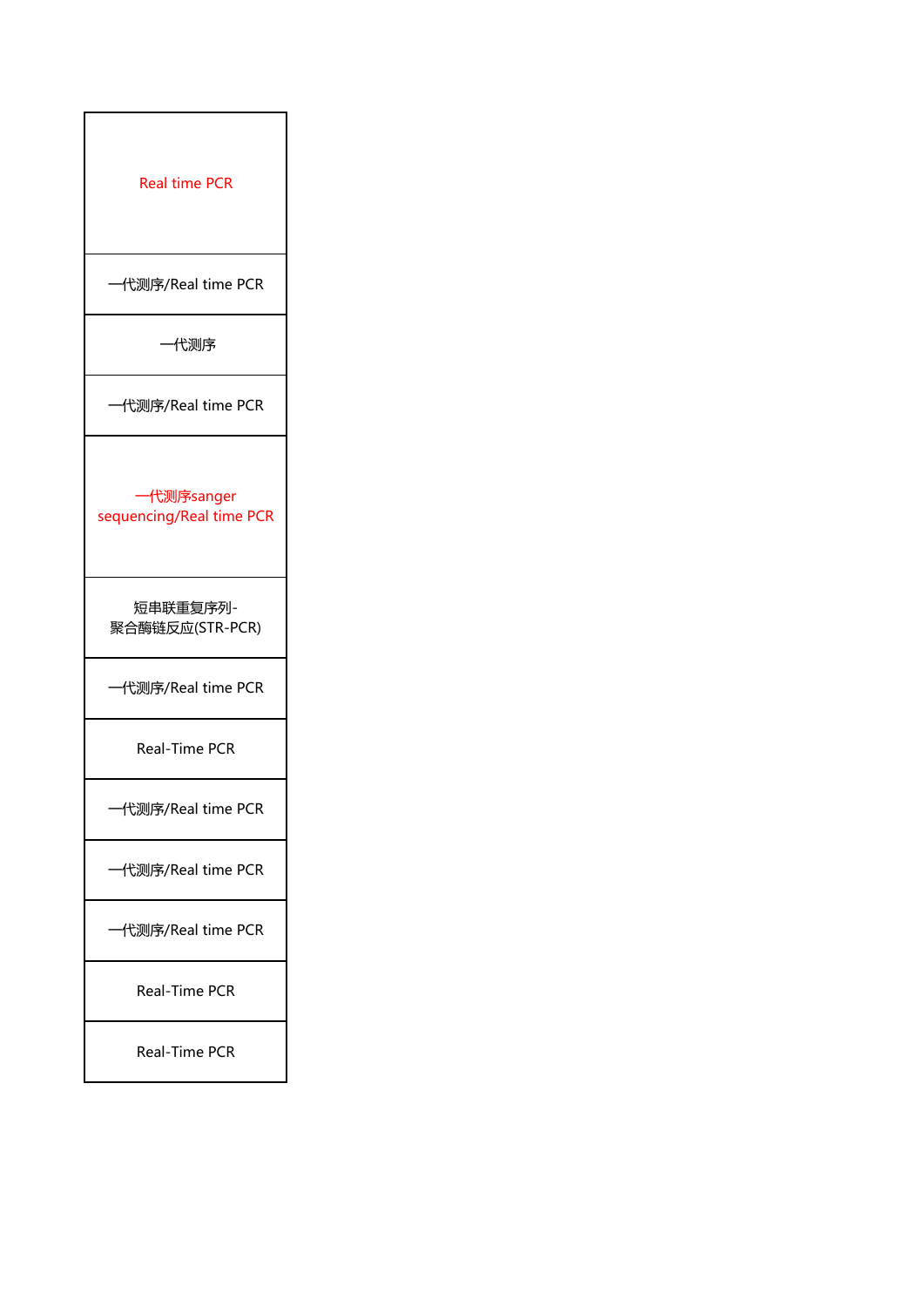| 代测序sanger<br>sequencing/Real time<br><b>PCR/DDPCR</b> |  |
|-------------------------------------------------------|--|
| 一代测序sanger<br>sequencing/Real time<br>PCR/DDPCR       |  |
| 一代测序                                                  |  |
| 代测序                                                   |  |
| 一代测序                                                  |  |
| 一代测序                                                  |  |
| 代测序                                                   |  |
| 代测序                                                   |  |
| 代测序                                                   |  |
| 代测序                                                   |  |
| 一代测序                                                  |  |
| 代测序                                                   |  |
| 一代测序                                                  |  |
| 微滴式数字PCR<br>ddPCR                                     |  |
| <b>iFISH-CTC</b>                                      |  |
| 二代测序<br><b>NGS</b>                                    |  |